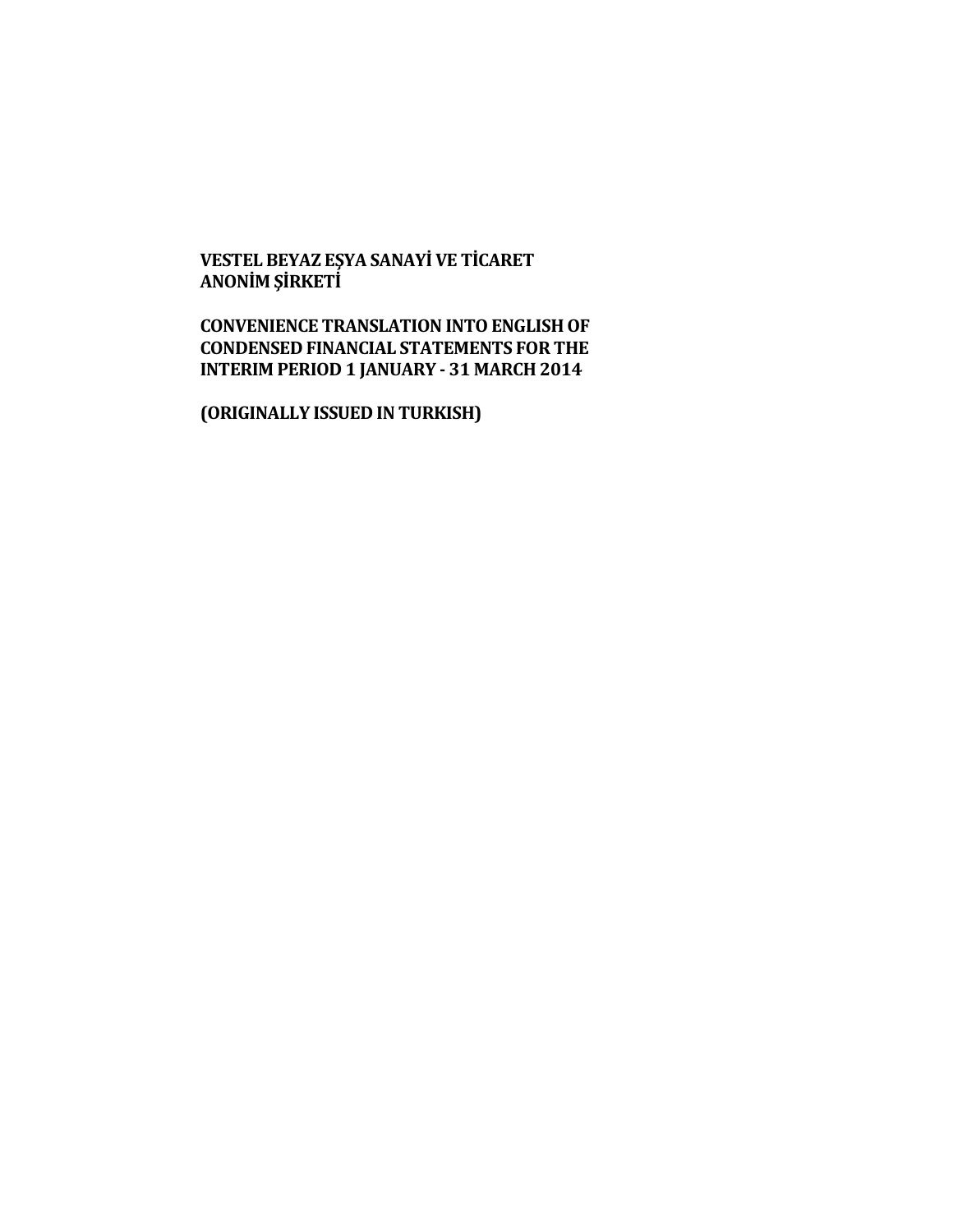# **CONTENTS**

## **PAGE**

| $1 - 3$ |
|---------|
| $4 - 5$ |
| -6      |
| 7-8     |

## NOTES TO THE CONDENSED FINANCIAL STATEMENTS FOR THE INTERIM PERIOD 1 JANUARY - 31 MARCH 2013

| NOTE <sub>2</sub><br>NOTE <sub>3</sub><br>NOTE <sub>4</sub><br>NOTE <sub>5</sub><br>NOTE 6<br>NOTE <sub>7</sub><br>NOTE 8<br>$INVENTORIES. 30$<br>NOTE <sub>9</sub><br>NOTE <sub>10</sub><br>$\textbf{PROPERTIES}, \textbf{PLANT} \textbf{ AND EQUIPMENT} \textcolor{red}{.} \textcolor{red}{\textbf{EXAMPLEN}} \textbf{T} \textcolor{red}{\textbf{1}} \textcolor{red}{\textbf{1}} \textcolor{red}{\textbf{0}} \textcolor{red}{\textbf{0}} \textcolor{red}{\textbf{1}} \textcolor{red}{\textbf{1}} \textcolor{red}{\textbf{0}} \textcolor{red}{\textbf{3}} \textcolor{red}{\textbf{1}} \textcolor{red}{\textbf{-3}} \textcolor{red}{\textbf{3}}$<br><b>NOTE 11</b><br><b>NOTE 12</b><br>NOTE <sub>13</sub><br>NOTE <sub>14</sub><br><b>NOTE 15</b><br><b>NOTE 16</b><br>NOTE <sub>17</sub><br><b>NOTE 18</b><br><b>NOTE 19</b><br>TAXES ON INCOME (INCLUDING DEFERRED TAX ASSETS AND LIABILITIES)  44-46<br>NOTE <sub>20</sub><br>NOTE <sub>21</sub><br>NOTE <sub>22</sub><br>NOTE <sub>23</sub> | NOTE <sub>1</sub> | 9  |
|--------------------------------------------------------------------------------------------------------------------------------------------------------------------------------------------------------------------------------------------------------------------------------------------------------------------------------------------------------------------------------------------------------------------------------------------------------------------------------------------------------------------------------------------------------------------------------------------------------------------------------------------------------------------------------------------------------------------------------------------------------------------------------------------------------------------------------------------------------------------------------------------------------------------------------------------------------------------------------------------------|-------------------|----|
|                                                                                                                                                                                                                                                                                                                                                                                                                                                                                                                                                                                                                                                                                                                                                                                                                                                                                                                                                                                                  |                   |    |
|                                                                                                                                                                                                                                                                                                                                                                                                                                                                                                                                                                                                                                                                                                                                                                                                                                                                                                                                                                                                  |                   | 23 |
|                                                                                                                                                                                                                                                                                                                                                                                                                                                                                                                                                                                                                                                                                                                                                                                                                                                                                                                                                                                                  |                   | 24 |
|                                                                                                                                                                                                                                                                                                                                                                                                                                                                                                                                                                                                                                                                                                                                                                                                                                                                                                                                                                                                  |                   |    |
|                                                                                                                                                                                                                                                                                                                                                                                                                                                                                                                                                                                                                                                                                                                                                                                                                                                                                                                                                                                                  |                   |    |
|                                                                                                                                                                                                                                                                                                                                                                                                                                                                                                                                                                                                                                                                                                                                                                                                                                                                                                                                                                                                  |                   |    |
|                                                                                                                                                                                                                                                                                                                                                                                                                                                                                                                                                                                                                                                                                                                                                                                                                                                                                                                                                                                                  |                   | 29 |
|                                                                                                                                                                                                                                                                                                                                                                                                                                                                                                                                                                                                                                                                                                                                                                                                                                                                                                                                                                                                  |                   |    |
|                                                                                                                                                                                                                                                                                                                                                                                                                                                                                                                                                                                                                                                                                                                                                                                                                                                                                                                                                                                                  |                   | 31 |
|                                                                                                                                                                                                                                                                                                                                                                                                                                                                                                                                                                                                                                                                                                                                                                                                                                                                                                                                                                                                  |                   |    |
|                                                                                                                                                                                                                                                                                                                                                                                                                                                                                                                                                                                                                                                                                                                                                                                                                                                                                                                                                                                                  |                   |    |
|                                                                                                                                                                                                                                                                                                                                                                                                                                                                                                                                                                                                                                                                                                                                                                                                                                                                                                                                                                                                  |                   |    |
|                                                                                                                                                                                                                                                                                                                                                                                                                                                                                                                                                                                                                                                                                                                                                                                                                                                                                                                                                                                                  |                   |    |
|                                                                                                                                                                                                                                                                                                                                                                                                                                                                                                                                                                                                                                                                                                                                                                                                                                                                                                                                                                                                  |                   |    |
|                                                                                                                                                                                                                                                                                                                                                                                                                                                                                                                                                                                                                                                                                                                                                                                                                                                                                                                                                                                                  |                   |    |
|                                                                                                                                                                                                                                                                                                                                                                                                                                                                                                                                                                                                                                                                                                                                                                                                                                                                                                                                                                                                  |                   |    |
|                                                                                                                                                                                                                                                                                                                                                                                                                                                                                                                                                                                                                                                                                                                                                                                                                                                                                                                                                                                                  |                   |    |
|                                                                                                                                                                                                                                                                                                                                                                                                                                                                                                                                                                                                                                                                                                                                                                                                                                                                                                                                                                                                  |                   |    |
|                                                                                                                                                                                                                                                                                                                                                                                                                                                                                                                                                                                                                                                                                                                                                                                                                                                                                                                                                                                                  |                   |    |
|                                                                                                                                                                                                                                                                                                                                                                                                                                                                                                                                                                                                                                                                                                                                                                                                                                                                                                                                                                                                  |                   |    |
|                                                                                                                                                                                                                                                                                                                                                                                                                                                                                                                                                                                                                                                                                                                                                                                                                                                                                                                                                                                                  |                   |    |
|                                                                                                                                                                                                                                                                                                                                                                                                                                                                                                                                                                                                                                                                                                                                                                                                                                                                                                                                                                                                  |                   |    |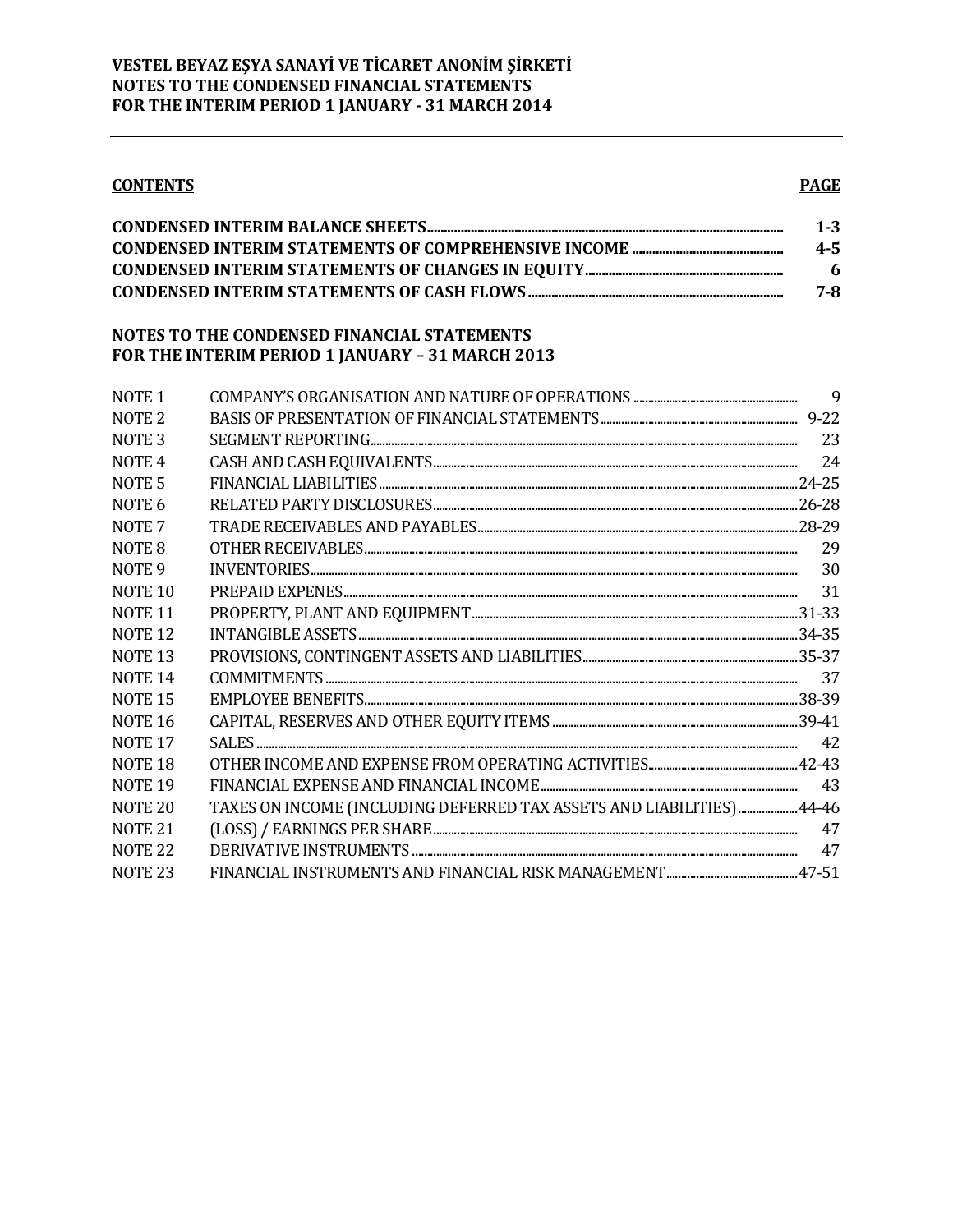### 1

## **VESTEL BEYAZ EŞYA SANAYİ VE TİCARET ANONİM ŞİRKETİ CONDENSED INTERIM BALANCE SHEETS AS OF 31 MARCH 2014 AND 31 DECEMBER 2013**

(Amounts expressed in thousands of Turkish Lira ("TL") unless otherwise indicated.)

|                                  |              |               | <b>Audited</b>          |
|----------------------------------|--------------|---------------|-------------------------|
|                                  | <b>Notes</b> | 31 March 2014 | <b>31 December 2013</b> |
| <b>ASSETS</b>                    |              |               |                         |
| <b>Current assets</b>            |              |               |                         |
| Cash and cash equivalents        | 4            | 3.952         | 18.576                  |
| Derivative financial instruments | 22           | 70            |                         |
| Trade receivables                |              | 621.555       | 539.936                 |
| Related parties                  | 6            | 608.812       | 527.940                 |
| Other parties                    | 7            | 12.743        | 11.996                  |
| Other receivables                |              | 50.002        | 63.472                  |
| Other parties                    | 8            | 50.002        | 63.472                  |
| Inventories                      | 9            | 311.617       | 324.125                 |
| Prepaid expenses                 | 10           | 18.107        | 15.855                  |
| Current income tax assets        |              |               | 511                     |
| Other current assets             |              | 796           | 693                     |
| <b>Total current assets</b>      |              | 1.006.099     | 963.168                 |
| <b>Non-current assets</b>        |              |               |                         |
| Prepaid expenses                 | 10           | 8.383         | 1.901                   |
| Property, plant and equipment    | 11           | 325.243       | 329.512                 |
| Intangible assets                |              | 60.551        | 58.342                  |
| Other intagible assets           | 12           | 60.551        | 58.342                  |
| <b>Total non-current assets</b>  |              | 394.177       | 389.755                 |
| <b>TOTAL ASSETS</b>              |              | 1.400.276     | 1.352.923               |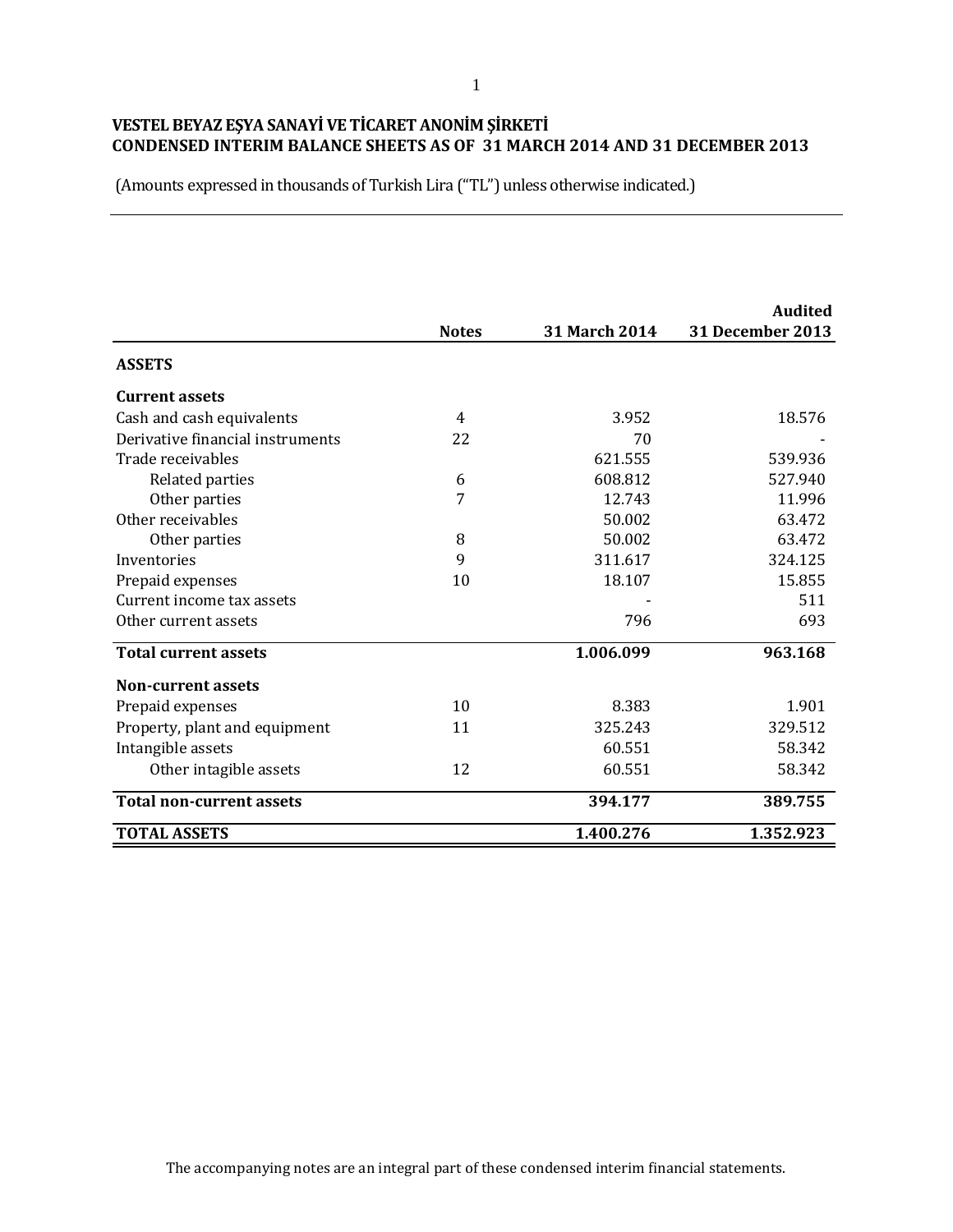# **VESTEL BEYAZ EŞYA SANAYİ VE TİCARET ANONİM ŞİRKETİ CONDENSED INTERIM BALANCE SHEETS AS OF 31 MARCH 2014 AND 31 DECEMBER 2013**

(Amounts expressed in thousands of Turkish Lira ("TL") unless otherwise indicated.)

|                                      | <b>Notes</b> | 31 March 2014 | <b>Audited</b><br><b>31 December 2013</b> |
|--------------------------------------|--------------|---------------|-------------------------------------------|
| <b>LIABILITIES</b>                   |              |               |                                           |
|                                      |              |               |                                           |
| <b>Current liabilities</b>           |              |               |                                           |
| Short term financial liabilities     | 5            | 80.794        | 79.906                                    |
| Trade payables                       |              | 405.622       | 452.117                                   |
| Related parties                      | 6            | 13.074        | 19.235                                    |
| Other parties                        | 7            | 392.548       | 432.882                                   |
| Liabilities for employee benefits    | 15           | 13.756        | 13.043                                    |
| Other payables                       |              | 72.798        |                                           |
| Related parties                      | 6            | 72.798        |                                           |
| Derivative financial instruments     | 22           | 4.520         | 6.911                                     |
| Current income tax liabilities       | 20           | 7.354         |                                           |
| Short term provisions                |              | 366           | 366                                       |
| Other provisions                     | 13           | 366           | 366                                       |
| Liabilities of ongoing projects      |              | 4.769         | 3.987                                     |
| <b>Total current liabilities</b>     |              | 589.979       | 556.330                                   |
| <b>Non-current liabilities</b>       |              |               |                                           |
| Long term financial liabilities      | 5            | 190.431       | 212.118                                   |
| Trade payables                       |              | 12.465        | 20.381                                    |
| Other parties                        | 7            | 12.465        | 20.381                                    |
| Long term provisions                 |              | 12.388        | 12.434                                    |
| Provision for employee benefits      | 15           | 12.388        | 12.434                                    |
| Derivative financial instruments     | 22           | 11.014        | 9.021                                     |
| Deferred tax liability               | 20           | 1.144         | 1.835                                     |
| <b>Total non-current liabilities</b> |              | 227.442       | 255.789                                   |
| <b>TOTAL LIABILITIES</b>             |              | 817.421       | 812.119                                   |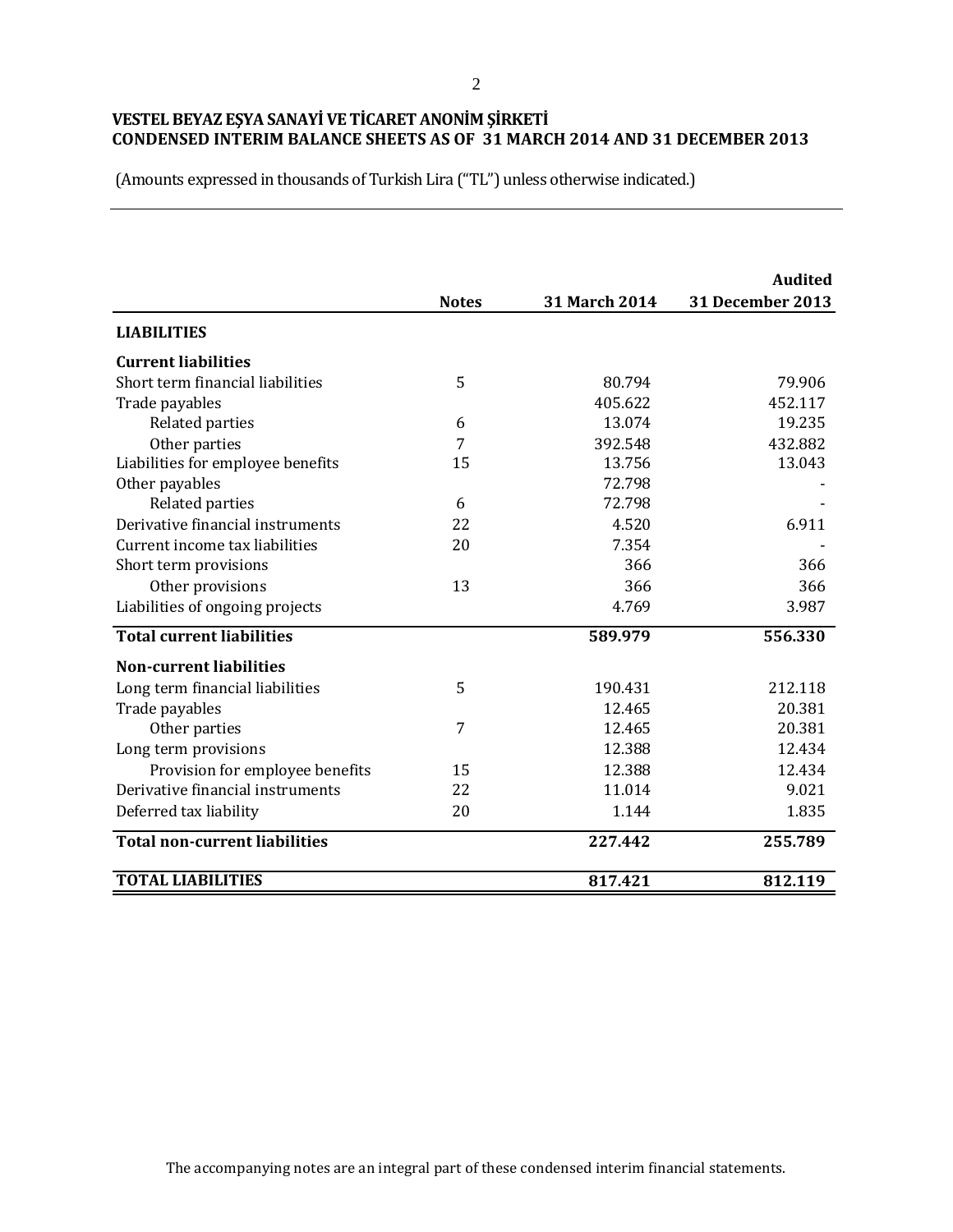## **VESTEL BEYAZ EŞYA SANAYİ VE TİCARET ANONİM ŞİRKETİ CONDENSED INTERIM BALANCE SHEETS AS OF 31 MARCH 2014 AND 31 DECEMBER 2013**

(Amounts expressed in thousands of Turkish Lira ("TL") unless otherwise indicated.)

|                                                                     | <b>Notes</b> | <b>31 March 2014</b> | Audited<br><b>31 December 2013</b> |
|---------------------------------------------------------------------|--------------|----------------------|------------------------------------|
| <b>EQUITY</b>                                                       |              |                      |                                    |
| Paid in capital                                                     | 16           | 190.000              | 190.000                            |
| Adjustments to share capital                                        | 16           | 9.734                | 9.734                              |
| Share premium                                                       | 16           | 109.031              | 109.031                            |
| Other comprehensive income/expense                                  |              |                      |                                    |
| not to be reclassified to profit or loss                            |              | (192)                | (192)                              |
| Revaluation gain/loss<br>- Actuarial gain/loss arising              |              | (192)                | (192)                              |
| from defined benefit plans<br>Other comprehensive income/expense to |              | (192)                | (192)                              |
| be reclassified to profit or loss                                   |              | (3.616)              | (3.896)                            |
| Cash flow hedges                                                    |              | (3.616)              | (3.896)                            |
| Restricted reserves                                                 | 16           | 38.886               | 38.886                             |
| Accumulated deficit                                                 | 16           | 197.241              | 144.552                            |
| Net loss for the period                                             |              | 41.771               | 52.689                             |
| <b>Total equity</b>                                                 |              | 582.855              | 540.804                            |
| <b>TOTAL LIABILITIES AND EQUITY</b>                                 |              | 1.400.276            | 1.352.923                          |

Condensed financial statements for the interim period 1 January – 31 March 2014 were approved by the Board of Directors of Vestel Beyaz Eşya Sanayi ve Ticaret A.Ş. on 25 April 2014.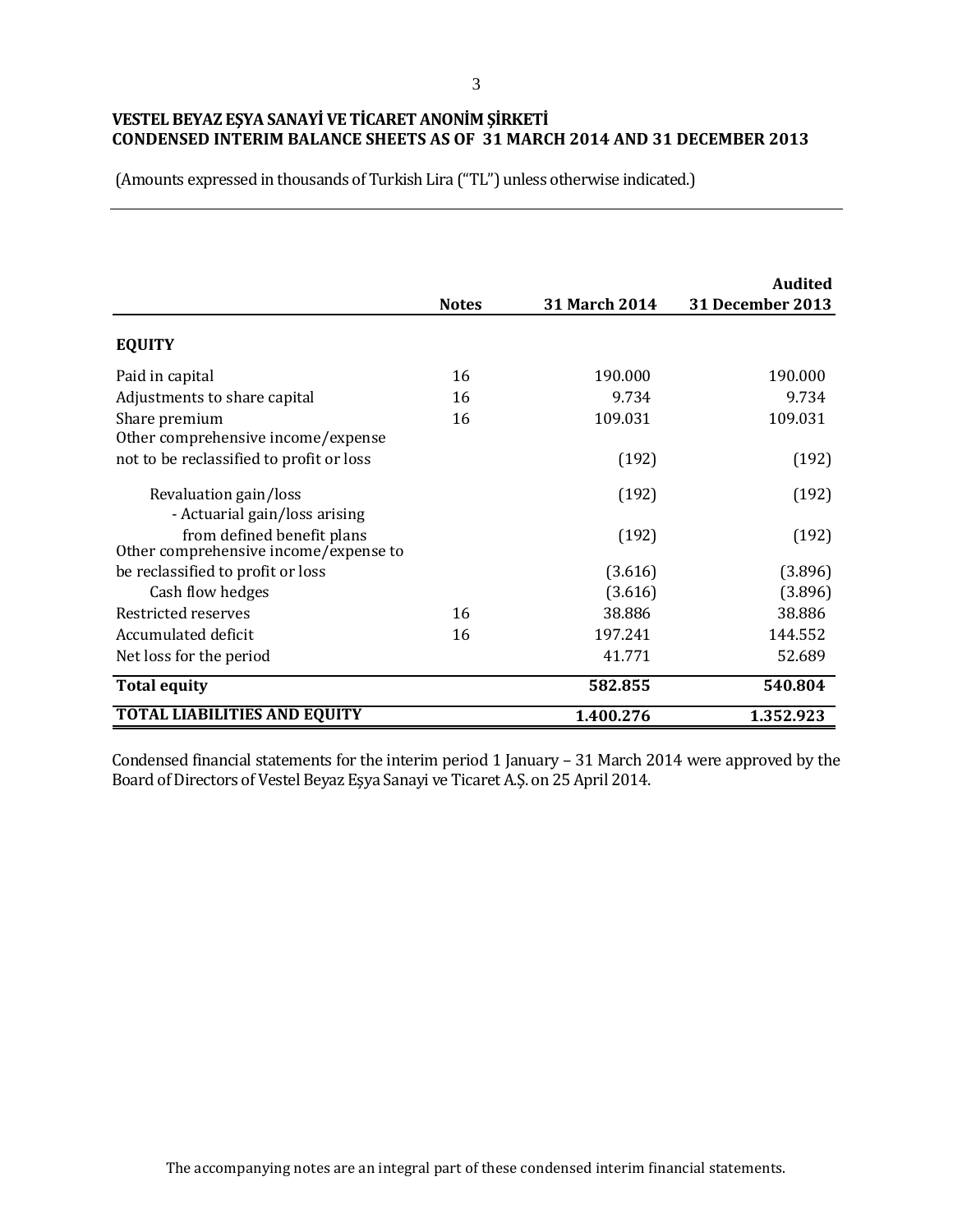## **VESTEL BEYAZ EŞYA SANAYİ VE TİCARET ANONİM ŞİRKETİ CONDENSED INTERIM STATMENTS OF COMPREHENSIVE INCOME FOR THE PERIODS 1 JANUARY - 31 MARCH 2014 AND 2013**

(Amounts expressed in thousands of Turkish Lira ("TL") unless otherwise indicated.)

|                                                            | <b>Notes</b> | 1 January -<br>31 March<br>2014 | 1 January -<br>31 March<br>2013 |
|------------------------------------------------------------|--------------|---------------------------------|---------------------------------|
| Revenue                                                    | 17           | 513.022                         | 473.797                         |
| Cost of sales                                              |              | (436.845)                       | (436.015)                       |
| <b>Gross profit</b>                                        |              | 76.177                          | 37.782                          |
| Marketing, selling and distribution expenses               |              | (8.876)                         | (7.966)                         |
| General administrative expenses                            |              | (8.354)                         | (12.028)                        |
| Research and development expenses                          |              | (6.095)                         | (5.209)                         |
| Other operating income                                     | 18           | 44.512                          | 13.131                          |
| Other operating expense                                    | 18           | (43.255)                        | (19.196)                        |
| Operating profit / (loss)                                  |              | 54.109                          | 6.514                           |
| Financial income                                           | 19           | 7.267                           | 29.595                          |
| Financial expense                                          | 19           | (12.498)                        | (20.085)                        |
| (Loss) / profit before tax                                 |              | 48.878                          | 16.024                          |
| Tax (expense) / benefit                                    |              |                                 |                                 |
| Current tax expense                                        | 20           | (7.867)                         |                                 |
| Deferred tax benefit                                       | 20           | 760                             | (2.833)                         |
| Net (loss) / income for the period                         |              | 41.771                          | 13.191                          |
| (Loss) / earnings per 100 shares with a Kr 1 of face value |              |                                 |                                 |
| (TL)                                                       | 21           | 0,22                            | 0,07                            |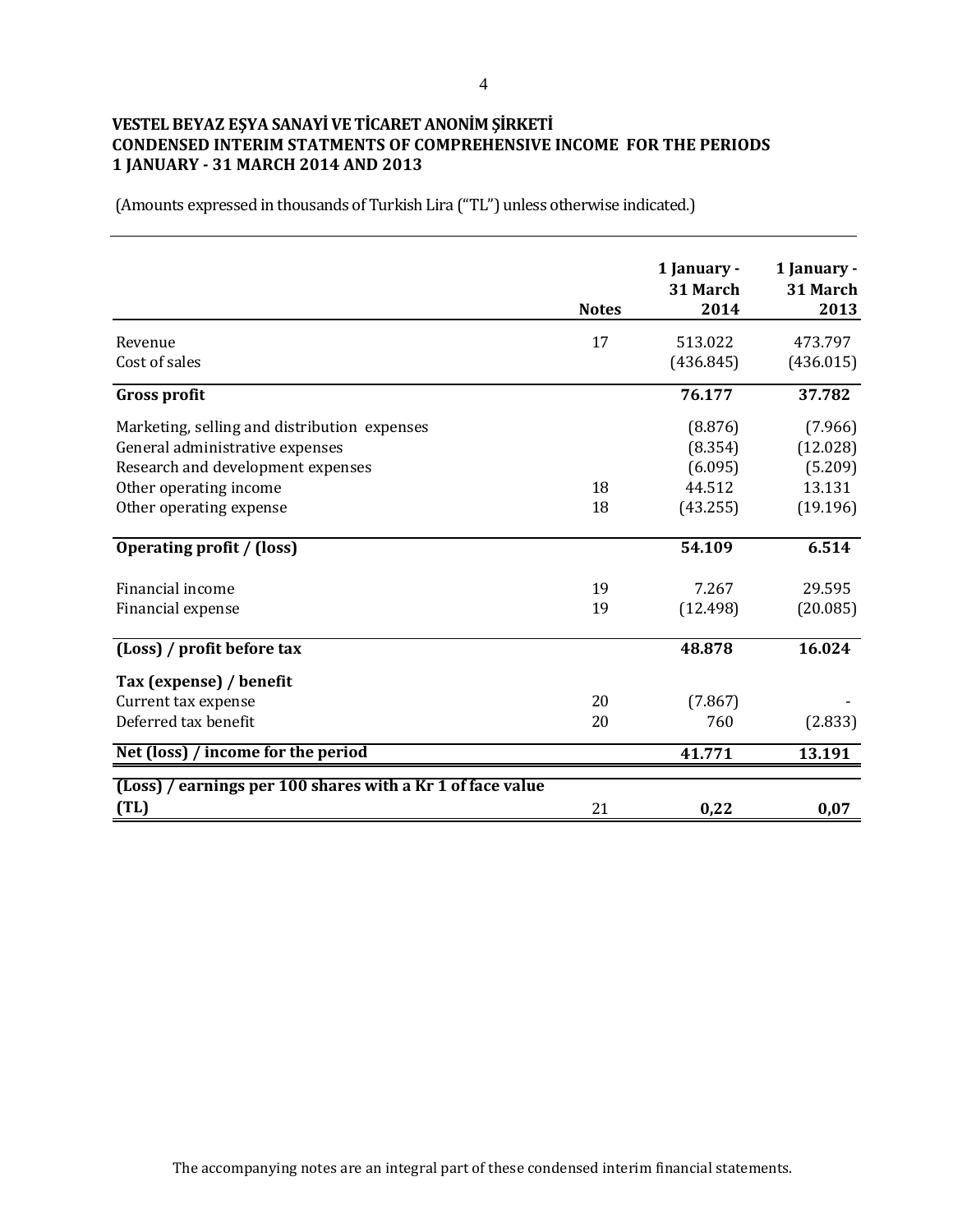## **VESTEL BEYAZ EŞYA SANAYİ VE TİCARET ANONİM ŞİRKETİ CONDENSED INTERIM STATMENTS OF COMPREHENSIVE INCOME FOR THE PERIODS 1 JANUARY - 31 MARCH 2014 AND 2013**

(Amounts expressed in thousands of Turkish Lira ("TL") unless otherwise indicated.)

|                                                        | 1 January -<br>31 March<br>2014 | 1 January -<br>31 March<br>2013 |
|--------------------------------------------------------|---------------------------------|---------------------------------|
| Other comprehensive income / (loss)                    |                                 |                                 |
| Items to be reclassified to profit or loss             | 280                             |                                 |
| Cash flow hedges                                       | 349                             |                                 |
| Tax effect of other comprehensive income/expense to be |                                 |                                 |
| reclassified to profit or loss                         | (69)                            |                                 |
| Deferred tax income / loss                             | (69)                            |                                 |
| Other comprehensive loss                               | 280                             |                                 |
| <b>Total comprehensive (loss)</b>                      | 42.051                          | 13.191                          |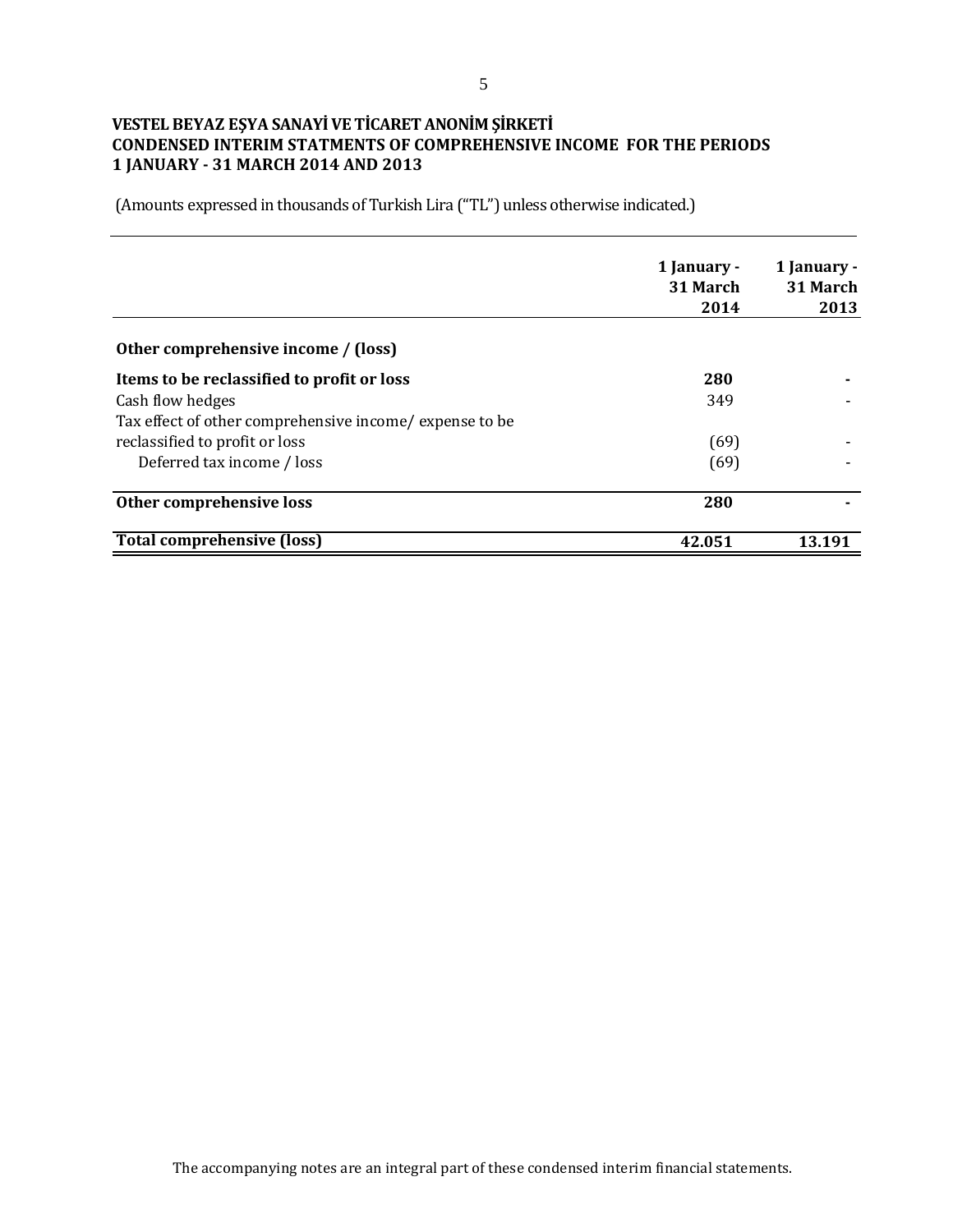# **VESTEL BEYAZ EŞYA SANAYİ VE TİCARET ANONİM ŞİRKETİ CONDENSED INTERIM STATEMENTS OF CHANGES IN SHAREHOLDERS' EQUITY FOR THE PERIODS 1 JANUARY - 31 MARCH 2014 AND 2013**

(Amounts expressed in thousands of Turkish Lira ("TL") unless otherwise indicated.)

|                                                                                                              |                    |                                        |                         | <b>Other</b><br>Comprehensive<br>income /(loss)<br>not to be<br>reclassified to<br>profit or loss | <b>Other</b><br>Comprehensive<br>income $/(loss)$<br>to be reclassified<br>to profit or loss |                                    | Accumulated deficit /<br><b>Retained Earnings</b> |                                      |                        |
|--------------------------------------------------------------------------------------------------------------|--------------------|----------------------------------------|-------------------------|---------------------------------------------------------------------------------------------------|----------------------------------------------------------------------------------------------|------------------------------------|---------------------------------------------------|--------------------------------------|------------------------|
|                                                                                                              | Paid in<br>capital | <b>Adjustments to</b><br>share capital | <b>Share</b><br>premium | <b>Actuarial loss</b><br>on employee<br>benefits                                                  | Cash flow hedge Restricted Accumulated<br>fund                                               | reserves                           | deficit                                           | <b>Net loss</b><br>for the<br>period | <b>Total</b><br>equity |
| <b>Balances at 1 January 2013</b>                                                                            | 190.000            | 9.734                                  | 109.031                 | $\blacksquare$                                                                                    | $\sim$                                                                                       | 38.886                             | 162.096                                           | (18.491)                             | 491.256                |
| Impact of amendment in IAS 19 (note<br>2.2)<br>Transfer to accumulated deficit<br>Total comprehensive income |                    |                                        |                         | (947)                                                                                             |                                                                                              | $\overline{\phantom{a}}$           | (17.544)<br>$\overline{a}$                        | 947<br>17.544<br>13.191              | 13.191                 |
| <b>Balances at 31 March 2013</b>                                                                             | 190.000            | 9.734                                  | 109.031                 | (947)                                                                                             |                                                                                              | 38.886                             | 144.552                                           | 13.191                               | 504.447                |
| <b>Balances at 1 January 2014</b><br>Transfer to accumulated deficit<br>Total comprehensive income           | 190.000            | 9.734                                  | 109.031                 | (192)                                                                                             | (3.896)<br>280                                                                               | 38.886<br>$\overline{\phantom{a}}$ | 144.552<br>52.689<br>$\overline{a}$               | 52.689<br>(52.689)<br>41.771         | 540.804<br>42.051      |
| <b>Balances at 31 March 2014</b>                                                                             | 190.000            | 9.734                                  | 109.031                 | (192)                                                                                             | (3.616)                                                                                      | 38.886                             | 197.241                                           | 41.771                               | 582.855                |

The accompanying notes are an integral part of these condensed interim financial statements.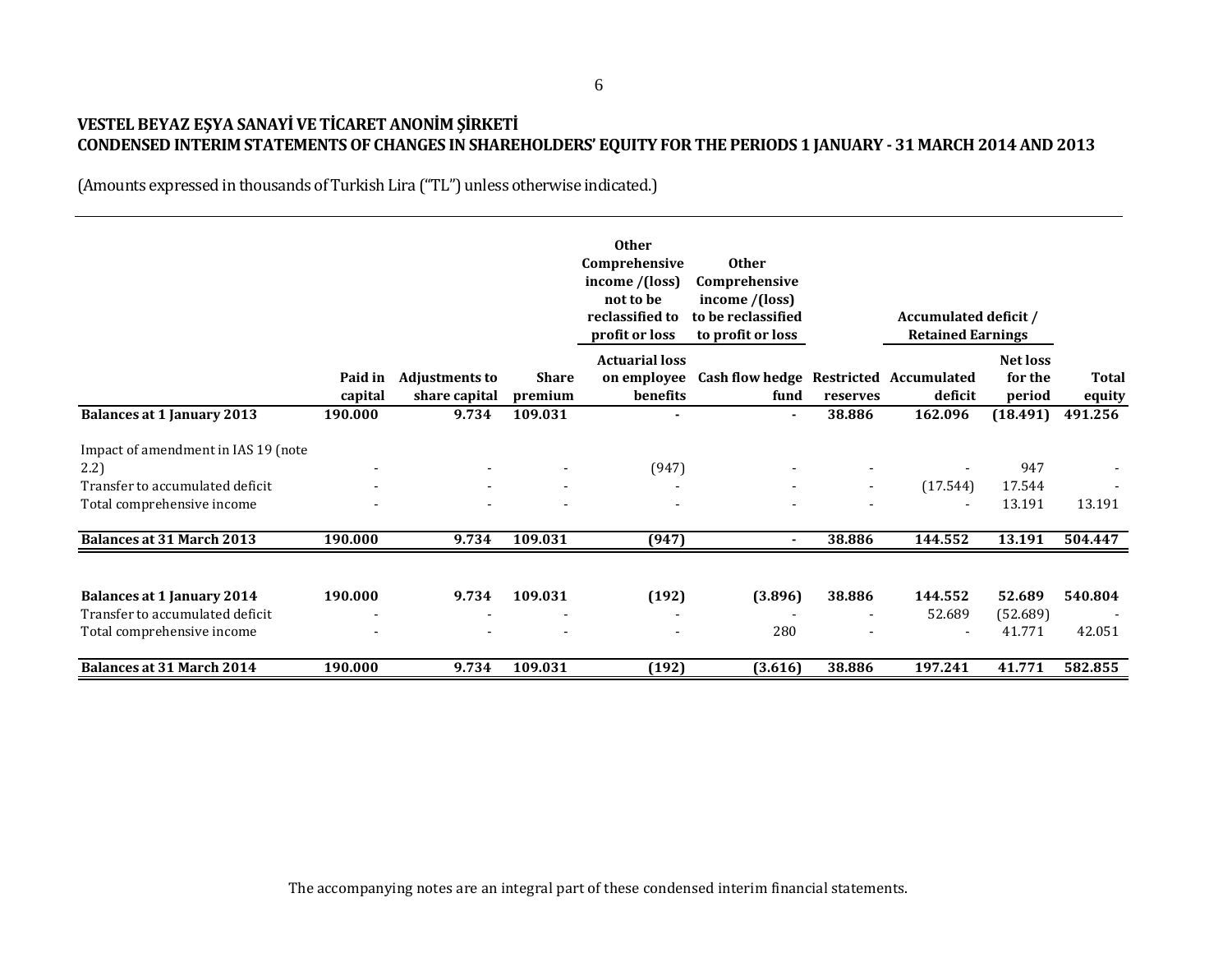## **VESTEL BEYAZ EŞYA SANAYİ VE TİCARET ANONİM ŞİRKETİ CONDENSED INTERIM STATEMENTS OF CASH FLOWS FOR THE PERIODS 1 JANUARY - 31 MARCH 2014 AND 2013**

(Amounts expressed in thousands of Turkish Lira ("TL") unless otherwise indicated.)

|                                                                                                                                        |                | <b>March</b> | 1 January - 31 1 January - 31<br><b>March</b> |
|----------------------------------------------------------------------------------------------------------------------------------------|----------------|--------------|-----------------------------------------------|
| <b>Operating activities:</b>                                                                                                           | <b>Notes</b>   | 2014         | 2013                                          |
| (Loss) / income before tax<br>Adjustments to reconcile net cash provided from<br>operating activities to (loss) / income before taxes: |                | 48.878       | 16.024                                        |
| - Depreciation and amortization of fixed assets<br>- Provision for lawsuit risks                                                       | 11             | 20.321       | 17.888<br>(277)                               |
| - Provision for employment termination benefits                                                                                        | 15             | 896          | 2.325                                         |
| - Provision for impairment on inventories                                                                                              | 9              | (109)        | (1.635)                                       |
| - Interest expense                                                                                                                     | 19             | 5.236        | 5.495                                         |
| - Interest income                                                                                                                      | 19             | (16)         | (62)                                          |
| - (Gain) / loss from sales of tangible<br>and intangible assets                                                                        |                | (17)         |                                               |
| - Derivative financial instruments (income) /<br>expense accrual                                                                       |                | (119)        | (19.460)                                      |
| - Unrealized foreign exchage gains / losses                                                                                            |                | 911          | (607)                                         |
| Change in blocked cash and cash equivalents                                                                                            | $\overline{4}$ | 536          | (15)                                          |
| Changes in working capital:                                                                                                            |                |              |                                               |
| (Increase) / decrease in trade receivables                                                                                             | 6,7            | (81.619)     | 13.233                                        |
| (Increase) / decrease in inventories                                                                                                   | 9              | 12.619       | (83.618)                                      |
| (Increase) / decerase in other receivables and other                                                                                   |                |              |                                               |
| current assets                                                                                                                         |                | 4.633        | 4.089                                         |
| Increase / (decrease) in trade payables                                                                                                | 6,7            | (54.411)     | (8.415)                                       |
| Increase / (decrease) in other payables and other liabilities                                                                          |                | 1.495        | 5.290                                         |
| Cash flows from operating activities                                                                                                   |                |              |                                               |
| Employment termination benefits paid                                                                                                   | 15             | (942)        | (1.476)                                       |
| Net cash (used in) / provided by operating activities                                                                                  |                | (41.708)     | (51.221)                                      |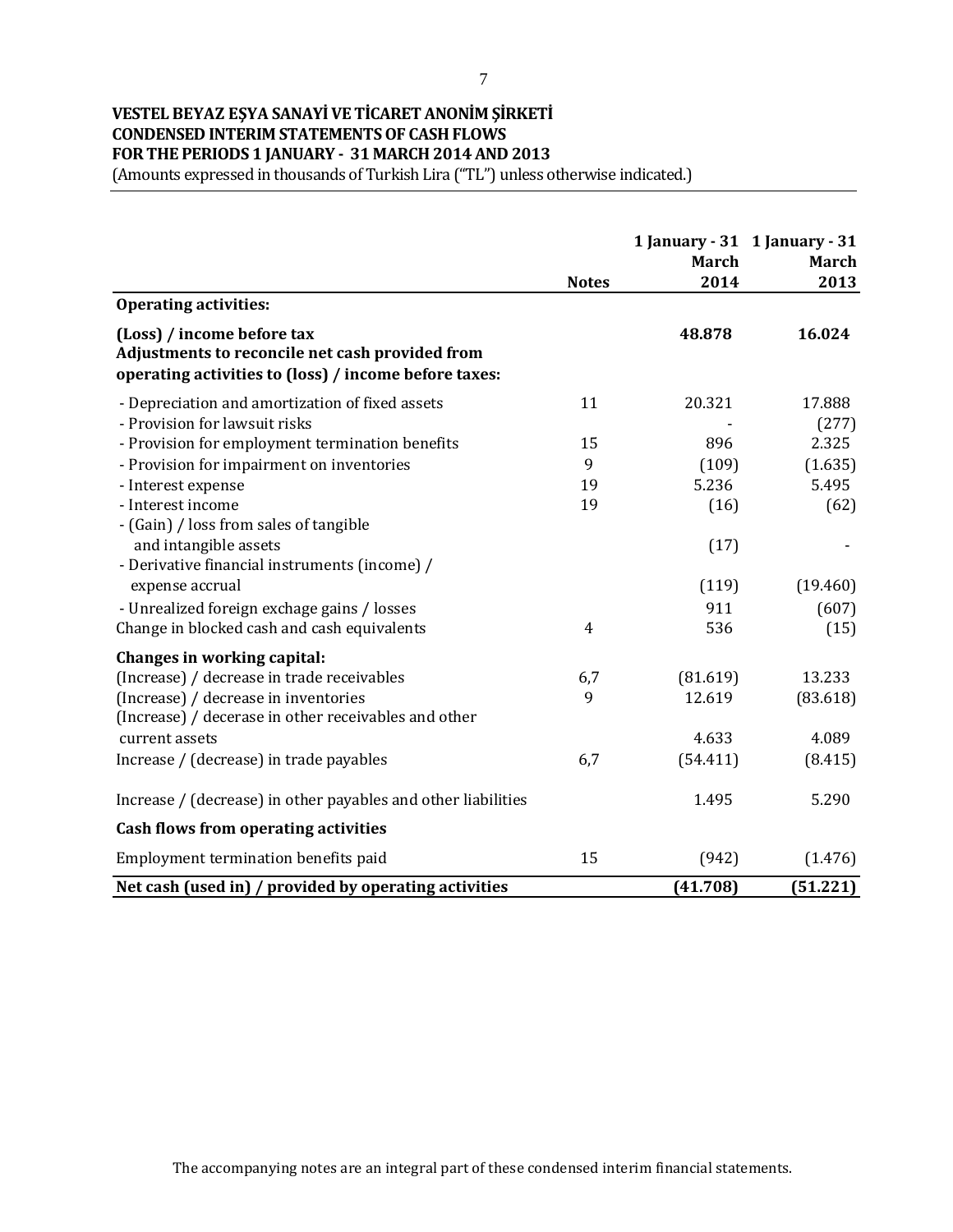## **VESTEL BEYAZ EŞYA SANAYİ VE TİCARET ANONİM ŞİRKETİ CONDENSED INTERIM STATEMENTS OF CASH FLOWS FOR THE PERIODS 1 JANUARY - 31 MARCH 2014 AND 2013**

(Amounts expressed in thousands of Turkish Lira ("TL") unless otherwise indicated.)

|                                                          |                |          | 1 January - 31 1 January - 31 |
|----------------------------------------------------------|----------------|----------|-------------------------------|
|                                                          |                | March    | March                         |
| <b>Investing activities:</b>                             | <b>Notes</b>   | 2014     | 2013                          |
| Acquisition of tangible assets                           | 11             | (13.909) | (18.393)                      |
| Cash provided from sales of tangible and                 |                |          |                               |
| intangible assets                                        |                | 507      | 246                           |
| Acquisition of intangible assets                         | 12             | (4.844)  | (4.197)                       |
| Net cash used in investing activities                    |                | (18.246) | (22.344)                      |
| <b>Financing activities:</b>                             |                |          |                               |
| Proceeds from bank borrowings                            |                | 1.873    | 65.371                        |
| Repayment of bank borrowings                             |                | (23.963) | (69.643)                      |
| Other liabilities received from related parties          | 6              | 72.798   | 65.185                        |
| Interest paid                                            |                | (4.858)  | (5.495)                       |
| Interest received                                        |                | 16       | 62                            |
| Net cash provided by financing activities                |                | 45.866   | 55.480                        |
|                                                          |                |          |                               |
| Net (decrease) / increase in cash and cash equivalents   |                | (14.088) | (18.085)                      |
| Cash and cash equivalents at the beginning of the period | 4              | 18.040   | 25.887                        |
| Cash and cash equivalents at the end of the period       | $\overline{4}$ | 3.952    | 7.802                         |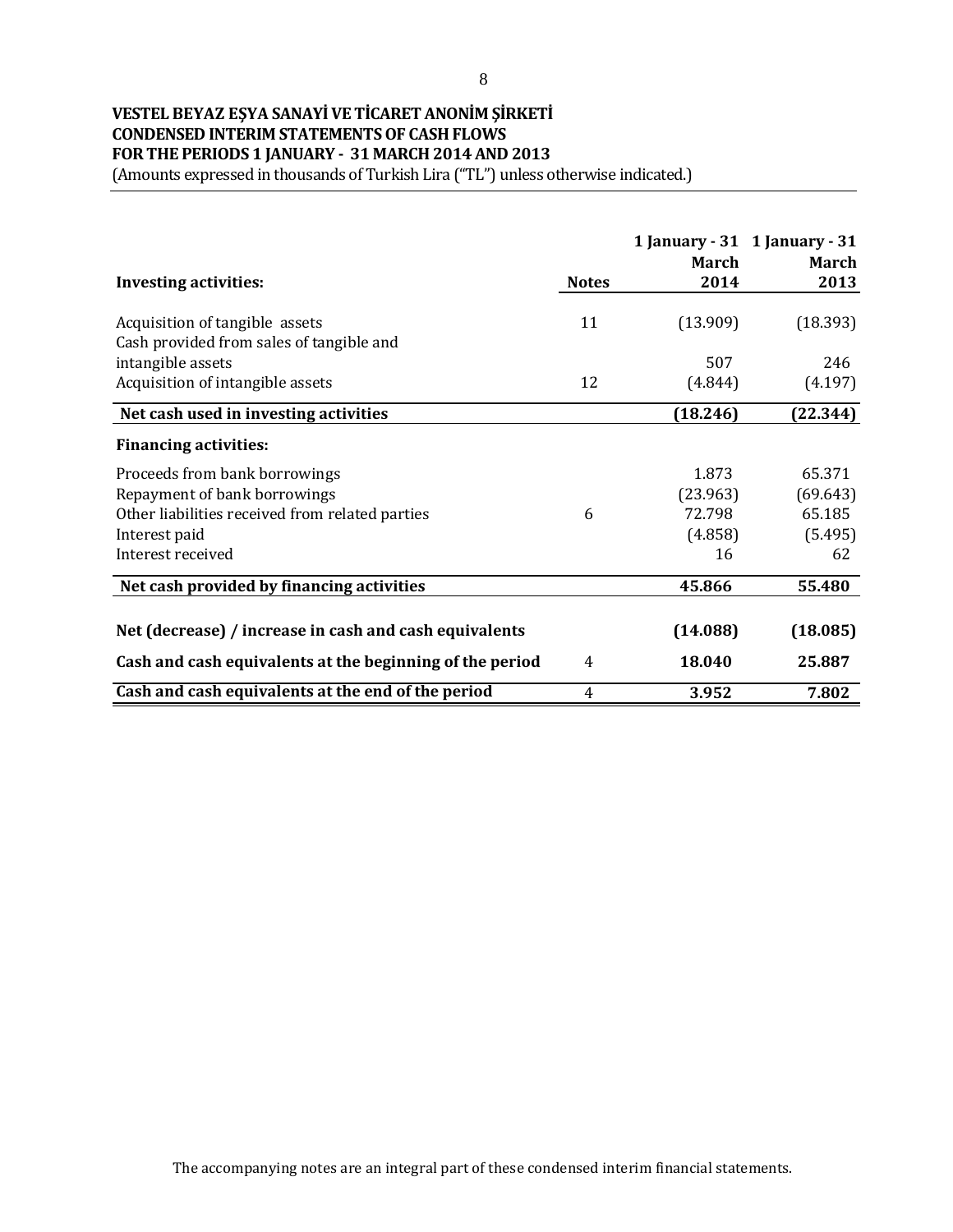(Amounts expressed in thousands of Turkish Lira ("TL") unless otherwise indicated.)

#### **NOTE 1 – COMPANY'S ORGANISATION AND NATURE OF OPERATIONS**

Vestel Beyaz Eşya Sanayi ve Ticaret A.Ş. (the "Company" or "Vestel Beyaz Eşya") was incorporated in 1997 under the Turkish Commercial Code and its head office is located at Zorlu Plaza, 34310 Avcılar / Istanbul.

The Company started its operations in 1999 and produces refrigerators, room air conditioning units, washing machines, cookers, dishwashers and water heaters. The Company's production facilities occupy 346.000 square meters of enclosed area located in Manisa Organized Industrial Zone on total area of 395.000 square meters.

The Company is a member of Vestel Group of Companies which are under the control of the Zorlu Family. The Company performs its foreign sales and domestic sales via Vestel Ticaret A.Ş. which is also a member of Vestel Group of Companies.

The Company is registered to Capital Market Board and its shares have been quoted to Borsa Istanbul ("BİST") since 21 April 2006.

As of 31 March 2014, the number of personnel employed was 5.451 (31December 2013: 5.621).

As of balance sheet dates, the shareholders of the Company and their percentage shareholdings were as follows:

|                                          | Share % |
|------------------------------------------|---------|
|                                          |         |
| Vestel Elektronik Sanayi ve Ticaret A.Ş. | 93,58   |
| Other shareholders                       | 6.42    |
|                                          |         |

#### **100,00**

As of 31 March 2014, 59.800.000 shares of the Company have been quoted at the Borsa Istanbul ("BİST") (31,5 % of its share capital; 31 December 2012: 31,5 %).

#### **NOTE 2 – BASIS OF PRESENTATION OF FINANCIAL STATEMENTS**

#### **2.1 Basis of presentation**

#### **2.1.1 Statement of compliance**

The accompanying financial statements are prepared in accordance with the Communiqué Serial II, No: 14.1, "Principals of Financial Reporting in Capital Markets" published in the Official Gazette numbered 28676 on 13 June 2013. According to the article 5 of the Communiqué, interim financial statements are prepared in accordance with Turkish Accounting Standards / Turkish Financial Reporting Standards ("TAS" / "TFRS") and its addendum and interpretations ("IFRIC") issued by the Public Oversight Accounting and Auditing Standards Authority ("POAASA") Turkish Accounting Standards Board.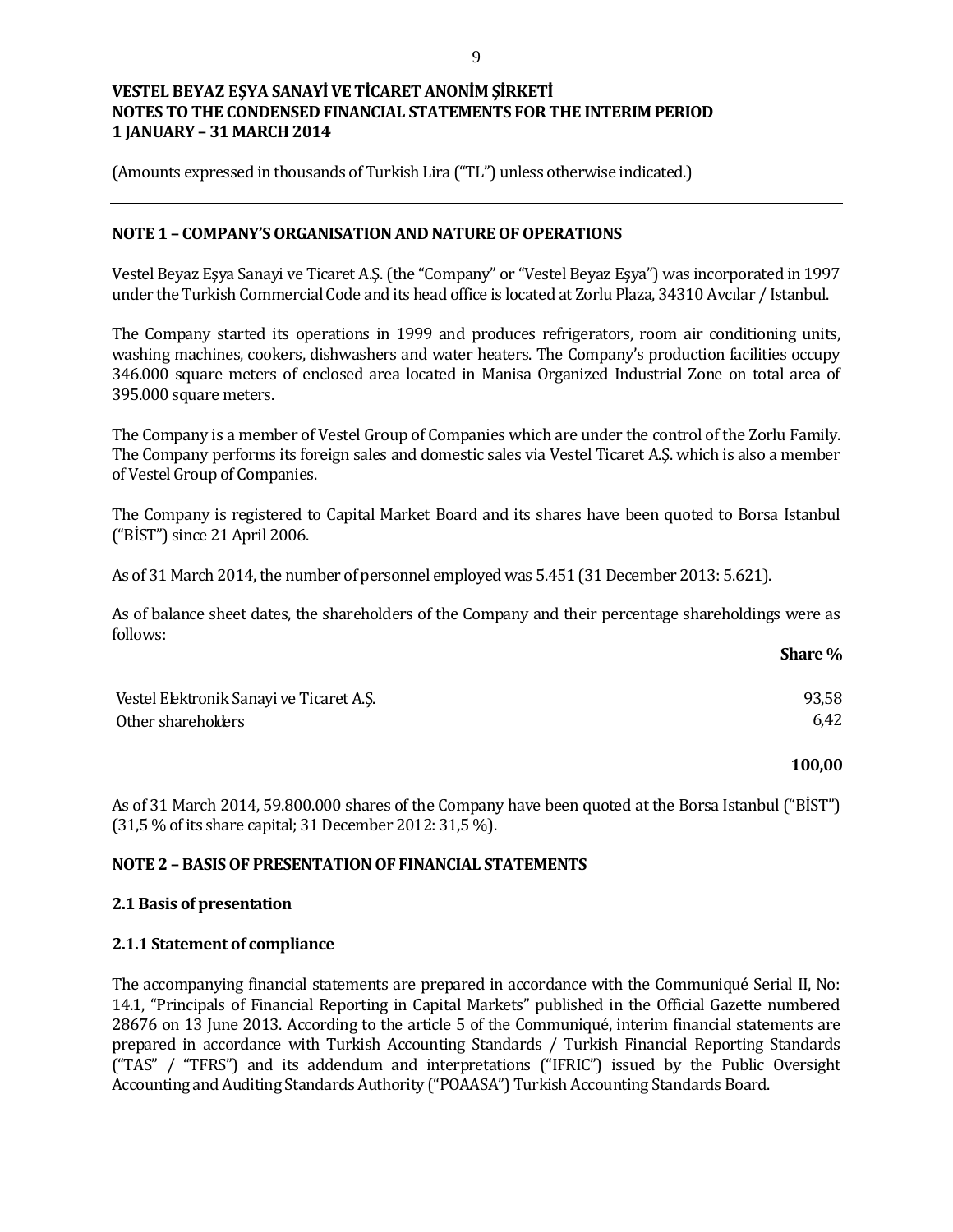(Amounts expressed in thousands of Turkish Lira ("TL") unless otherwise indicated.)

## **NOTE 2 – BASIS OF PRESENTATION OF FINANCIAL STATEMENTS (Cont'd)**

The Company prepared its condensed interim financial statements for the period ended 31 March 2014 in accordance with the TAS 34 "Interim Financial Reporting" in the framework of the Communiqué Serial II, No: 14.1 and its related announcements. The condensed interim financial statements and its accompanying notes are presented in compliance with the format recommended by CMB including its mandatory information.

In compliance with the TAS 34, entities have preference in presenting their interim financial statements whether full set or condensed. In this framework, the Company preferred to present its interim financial statements in condensed.

Company's condensed interim financial statements do not include all disclosure and notes that should be included at year end financial statements. Therefore the condensed interim financial statements should be examined together with the year end financial statements.

The Company maintains its accounting records and prepares its statutory financial statements in accordance with the Turkish Commercial Code ("TCC"), tax legislation and the uniform chart of accounts issued by the Ministry of Finance. The financial statements, except for the financial assets and liabilities presented with their fair values, are maintained under historical cost conversion in TL. These financial statements are based on the statutory records which are maintained under historical cost conversion, with the required adjustments and reclassifications reflected for the purpose of fair presentation in accordance with the TAS/TFRS.

With the decision taken on 17 March 2005, the CMB announced that, effective from 1 January 2005, the application of inflation accounting is no longer required for the companies operating in Turkey and preparing their financial statements in accordance with CMB Financial Reporting Standards. Accordingly, TAS 29, "Financial Reporting in Hyperinflationary Economies" issued by the IASB, has not been applied in the financial statements for the accounting year commencing from 1 January 2005.

## **2.2 Comparative information and restatement of prior period financial statements**

Financial statements of the Company have been prepared comparatively with the preceding financial period, in order to enable determination of trends in financial position and performance. Comparative figures are reclassified, where necessary, to conform to changes in presentation in the financial statements.

The Company has made below reclassifications in prior period financial statements in line with the illustrative financial statements and disclosures guidance issued by CMB with the decision taken on the meeting held on 7 June 2013, numbered 20/670. The Company has made reclassification between financial income and other income amounting to TL 12.224, between financial expense and other expense amounting to TL 19.113 in 31 March 2013 financial statements. Those reclassifications have no effect on retained earnings and current period income.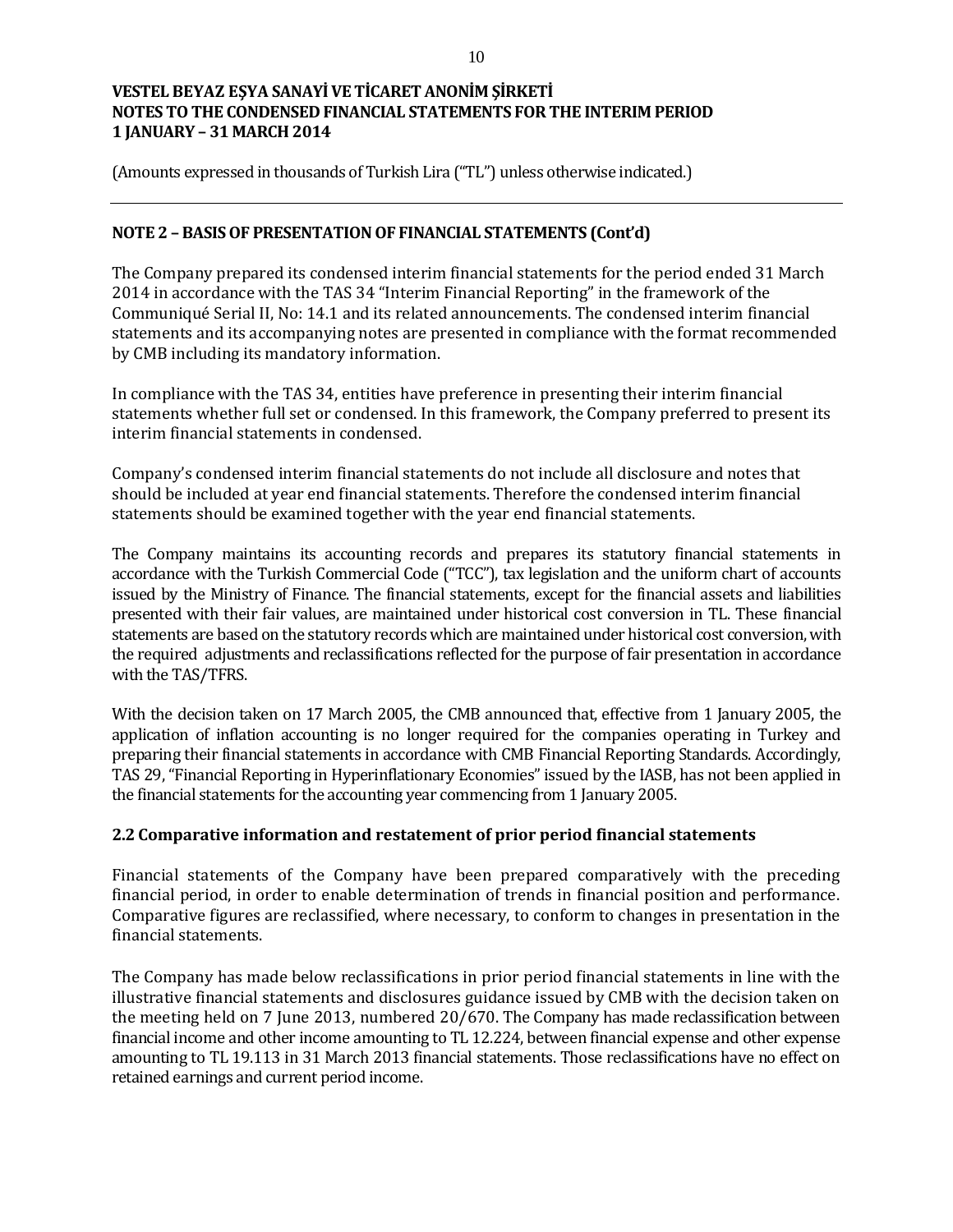(Amounts expressed in thousands of Turkish Lira ("TL") unless otherwise indicated.)

### **NOTE 2 – BASIS OF PRESENTATION OF FINANCIAL STATEMENTS (Cont'd)**

As a result of the amendment in TAS 19, the Company made necessary correction in the financial statements as of 31 December 2012, the earliest date at which actuarial gain/ loss can be calculated. Net loss of the Company is decreased by 947 TL as a result of actuarial loss and deferred tax effect related to employment termination benefits as of 31 December 2012 whereas the restatement has no effect on total comprehensive expenses and equity.

#### **2.3. Amendments in Turkey Financial Reporting Standards**

- **a) New standards, amendments and interpretations issued and effective for the financial year beginning 1 January 2014 and are adopted by the Company:**
	- **TAS 32 (amendment), "'Financial instruments: Presentation''**, on offsetting financial assets and financial liabilities", is effective for annual periods beginning on or after 1 January 2014. The amendment updates the application guidance in TAS 32, 'Financial instruments: Presentation', to clarify some of the requirements for offsetting financial assets and financial liabilities on the balance sheet. The amendment does not have any impact on the Company's financial statements.
	- **TAS 36 (amendment), "Impairment on Assets"**, is effective for annual periods beginning on or after 1 January 2014. These amendments address the disclosure of information about the recoverable amount of the impaired assets if that amount is based on fair value less cost of disposal.
	- **TAS 39 (amendment), "'Financial instruments: Recognition and Measurement''**, is effective for annual periods beginning on or after 1 January 2014. These amendments address on novation of derivatives and hedge accounting and will allow hedge accounting to continue in a situation where a derivative is novated to effect clearing with a central counterparty as result of laws or regulation, if specific conditions are met.
	- **TFRIC 21 – TAS 37, 'Levies',** is effective for annual periods beginning on or after 1 January 2014. This is an interpretation of "Provisions, contingent liabilities and contingent assets" that identifies the obligating event for the recognition of a liability for levy as the activity that triggers the payment of the levy in accordance with the relevant legislation. The interpretation is not applicable to the Company and will not have any impact on the Company's financial statements.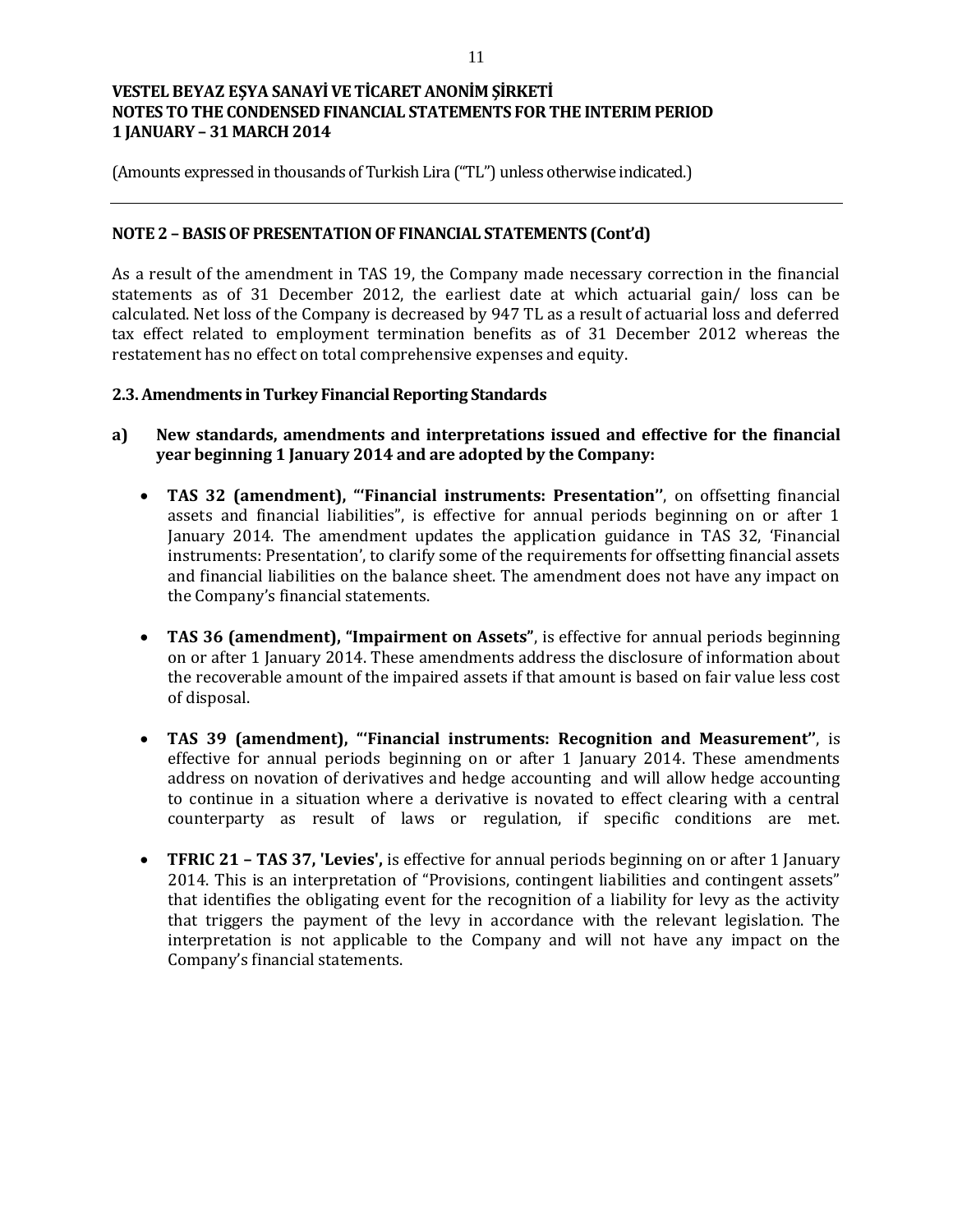(Amounts expressed in thousands of Turkish Lira ("TL") unless otherwise indicated.)

## **NOTE 2 – BASIS OF PRESENTATION OF FINANCIAL STATEMENTS (Cont'd)**

- **b) Other new standards, amendments and interpretations issued and effective as of 1 January 2014 have not been presented since they are not relevant to the operations of the Company or have insignificant impact on the financial statements.**
- **c) Standards and amendments to existing standards that are not yet effective and have not been early adopted by the Company:**
	- **TAS 19 (Amandments), "Defined benefit plans",** is effective for annual periods beginning on or after 1 January 2014. These narrow scope amendments apply to contributions from employees or third parties to defined benefit plans. The objective of the amendments is to simplify the accounting for contributions that are independent of the number of years of employee service, for example, employee contributions that are calculated according to a fixed percentage of salary.
	- **Annual improvements 2012:** Effective for annual periods beginning on or after 1 July 2014. Annual Improvements to TFRSs 2010–2012 Cycle amend the following 7 standards:
		- o TFRS 2, Share-based Payment
		- o TFRS 3, Business Combinations
		- o TFRS 8, Operating Segments
		- o TMS 16, Property, Plant and Equipment and TMS 38, Intangible Assets
		- o TFRS 9, Financial Instruments: TMS 37, Provisions, Contingent Liabilities and Contingent Assets
		- o TMS 39, Financial Instruments: Recognition and Measurement
	- **Annual improvements 2013;** Effective for annual periods beginning on or after 1 July 2014. Annual Improvements to TFRSs 2011–2013 Cycle amend the following 4 standards:
		- o TFRS 1, First-time Adoption of TFRS
		- o TFRS 3, Business Combinations
		- o TFRS 13, Fair Value Measurement
		- o TAS 40, Investment Property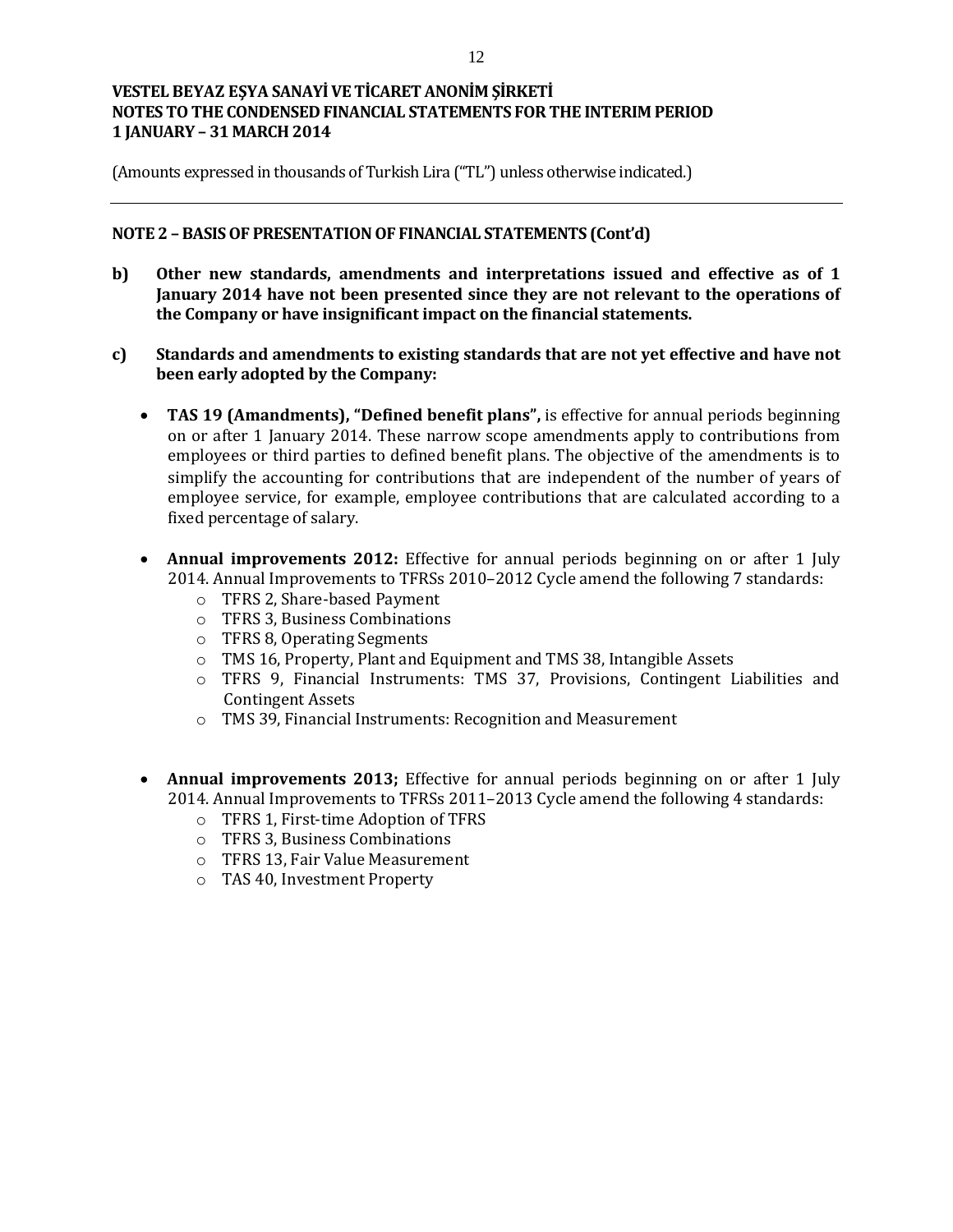(Amounts expressed in thousands of Turkish Lira ("TL") unless otherwise indicated.)

#### **NOTE 2 – BASIS OF PRESENTATION OF FINANCIAL STATEMENTS (Cont'd)**

 **TFRS 9 "Financial instruments – classification and measurement";** Effective for annual periods beginning on or after 1 January 2018. This standard on classification and measurement of financial assets and financial liabilities will replace IAS 39, 'Financial instruments: Recognition and measurement'. IFRS 9 has two measurement categories: amortised cost and fair value. All equity instruments are measured at fair value. A debt instrument is measured at amortised cost only if the entity is holding it to collect contractual cash flows and the cash flows represent principal and interest. For liabilities, the standard retains most of the IAS 39 requirements. These include amortised-cost accounting for most financial liabilities, with bifurcation of embedded derivatives.

The main change is that, in cases where the fair value option is taken for financial liabilities, the part of a fair value change due to an entity's own credit risk is recorded in other comprehensive income rather than the income statement, unless this creates an accounting mismatch. This change will mainly affect financial institutions.

 **TFRS 9 (Amendments), "'Financial instruments', regarding general hedge accounting"**  Effective for annual periods beginning on or after 1 January 2018. These amendments to IFRS 9, 'Financial instruments', bring into effect a substantial overhaul of hedge accounting that will allow entities to better reflect their risk management activities in the financial statements.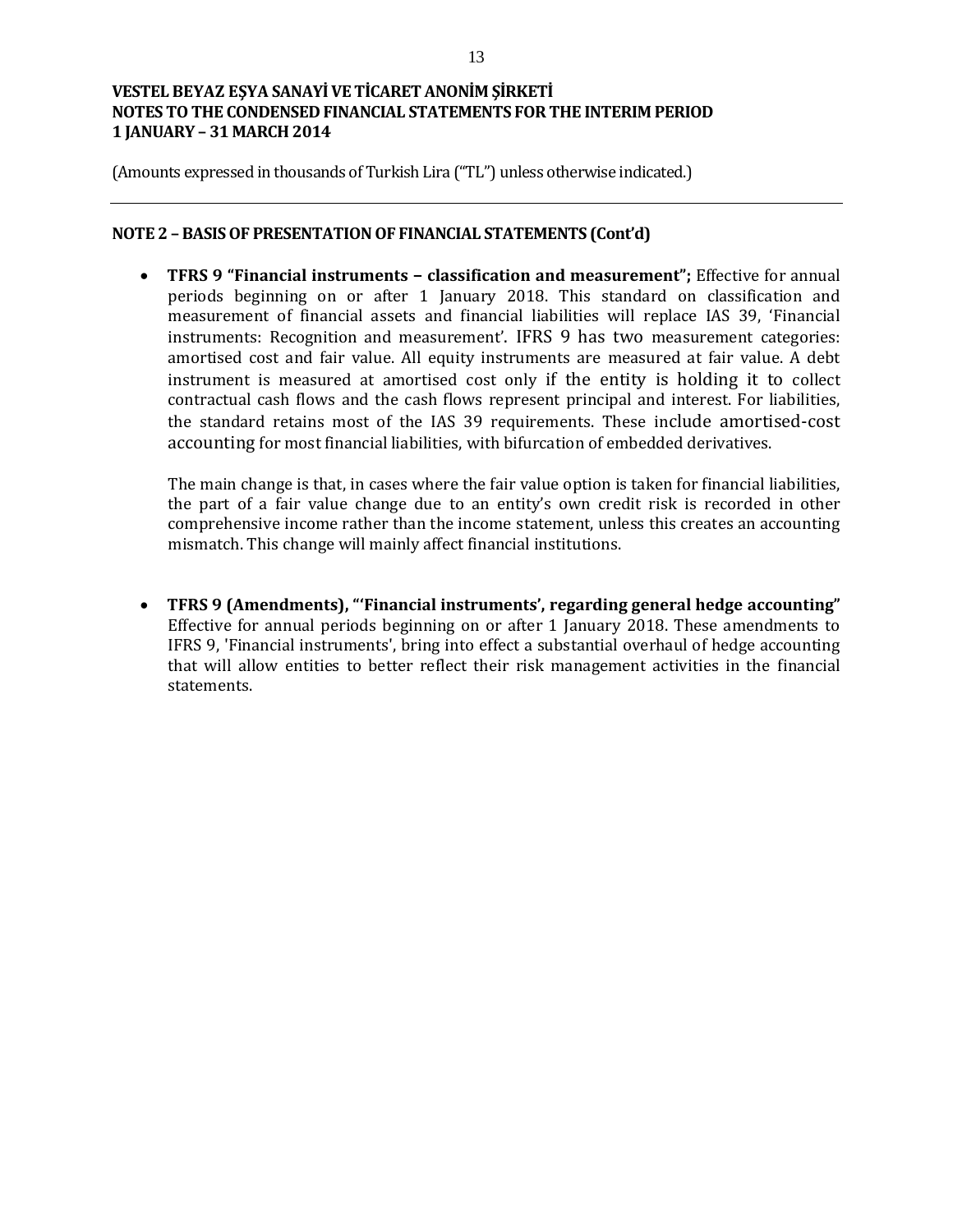(Amounts expressed in thousands of Turkish Lira ("TL") unless otherwise indicated.)

## **NOTE 2 – BASIS OF PRESENTATION OF FINANCIAL STATEMENTS (Cont'd)**

### **2.4. Summary of significant accounting policies**

## **2.4.1 Revenue**

Revenue is measured at the fair value of the consideration received or receivable taking into account the amount of any trade discounts and volume rebates allowed by the entity.

Revenue from the sale of goods shall be recognised when all the following conditions have been satisfied:

- The Company has transferred to the buyer significant risks and reward of ownership of the goods,
- The Company retains neither continuing managerial involvement to the degree usually associated with ownership nor effective control over the goods sold,
- The amount of revenue can be measured reliably,
- It is probable that the economic benefits associated with the transaction will flow to the Company; and
- The costs incurred or to be incurred in respect of the transaction can be measured reliably.

#### **2.4.2 Inventories**

Inventories are stated at the lower of cost and net realizable value. Costs, including an appropriate portion of fixed and variable overhead expenses, are assigned to inventories held by the method most appropriate to the particular class of inventory. Company uses moving weighted average method for costing.

Net realizable value represents the estimated selling price less all estimated costs of completion and costs necessary to make a sale. When the net realizable value of inventory is less than cost, the inventory is written down to the net realizable value and the expense is included in statement of income in the period the write-down or loss occurred. When the circumstances that previously caused inventories to be written down below cost no longer exist or when there is clear evidence of an increase in net realizable value because of changed economic circumstances, the amount of the write-down is reversed. The reversal amount is limited to the amount of the original write-down.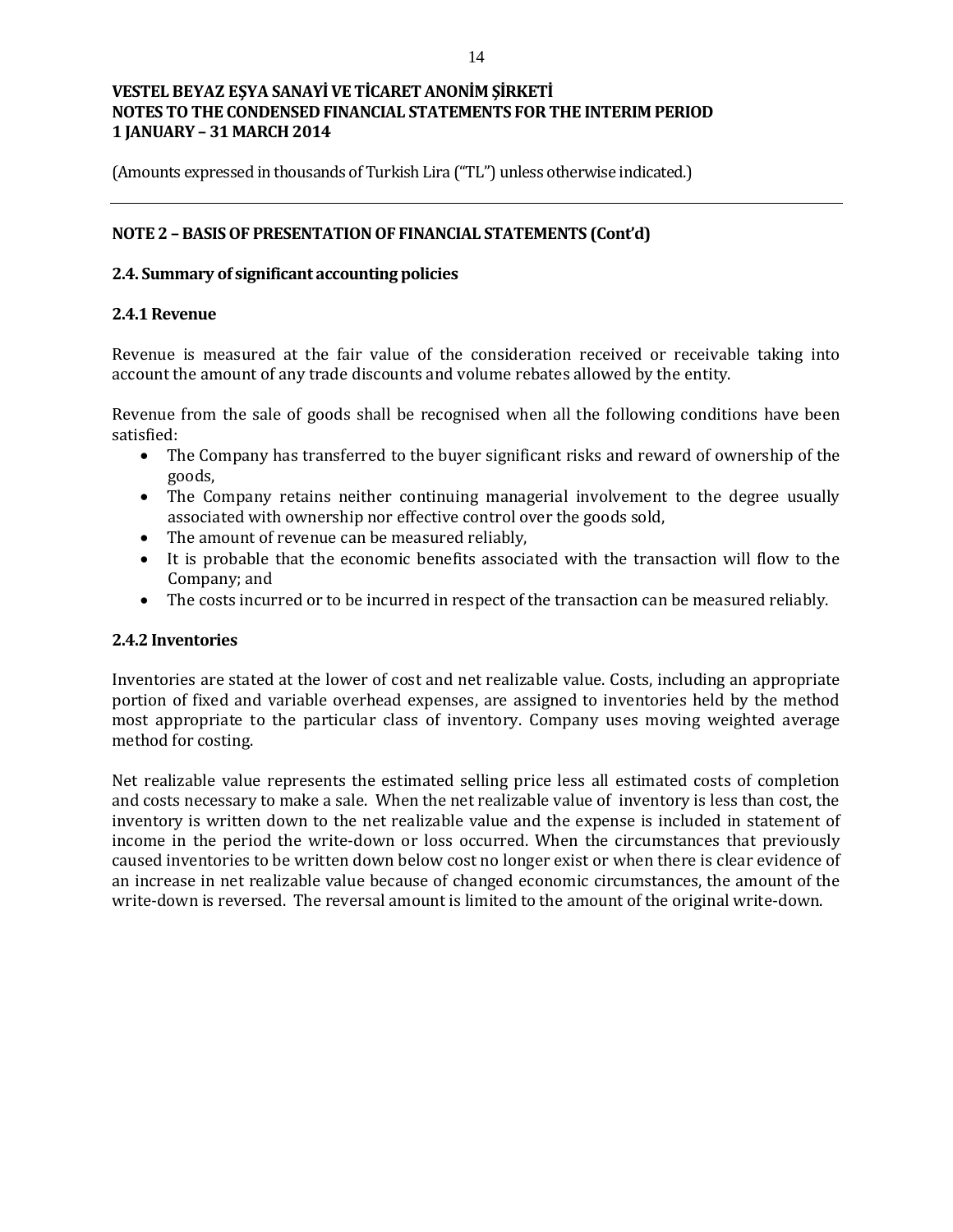(Amounts expressed in thousands of Turkish Lira ("TL") unless otherwise indicated.)

## **NOTE 2 – BASIS OF PRESENTATION OF FINANCIAL STATEMENTS (Cont'd)**

## **2.4.3 Property, plant and equipment**

Property, plant and equipment are carried at cost less accumulated depreciation. Depreciation is provided on restated amounts of property, plant and equipments using the straight-line method based on the estimated useful lives of the assets, except for land due to their indefinite useful life.

Property, plant and equipment are reviewed for impairment whenever events or changes in circumstances indicate that the carrying amount may not be recoverable. An impairment loss is recognized for the amount by which the asset's carrying amount exceeds its recoverable amount. The recoverable amount is the higher of an asset's fair value less costs to sell and value in use.

Gains or losses on disposals of property, plant and equipment are included in other operating income and other operating expense.

Costs, such as repairs and maintenance or part replacement of tangible asstes, are included in the asset's carrying amount or recognised as a seperate asset, as appropriate, only when it is probable that future economic benefits with the item will flow to the Company. All other costs are charged to statements of profit or loss during the financial year in which they are incurred.

#### **2.4.4 Intangible assets**

#### **a) Research and development costs**

Research costs are recognized as expense in the period in which they are incurred. An intangible asset arising from development (or from the development phase of an internal project) if and only if an entity can demonstrate all of the following:

- The technical feasibility of completing the intangible asset so that it will be available for use or sale;
- Its intention to complete the intangible asset and use or sell it;
- Its ability to use or sell the intangible asset;
- How the intangible asset will generate probable future economic benefits;
- The availability of adequate technical, financial and other resources to complete the development and to use or sell the intangible asset, and
- Its ability to measure reliably the expenditure attributable to the intangible asset during its development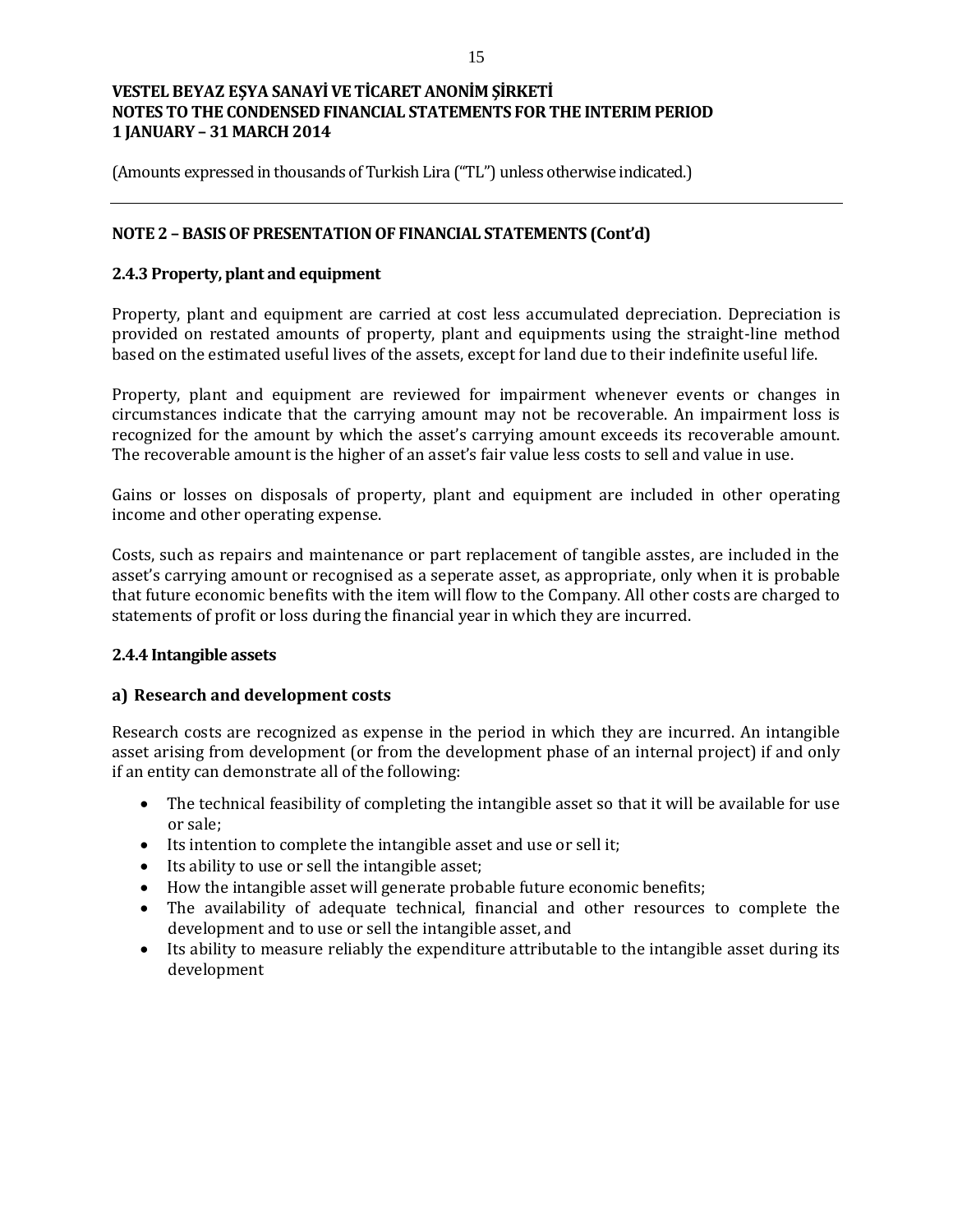(Amounts expressed in thousands of Turkish Lira ("TL") unless otherwise indicated.)

### **NOTE 2 – BASIS OF PRESENTATION OF FINANCIAL STATEMENTS (Cont'd)**

Other development costs are recognized as expense as incurred. If it is not possible to distinguish the research phase from the development phase of an internal project, the entity treats the expenditure on that project as if it were incurred in the research phase only.

## **b) Rights and other intangible fixed assets**

Rights and other intangible assets consist acquired computer software, computer software development costs and other identifiable rights. Rights and other intangible assets are recognized at their acquisition costs and are amortized on a straight line basis over their expected useful lives which are less than five years.

## **2.4.5 Financial instruments**

## **a) Financial assets**

The Company classifies its financial assets in the following categories: Financial assets at fair value through profit or loss, loans and receivables. The classification depends on the purpose for which the financial assets were acquired.

#### Financial assets at fair value through profit or loss

Financial assets at fair value through profit or loss are financial assets held for trading. A financial asset is classified in this category if acquired principally for the purpose of selling in the short-term. Derivatives are also categorized as held for trading unless they are designated as hedges.

#### Loans and receivables

Trade receivables, loans, and other receivables that have fixed or determinable payments that are not quoted in an active market are classified in this category. Loans and receivables (trade and other receivables, bank deposits, cash and others) are measured at amortized cost using the effective interest method less any impairment. Interest income is recognized by applying the effective interest rate, except for cases when the recognition of interest would be immaterial.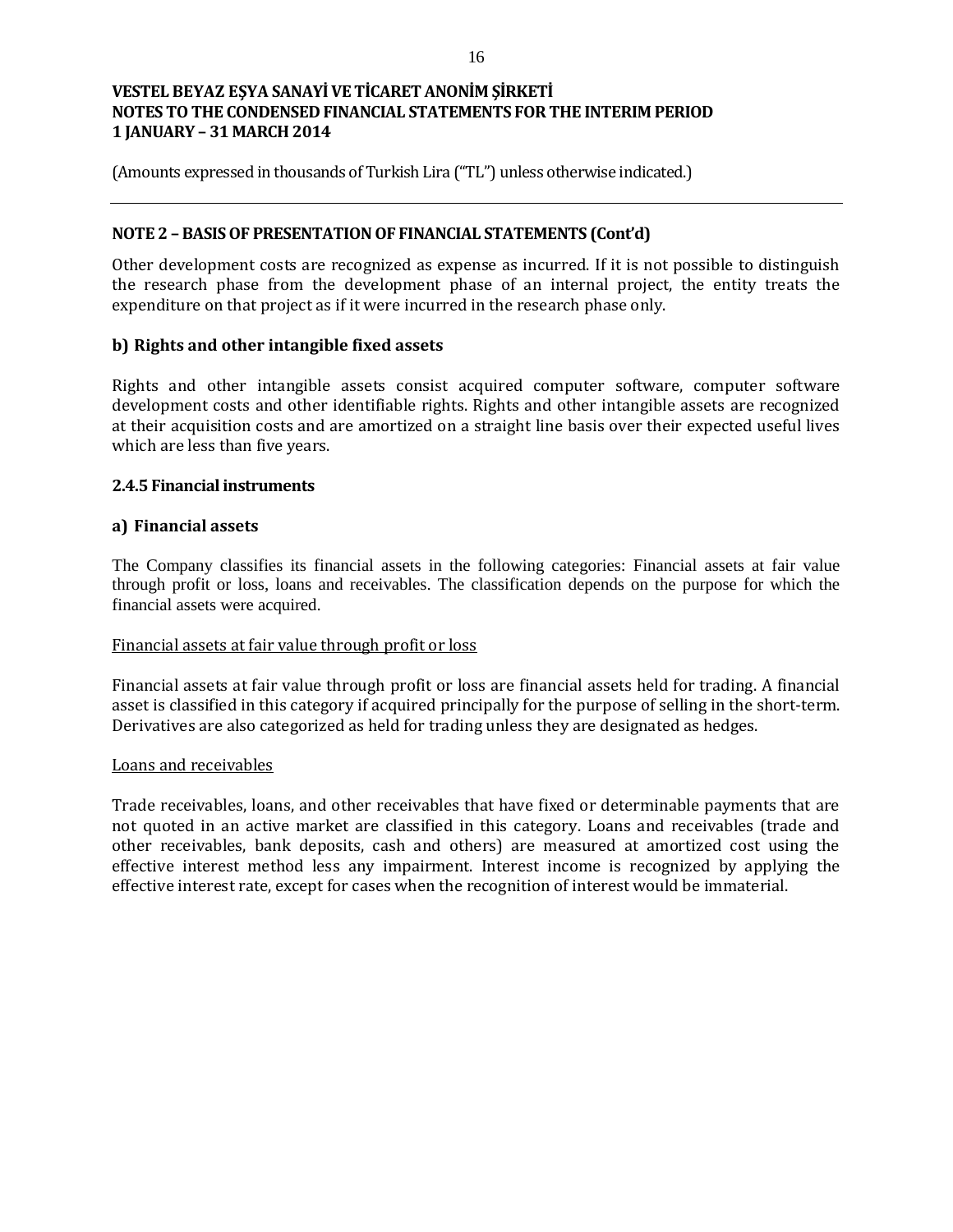(Amounts expressed in thousands of Turkish Lira ("TL") unless otherwise indicated.)

### **NOTE 2 – BASISOF PRESENTATION OF FINANCIAL STATEMENTS (Cont'd)**

#### Impairment of financial assets

Financial assets, other than those at fair value through profit or loss, are assessed for indicators of impairment at each reporting period. Financial assets are impaired where there is objective evidence that, as a result of one or more events that occurred after the initial recognition of the financial asset, the estimated future cash flows of the investment have been impacted.

For financial assets carried at amortized cost, the amount of the impairment is the difference between the asset's carrying amount and the present value of estimated future cash flows, discounted at the original effective interest rate.

For financial assets carried at amortized cost, if the amount of a past impairment loss decreases and the decrease can be related objectively to an event occurring after the impairment was recognized, then the impairment is reversed through profit or loss. However, the carrying amount should not be increased to an amount that exceeds what the amortized cost would have been at the date of the reversal had the impairment not been recognized.

For financial assets carried at cost, if there is objective evidence of impairment, the amount of the impairment loss is measured as the difference between carrying amount and the present value of estimated future cash flows discounted at the current rate of return for a similar financial asset. Once an impairment loss has been recognized on a financial asset recognized at cost, it is not permitted to recognize a reversal.

#### **b) Financial liabilities**

Financial liabilities are classified as either financial liabilities at fair value through profit or loss or other financial liabilities.

#### Financial liabilities at fair value through profit or loss

Financial liabilities at fair value through profit or loss are stated at fair value, with any resultant gain or loss recognized in profit or loss. The net gain or loss recognized in profit or loss incorporates any interest paid on the financial liability.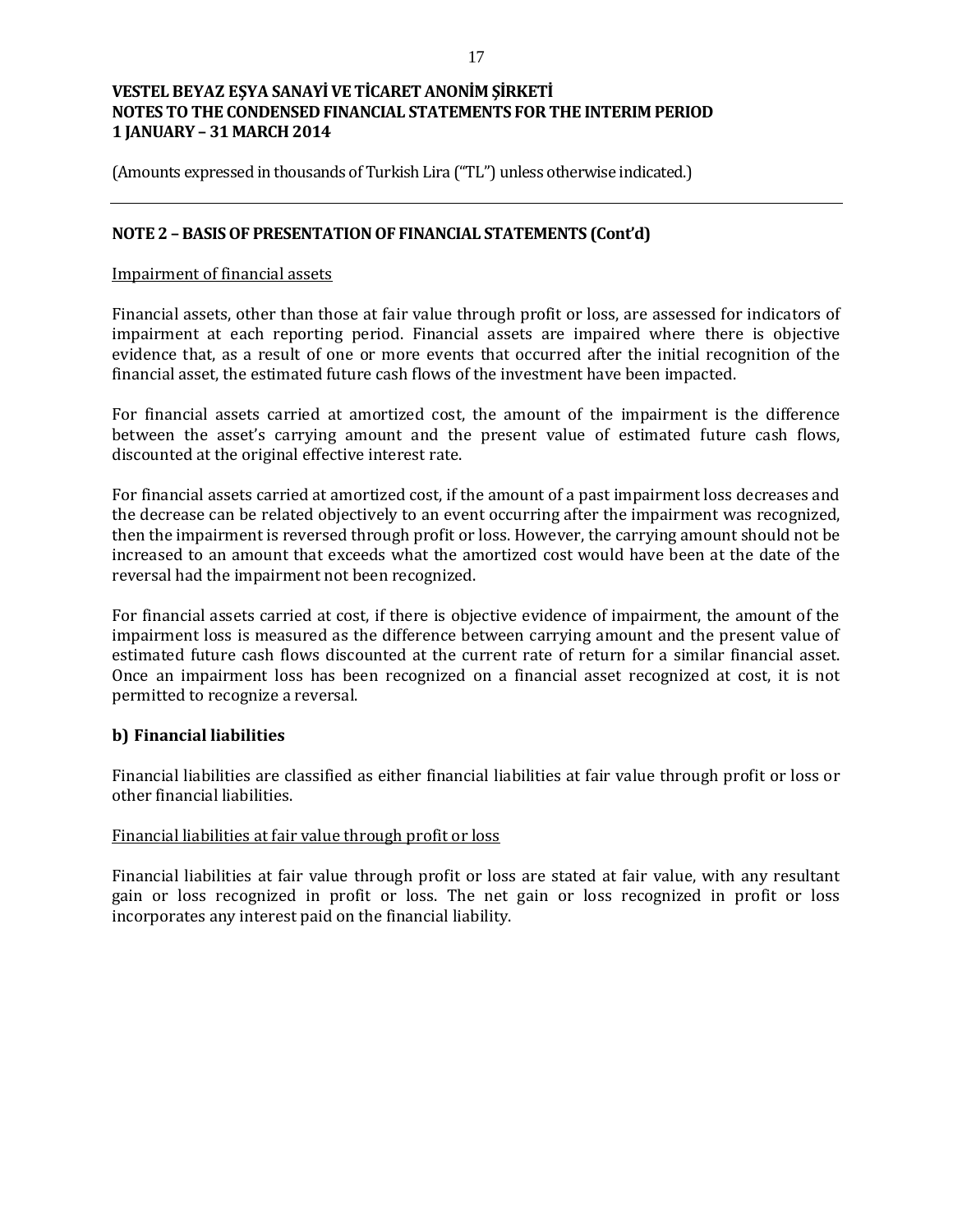(Amounts expressed in thousands of Turkish Lira ("TL") unless otherwise indicated.)

### **NOTE 2 – BASIS OF PRESENTATION OF FINANCIAL STATEMENTS (Cont'd)**

#### Other financial liabilities

Other financial liabilities, including borrowings, are initially measured at fair value, net of transaction costs.

Other financial liabilities are subsequently measured at amortized cost using the effective interest method plus the interest expense recognized on an effective yield basis.

The effective interest method is calculating the amortized cost of a financial liability and of allocating interest expense over the relevant period. The effective interest rate discounts the estimated future cash payments through the expected life of the financial liability, or, where appropriate, a shorter period.

## **c) Derivative financial instruments and hedge accounting:**

Derivatives are initially recognized at fair value on the date a derivative contract is entered into and are subsequently remeasured at their fair value. Fair values of derivatives are carried as assets when positive and as liabilities when negative. The method of recognizing the resulting gain or loss depends on whether the derivative is designated as a hedging instrument, and if so the nature of the item being hedged.

The Company documents at the inception of the transaction the relationship between hedging instruments and hedged items, as well as its risk management objectives and strategy for undertaking various hedging transactions. The Company also documents its assessment, both at hedge inception and on an ongoing basis, of whether the derivatives that are used in hedging transactions are highly effective in offsetting changes in fair values of hedged items.

#### Derivative financial instruments held for trading

Company's held for trading derivative financial instruments consist of forward foreign currency purchase and sale contracts. Such derivative financial instruments providing effective protection against the risk for the Company economically and due to meeting the conditions for hedge accounting usually, they are accounted as derivative financial instruments held for trading in financial statements. The fair value changes of these derivative instruments are recognized in income statement as financial income / expense.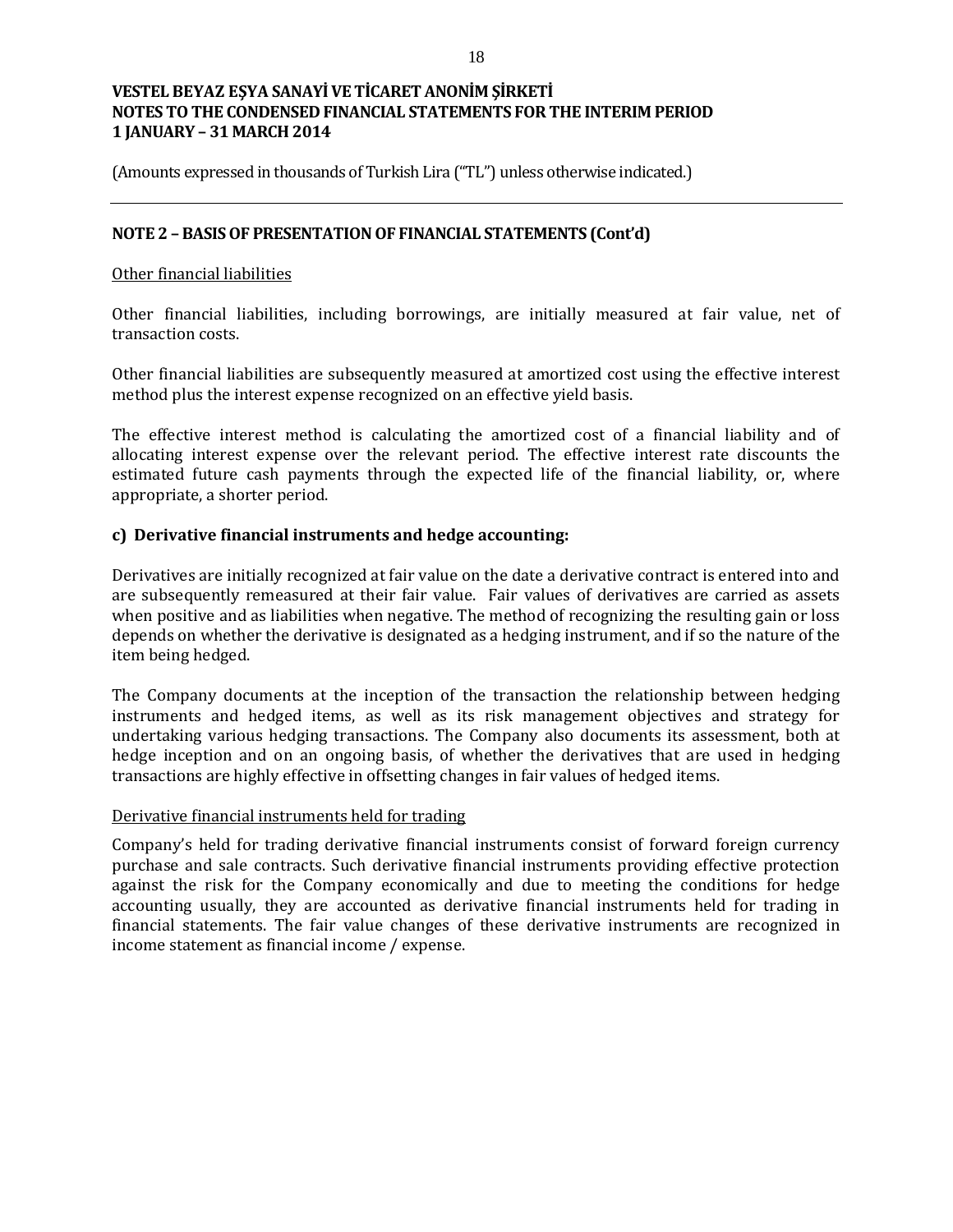(Amounts expressed in thousands of Turkish Lira ("TL") unless otherwise indicated.)

### **NOTE 2 – BASIS OF PRESENTATION OF FINANCIAL STATEMENTS (Cont'd)**

#### Cash flow hedges:

The effective portion of changes in the fair value of derivatives that are designated and qualify as cash flow hedges is recognized in equity within cash flow hedge reserves. The gain or loss relating to the ineffective portion is recognized immediately in the statement of comprehensive income within finance income/ expense. Amounts accumulated in equity are reclassified to profit or loss in the periods when the hedged item affects profit or loss (for example, when the forecast sale that is hedged takes place or portion related to the accrued interest). When a hedging instrument expires or is sold, or when a hedge no longer meets the criteria for hedge accounting, any cumulative gain or loss existing in equity at that time remains in equity and is recognized when the forecast transaction is ultimately recognized, in the statement of comprehensive income within finance income/ expense. The Company has evaluated its forward contracts and recognized certain contracts as hedging derivative instruments since they have been carrying necessary hedging conditions regarding to TAS 39.

#### **2.4.6 Foreign currency transactions**

Transactions in foreign currencies during the period are recorded at the rates of exchange prevailing on the dates of the transactions. Monetary items denominated in foreign currencies are translated to TL at the rates prevailing on the balance sheet date. Exchange differences on foreign currency denominated monetary assets and liabilities are recognized in profit or loss in the period in which they arise except for the effective portion of the foreign currency hedge of net investments in foreign operations. on-monetary items which are denominated in foreign currency and measured with historical costs are translated using the exchange rates at the dates of initial transactions.

#### **2.4.7 Provisions, contingent assets and liabilities**

Provisions are recognized when the Company has a present obligation as a result of a past event, and it is probable that the Company will be required to settle that obligation, and a reliable estimate can be made of the amount of the obligation.

Possible assets or obligations that arise from past events and whose existence will be confirmed only by the occurrence or non-occurrence of one or more uncertain events not wholly within the control of the company are not included in the financial statements and treated as contingent assets or liabilities.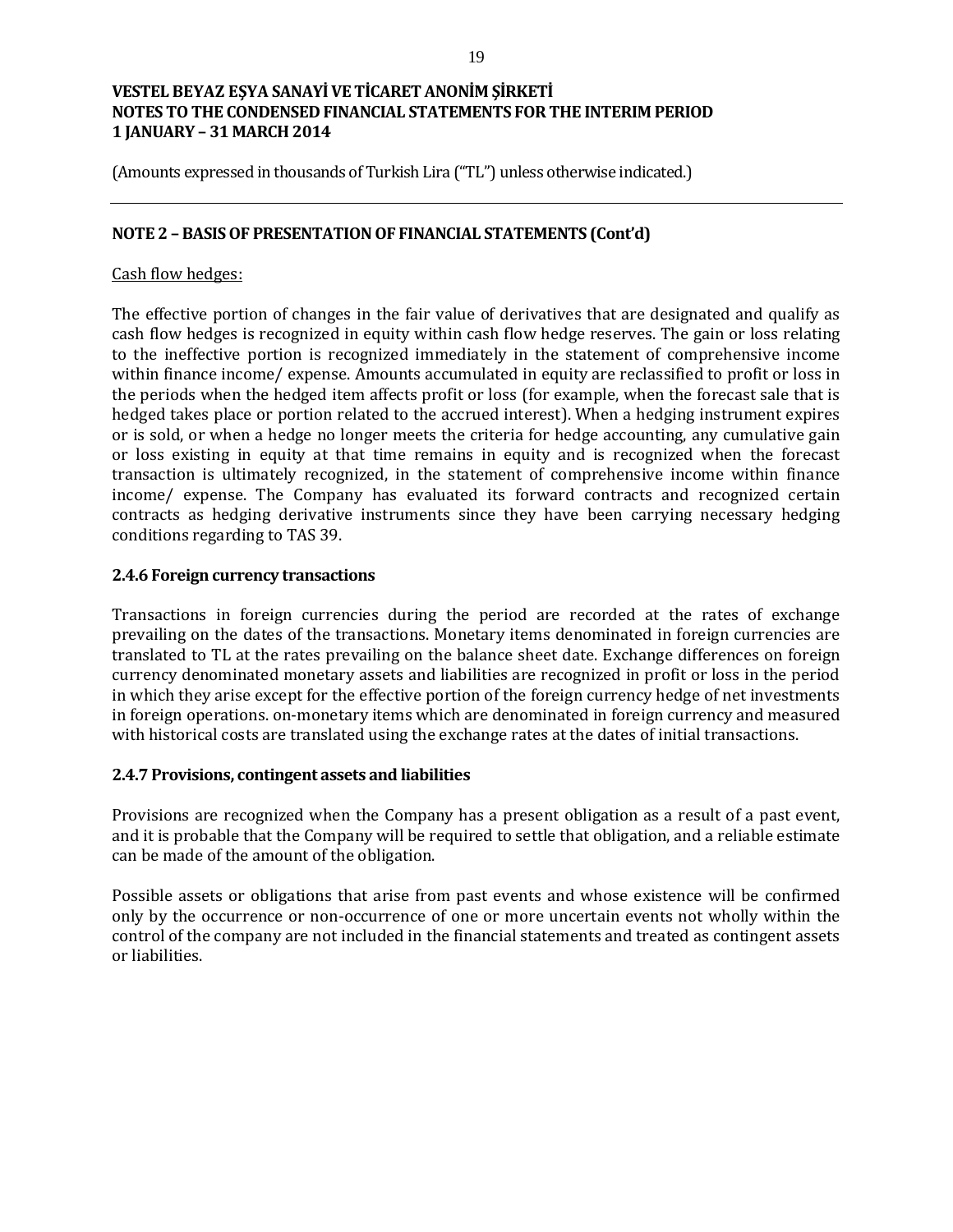(Amounts expressed in thousands of Turkish Lira ("TL") unless otherwise indicated.)

### **NOTE 2 – BASIS OF PRESENTATION OF FINANCIAL STATEMENTS (Cont'd)**

### **2.4.8Related parties**

Shareholders, key management personnel and board members, their close family members and companies controlled, jointly controlled or significantly influenced by them and Zorlu Holding Group companies are considered and referred to as related parties.

#### **2.4.9Taxation on income**

Tax expense for the period comprises current and deferred tax. Tax is recognized in the income statement, except to the extent that it relates to items directly recognized in equity. In that case, tax is recognized in shareholders' equity.

The tax currently payable is based on taxable profit for the year. Taxable profit differs from profit as reported in the income statement because it excludes items of income or expense that are taxable or deductible in other years and it further excludes items that are never taxable or deductible. The Company's liability for current tax is calculated using tax rates that have been enacted or substantively enacted by the balance sheet date.

Deferred tax is recognized on temporary differences between the carrying amounts of assets and liabilities in the financial statements and the corresponding tax bases which is used in the computation of taxable profit. Deferred tax liabilities are generally recognized for all taxable temporary differences and deferred tax assets are recognized for all deductible temporary differences to the extent that it is probable that taxable profits will be available against which those deductible temporary differences can be utilized.

Deferred tax liabilities are recognized for taxable temporary differences associated with investments in subsidiaries and associates, and interests in joint ventures, except where the Company is able to control the reversal of the temporary difference and it is probable that the temporary difference will not reverse in the foreseeable future. Deferred tax assets arising from deductible temporary differences associated with such investments and interests are only recognized to the extent that it is probable that there will be sufficient taxable profits against which to utilize the benefits of the temporary differences and they are expected to reverse in the foreseeable future.

Deferred tax assets and liabilities are offset when there is a legally enforceable right to set off current tax assets against current tax liabilities and when they relate to income taxes levied by the same taxation authority and the Company intends to settle its current tax assets and liabilities on a net basis.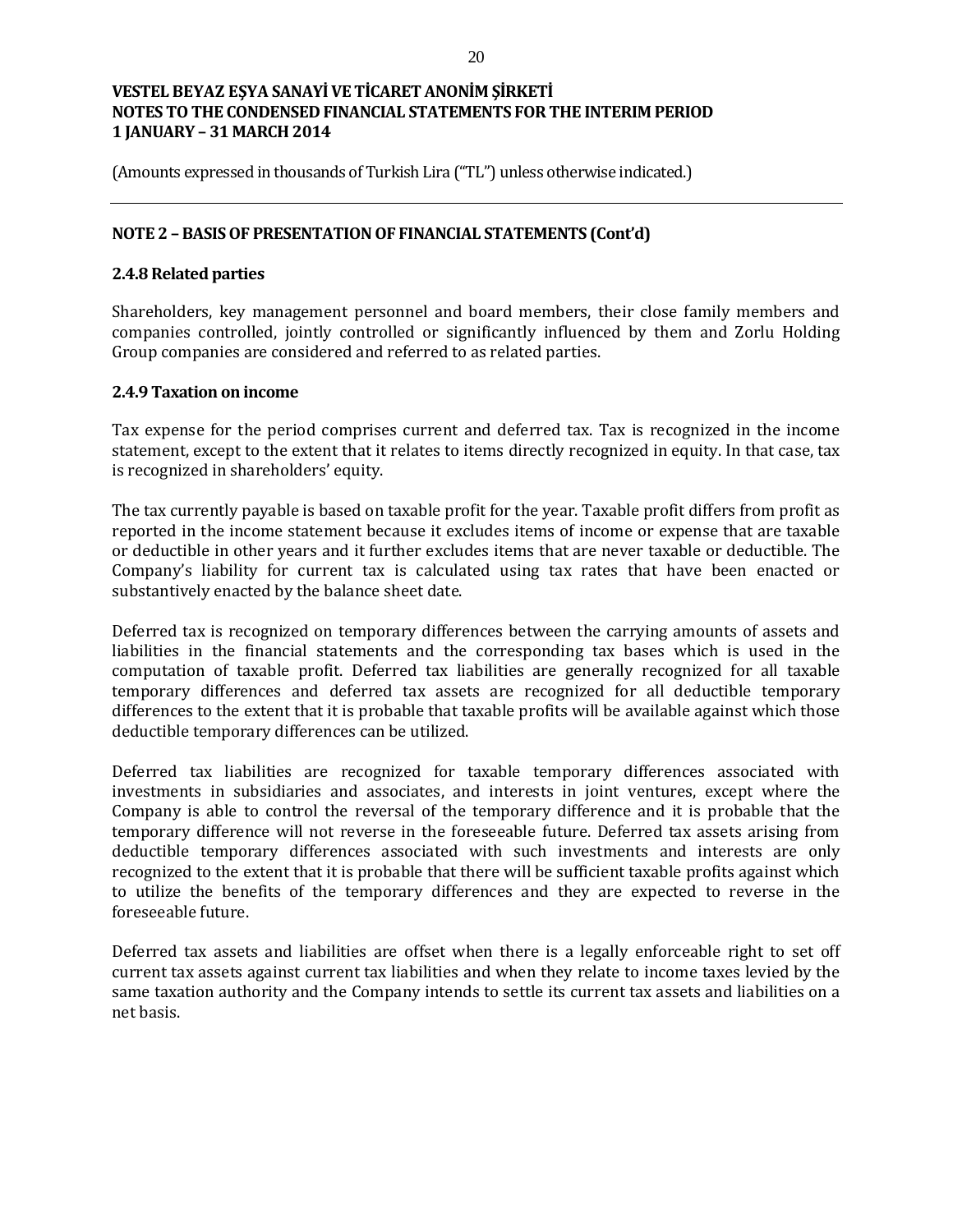(Amounts expressed in thousands of Turkish Lira ("TL") unless otherwise indicated.)

### **NOTE 2 – BASIS OF PRESENTATION OF FINANCIAL STATEMENTS (Cont'd)**

#### **2.4.10 Employee termination benefits**

Employment termination benefits, as required by the Turkish Labor Law and the laws applicable in the countries where the subsidiaries operate, represent the estimated present value of the total reserve of the future probable obligation of the Company arising in case of the retirement of the employees. According to Turkish Labor Law and other laws applicable in Turkey, the Company is obliged to pay employment termination benefits to all personnel in cases of termination of employment without due cause, call for military service, be retired or death upon the completion of a minimum one year service. Employment termination benefits are considered as being part of defined retirement benefit plan as per TAS 19. All actuarial gains and losses are recognized in statements of income.

## **2.4.11Government grants**

Government grants, including non-monetary grants at fair value, are recognized in financial statements when there is reasonable assurance that the entity will comply with the conditions attaching to them, and the grants will be received.

Incentives for research and development activities are recognized in financial statements when they are authorized by the related institutions.

#### **2.4.12 Earnings per share**

Earnings per share disclosed in the statement of income is determined by dividing net income attributable to equity holder of the parent by the weighted average number of such shares outstanding during the year concerned.

#### **2.4.13 Statement of cash flows**

In the statement of cash flows, cash flows are classified into three categories as operating, investment and financing activities. Cash flows from operating activities are those resulting from the Company's production and sales activities. Cash flows from investment activities indicate cash inflows and outflows resulting from property, plant and equipments and financial investments. Cash flows from financing activities indicate the resources used in financing activities and the repayment of these resources. Cash and cash equivalents comprise of cash in hand accounts, bank deposits and shortterm, highly liquid investments that are readily convertible to known amounts of cash with maturities equal or less than three months.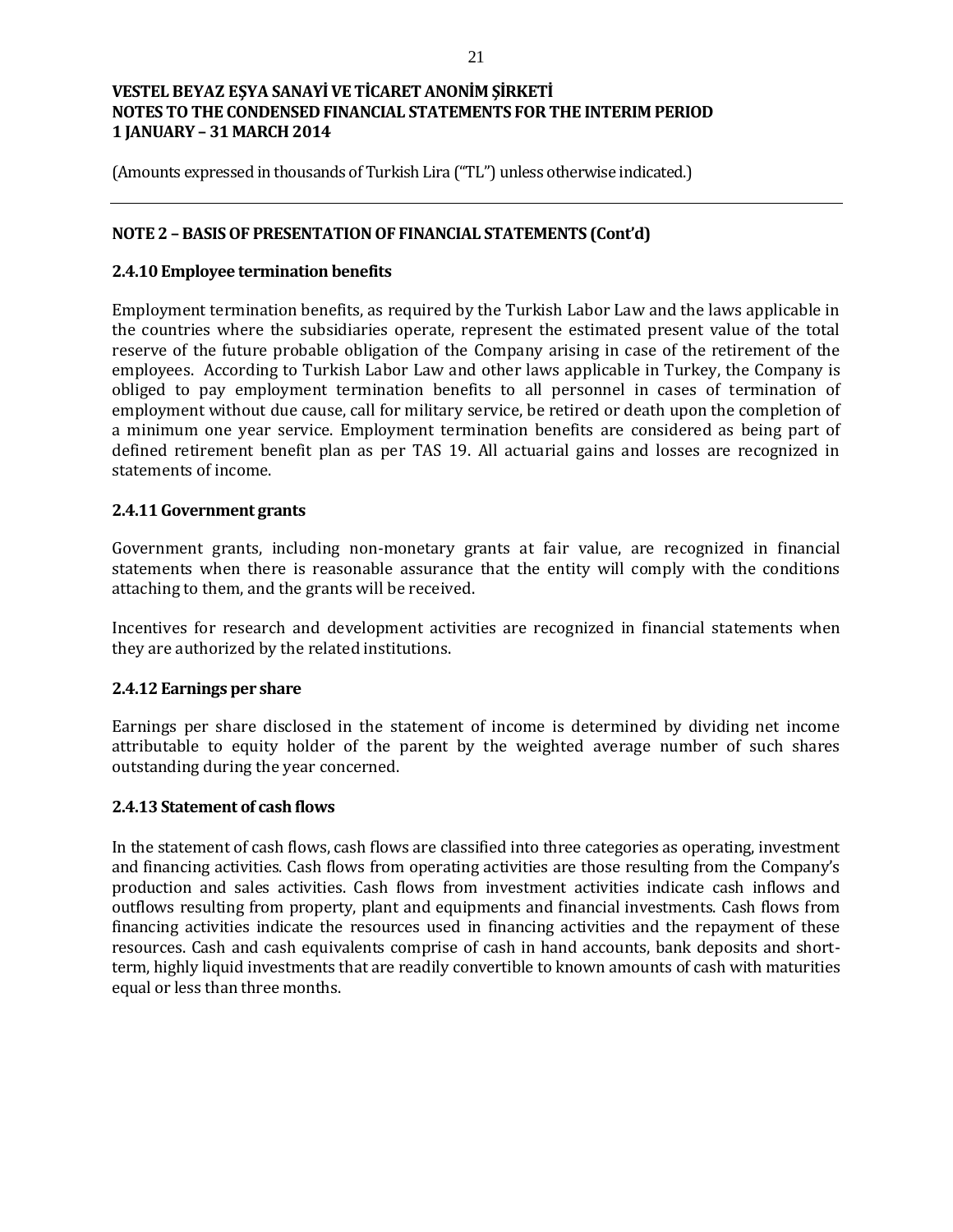(Amounts expressed in thousands of Turkish Lira ("TL") unless otherwise indicated.)

## **NOTE 2 – BASIS OF PRESENTATION OF FINANCIAL STATEMENTS (Cont'd)**

## **2.4.14 Offsetting**

All items with significant amounts and nature, even with similar characteristics, are presented separately in the financial statements. Insignificant amounts are grouped and presented by means of items having similar substance and function. When the nature of transactions and events necessitate offsetting, presentation of these transactions and events over their net amounts or recognition of the assets after deducting the related impairment are not considered as a violation of the rule of non-offsetting. As a result of the transactions in the normal course of business, revenue other than sales are presented as net if the nature of the transaction or the event qualify for offsetting.

#### **2.4.15 Events after the balance sheet date**

Events after the balance sheet date, announcements related to net profit or even declared after other selective financial information has been publicly announced, include all events that take place between the balance sheet date and the date when balance sheet was authorized for issue.

In the case that events require a correction to be made on the balance sheet date, the Company makes the necessary corrections to the financial statements. Moreover, the events that occur subsequent to the balance sheet date and that do not require a correction to be made are disclosed in accompanying notes, where the decisions of the users of financial statements are affected.

#### **2.5. Critical accounting estimates and judgments**

Preparation of financial statements requires the use of estimates and assumptions that may affect the amount of assets and liabilities recognized as of the balance sheet date, disclosures of contingent assets and liabilities and the amount of revenue and expenses reported. Although these estimates and assumptions rely on the Company management's best knowledge about current events and transactions, actual outcomes may differ from those estimates and assumptions. Significant estimates of the Company management are as follows:

#### i. Income taxes:

There are many transactions and calculations for which the ultimate tax determination is uncertain during the ordinary course of business and significant judgment is required in determining the provision for income taxes. The Company recognizes tax liabilities for anticipated tax issues based on estimates of whether additional taxes will be due. Where the final tax outcome of these matters is different from the amounts that were initially recorded, such differences will impact the income tax and deferred income tax provisions in the period in which such determination is made (Note 20).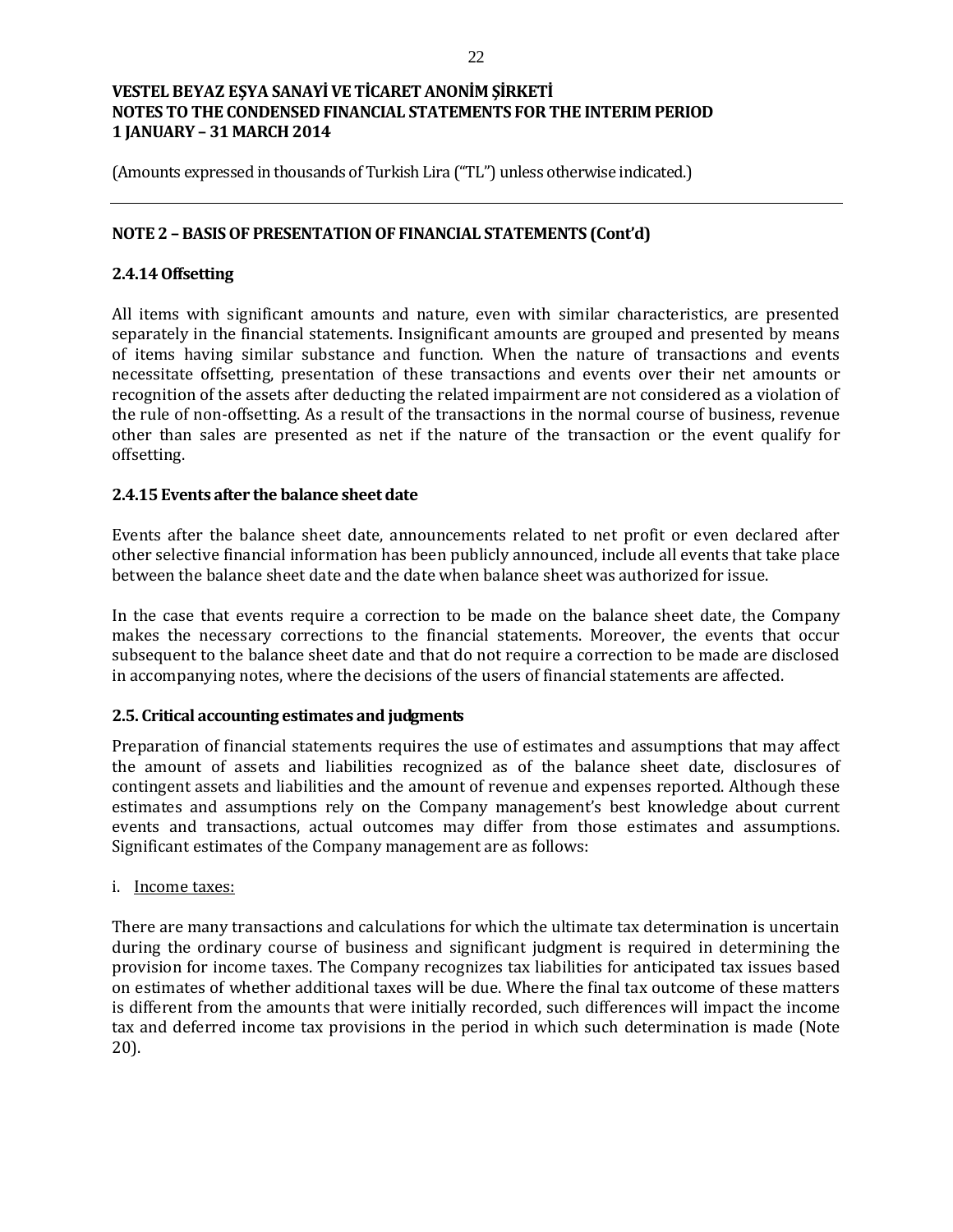(Amounts expressed in thousands of Turkish Lira ("TL") unless otherwise indicated.)

#### **NOTE 3 - SEGMENT REPORTING**

Operating segments are identified on the same basis as financial information is reported internally to the Company's chief operating decision maker. The Company Board of Directors has been identified as the Company's chief operating decision maker who is responsible for allocating resources between segments and assessing their performances. The Company management determines operating segments by reference to the reports reviewed by the Board of Directors to make strategical decisions.

The Management believes that the Company operates in a single industry sector as the risks and returns for the activities do not show any material difference because the scope of activity covers only the production of white goods and the production processes and classes of customers are similar. As a result all information related to the industrial segment has been fully presented in the attached financial statements.

The Management has decided to use geographical segments for segment reporting considering the fact that risks and returns are affected by the differences in geographical regions.

| <b>Segment revenue</b> | 1 January -<br>31 March<br>2014 | 1 January -<br>31 March<br>2013 |
|------------------------|---------------------------------|---------------------------------|
| Turkey                 | 131.120                         | 131.914                         |
| Europe                 | 274.143                         | 251.552                         |
| Other                  | 110.223                         | 90.402                          |
| Gross sales            | 515.486                         | 473.868                         |
| Discounts (-)          | (2.464)                         | (71)                            |
| Net sales              | 513.022                         | 473.797                         |

#### **Geographical segments:**

Other segment sales mainly comprise of sales to Asian and African countries.

The amount of export is TL 384.366 for the period ended 31March 2014 (1 January-31 March 2013: TL 341.954). Export sales are denominated in EURO, USD and RUB as 95,2%, 3,4% and 1,3% of total export respectively. (1 January-31 March 2013: 92,4% EUR, 6,3% USD, 1,3% RUB)

The carrying value of segment assets and costs incurred in order to obtain these assets are not separately disclosed since all assets of the company are located in Turkey.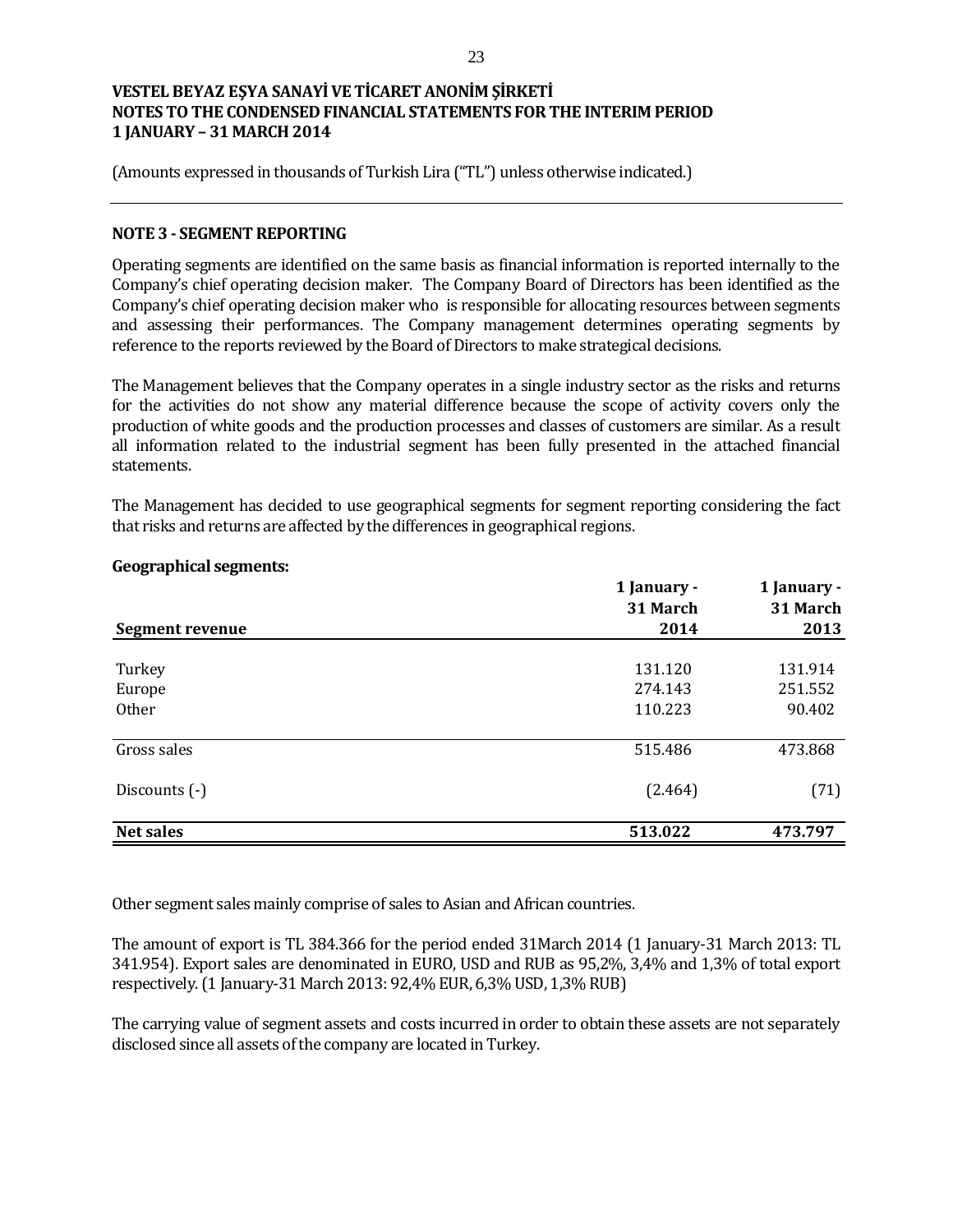(Amounts expressed in thousands of Turkish Lira ("TL") unless otherwise indicated.)

# **NOTE 4 – CASH AND CASH EQUIVALENTS**

|                           |       | 31 March 2014 31 December 2013 |
|---------------------------|-------|--------------------------------|
| Cash                      | 71    | 63                             |
| <b>Bank deposits</b>      |       |                                |
| - Demand deposits         | 463   | 918                            |
| - Time deposits           | 3.418 | 17.059                         |
| <b>Blocked deposits</b>   |       | 536                            |
| Cash and cash equivalents | 3.952 | 18.576                         |

#### **Effective interest rates**

|            |        | 31 March 2014 31 December 2013 |
|------------|--------|--------------------------------|
| EUR        | 0.50%  | 0,62%                          |
| TL         | 11,25% | -                              |
| <b>USD</b> | 0.50%  | 0,50%                          |

#### **NOTE 5 – FINANCIAL LIABILITIES**

|                                            | <b>31 March 2014</b> | 31 December 2013 |
|--------------------------------------------|----------------------|------------------|
| Short - term financial liabilities         |                      |                  |
| Short term portion of long term bank loans | 80.794               | 79.906           |
|                                            | 80.794               | 79.906           |
| Long - term financial liabilities          |                      |                  |
| Long term bank loans                       | 190.431              | 212.118          |
|                                            | 190.431              | 212.118          |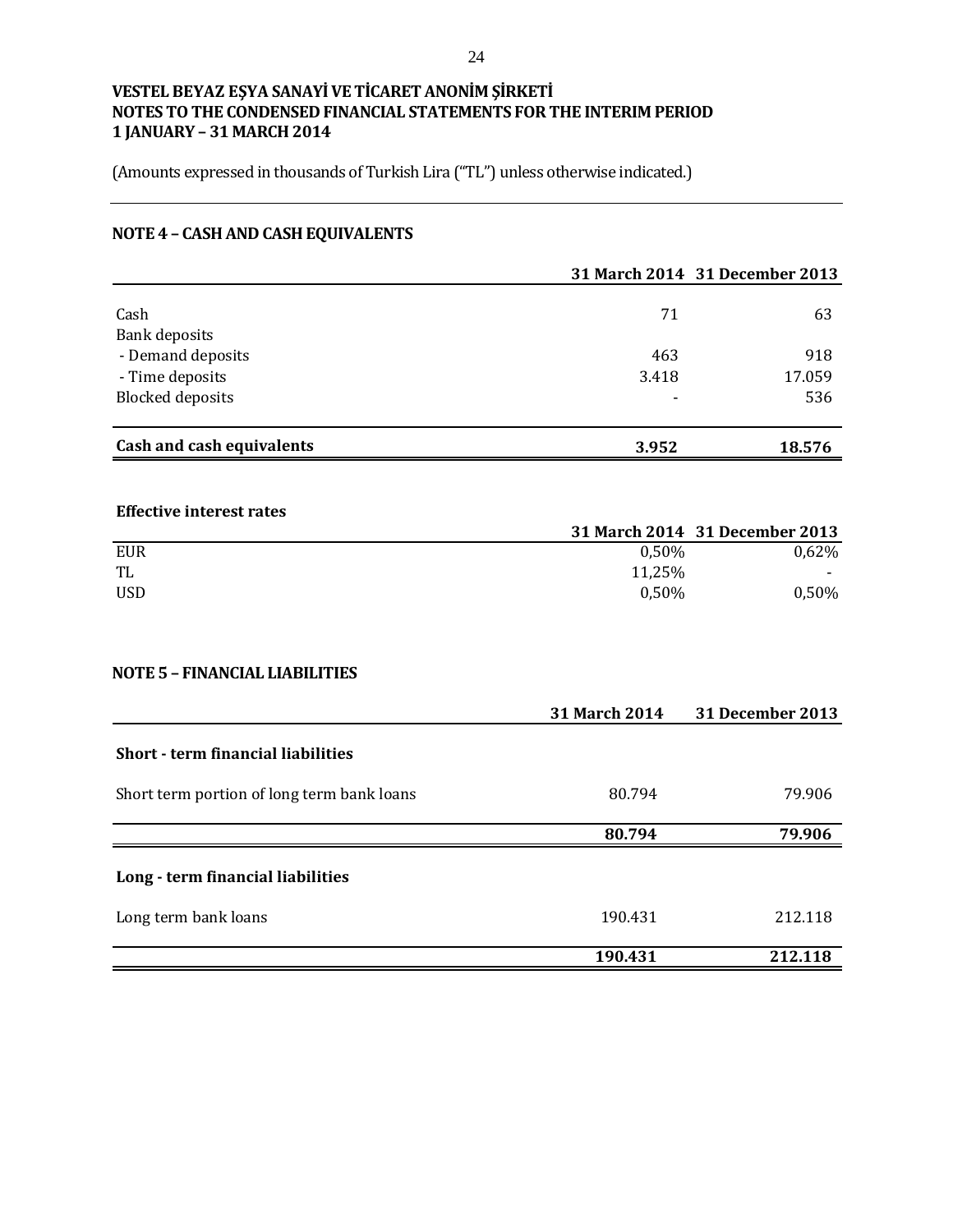(Amounts expressed in thousands of Turkish Lira ("TL") unless otherwise indicated.)

### **NOTE 5 – FINANCIAL LIABILITIES (Cont'd)**

Summary of the Company's short term financial liabilities is given below:

|                           |                                                                 | 31 March 2014 | <b>31 December 2013</b> |                                                                                        |                      |                  |
|---------------------------|-----------------------------------------------------------------|---------------|-------------------------|----------------------------------------------------------------------------------------|----------------------|------------------|
| Currency                  | Weighted<br>average of<br>effective interest<br>rates per annum | Original      |                         | Weighted<br>average of<br>TL effective interest<br>currency Equivalent rates per annum | Original<br>currency | TL<br>Equivalent |
|                           |                                                                 |               |                         |                                                                                        |                      |                  |
| - USD                     | 3,14%                                                           | 780           | 1.709                   | 3,14%                                                                                  | 774                  | 1.653            |
| - EUR                     | 5,06%                                                           | 24.735        | 74.382                  | 5,03%                                                                                  | 25.269               | 74.201           |
| - TL                      | 8,27%                                                           | 4.703         | 4.703                   | 8,27%                                                                                  | 4.052                | 4.052            |
| <b>Short term portion</b> |                                                                 |               | 80.794                  |                                                                                        |                      | 79.906           |
| - USD                     | 3,38%                                                           | 30.329        | 66.415                  | 3,46%                                                                                  | 33.305               | 71.082           |
| - EUR                     | 3,65%                                                           | 17.527        | 52.707                  | 3,52%                                                                                  | 24.222               | 71.127           |
| - TL                      | 8,26%                                                           | 71.309        | 71.309                  | 8,26%                                                                                  | 69.909               | 69.909           |
| Long term portion         |                                                                 |               | 190.431                 |                                                                                        |                      | 212.118          |
|                           |                                                                 |               | 271.225                 |                                                                                        |                      | 292.024          |

Details of the Company's long term financial liabilities are given below:

|                     | <b>31 March 2014</b> | <b>31 December 2013</b> |
|---------------------|----------------------|-------------------------|
|                     |                      |                         |
| One to two years    | 171.240              | 139.208                 |
| Two to three years  | 17.004               | 68.579                  |
| Three to four years | 2.187                | 4.331                   |
| Four to five years  |                      |                         |
|                     | 190.431              | 212.118                 |

Total amount of Company's floating rate loans is TL 29.731. (31 December 2013: TL 11.777).

Guarantees given for the bank loans obtained are presented in note 14; interest rate sensitivity analysis is disclosed in note 13.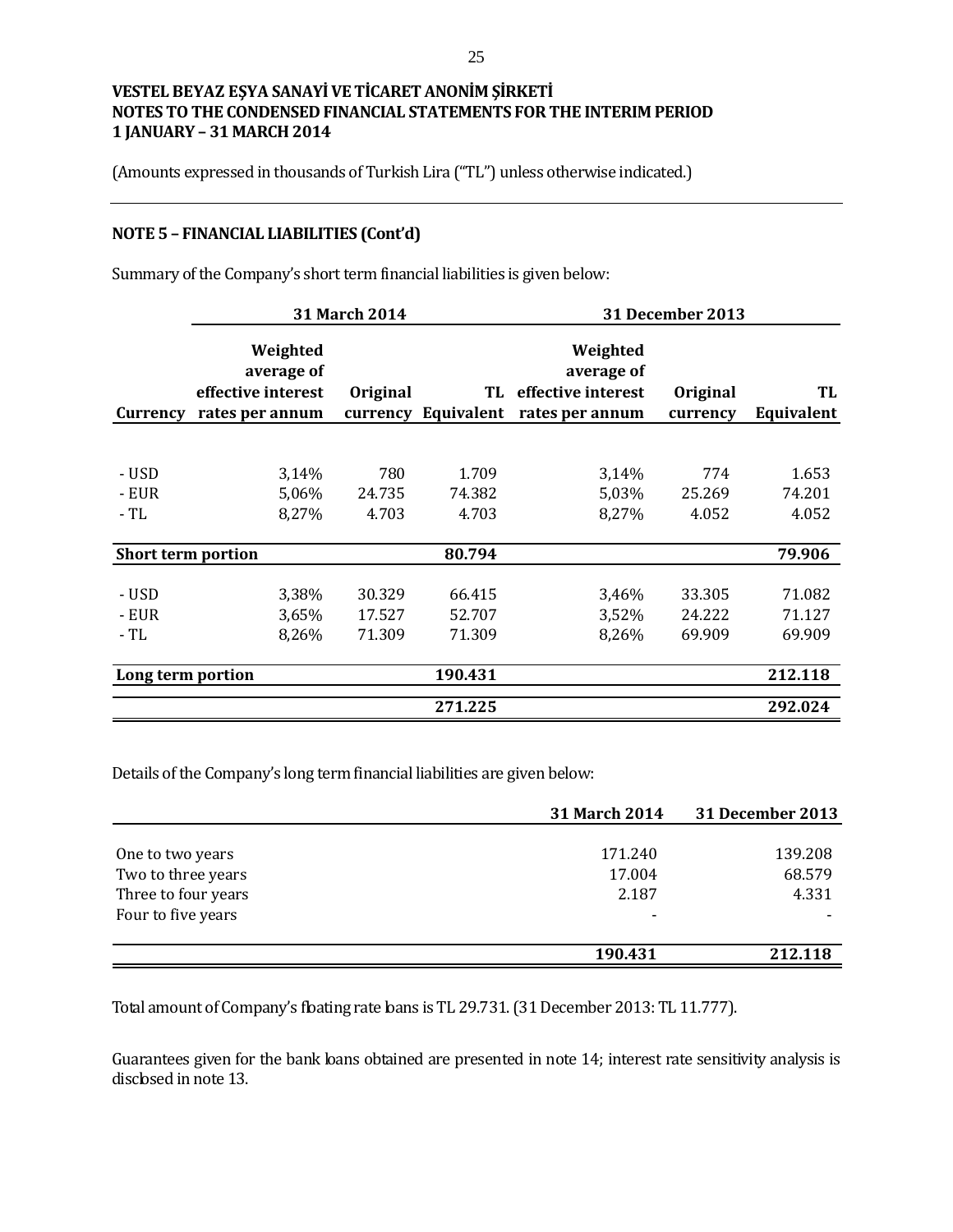(Amounts expressed in thousands of Turkish Lira ("TL") unless otherwise indicated.)

## **NOTE 6 –RELATED PARTY DISCLOSURES**

## **a) Short-term trade receivables from related parties**

|                                      | 31 March 2014 | <b>31 December 2013</b> |
|--------------------------------------|---------------|-------------------------|
|                                      |               |                         |
| Vestel Ticaret A.S.                  | 611.134       | 528.505                 |
| Vestel CIS Limited                   | 103           | 47                      |
| Other related parties                | 335           | 18                      |
|                                      |               |                         |
|                                      | 611.572       | 528.570                 |
| Unearned interest on receivables (-) | (2.760)       | (630)                   |
|                                      | 608.812       | 527.940                 |

The receivables result from the Company's foreign and domestic sales performed via Vestel Ticaret A.Ş. which is also a member of Vestel Group Companies.

#### **b) Short-term trade payables to related parties**

|                                          | <b>31 March 2014</b> | <b>31 December 2013</b> |
|------------------------------------------|----------------------|-------------------------|
|                                          |                      |                         |
| Vestel Elektronik Sanayi ve Ticaret A.Ş. | 7.791                | 3.761                   |
| Vestel Holland B.V.                      | 4.917                | 14.924                  |
| Other related parties                    | 463                  | 556                     |
|                                          | 13.171               | 19.241                  |
| Unearned interest on payables (-)        | (97)                 | (6)                     |
|                                          | 13.074               | 19.235                  |

#### **c) Other short-term liabilities to related parties**

|                                          |        | 31 March 2014 31 December 2013 |
|------------------------------------------|--------|--------------------------------|
| Vestel Elektronik Sanayi ve Ticaret A.Ş. | 54.901 |                                |
| Vestel Ticaret A.S.                      | 17.897 |                                |
|                                          | 72.798 |                                |

The maturity of other short term liabilities is 3 months and its annual interest rates are LIBOR+2 for USD and 1,65% for EUR.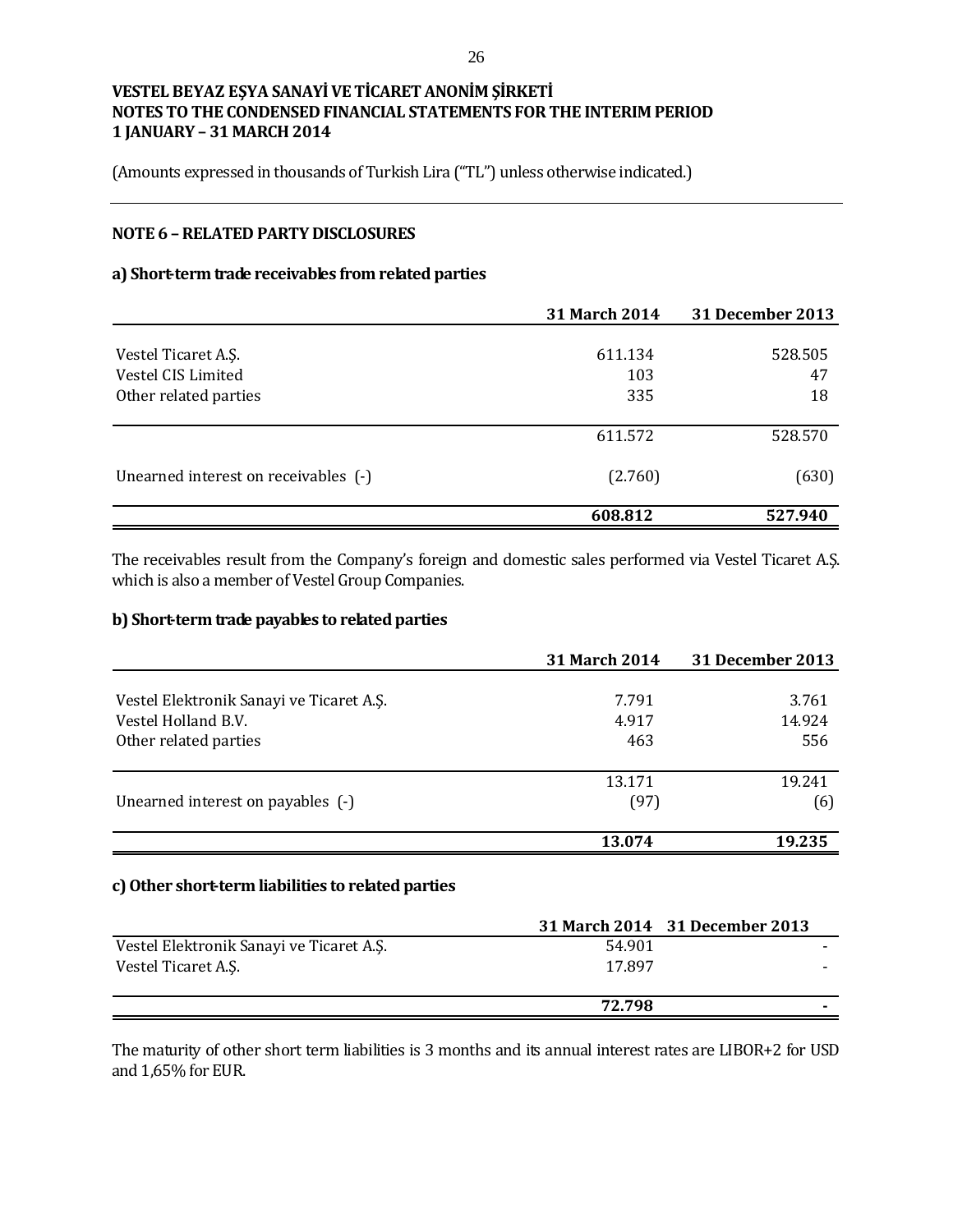(Amounts expressed in thousands of Turkish Lira ("TL") unless otherwise indicated.)

## **NOTE 6 –RELATED PARTY DISCLOSURES (Cont'd)**

### **d) Transactions with related parties**

|                                          | 1 January - | 1 January -<br>31 March |  |
|------------------------------------------|-------------|-------------------------|--|
|                                          | 31 March    |                         |  |
|                                          | 2014        | 2013                    |  |
| <b>Sales</b>                             |             |                         |  |
| Vestel Ticaret A.S.                      | 507.165     | 465.196                 |  |
| Vestel Elektronik Sanayi ve Ticaret A.Ş. | 1.634       | 2.921                   |  |
| Other related parties                    | 56          | 11                      |  |
|                                          | 508.855     | 468.128                 |  |
| <b>Operating expenses</b>                |             |                         |  |
| Vestel Holland B.V.                      | 78.178      | 119.299                 |  |
| Vestel Elektronik Sanayi ve Ticaret A.Ş. | 12.475      | 3.783                   |  |
| Other related parties                    | 2.948       | 2.061                   |  |
|                                          | 94.344      | 125.143                 |  |

The Company performs part of its raw material purchases via Vestel Holland B.V which is also a member of Vestel Group Companies.

|                                                | 1 January -<br>31 March<br>2014 | 1 January -<br>31 March<br>2013 |
|------------------------------------------------|---------------------------------|---------------------------------|
| Other operating income                         |                                 |                                 |
| Vestel Ticaret A.S.                            | 40.669                          | 14.987                          |
| Other related parties                          | 5.195                           | 613                             |
|                                                | 45.864                          | 15.600                          |
|                                                |                                 |                                 |
| Other operating expense<br>Vestel Ticaret A.S. | 31.112                          | 3.698                           |
| Other related parties                          | 2.534                           | 516                             |
|                                                | 33.646                          | 4.214                           |

**e)** Guarantees received from and given to related parties are disclosed in note 13.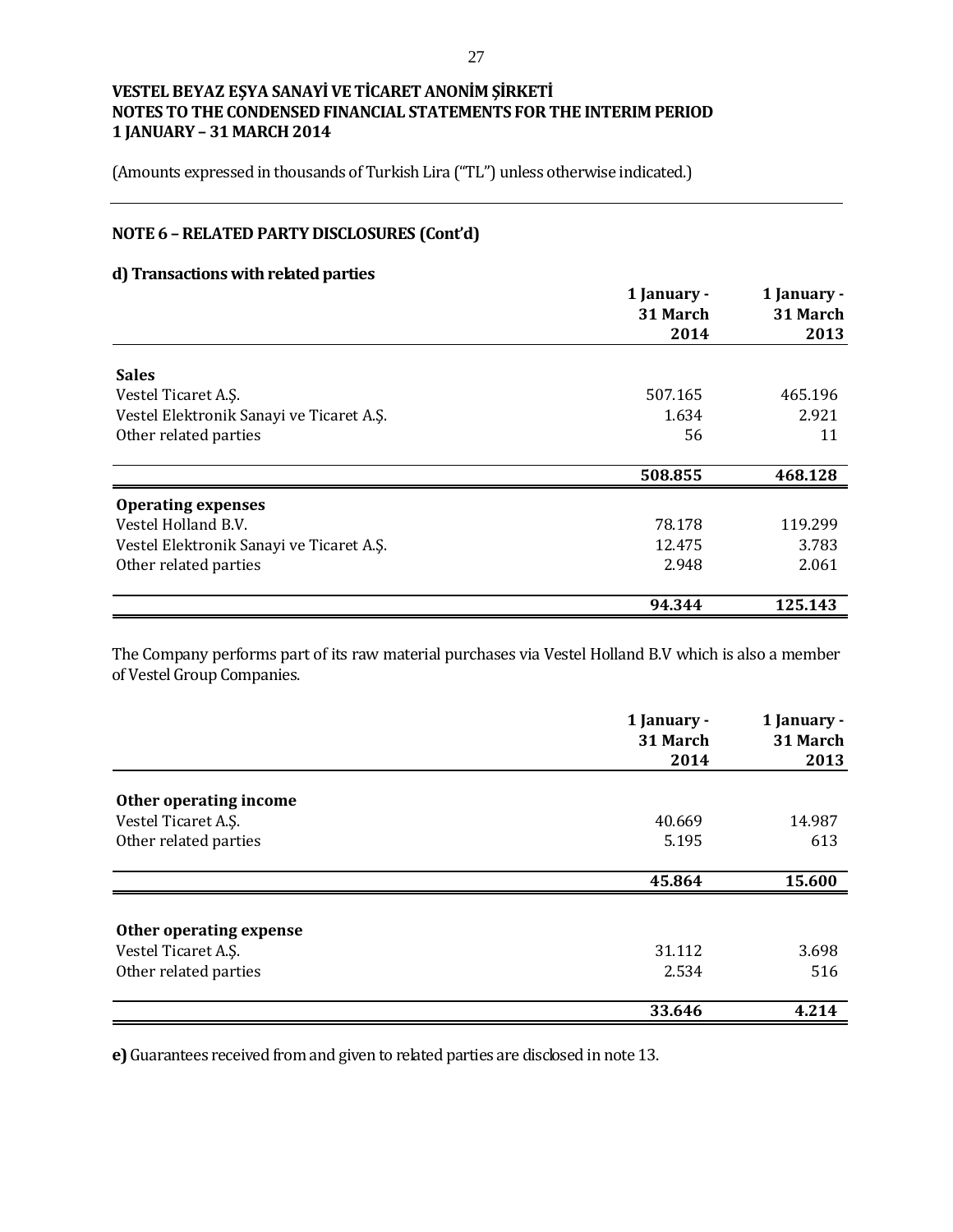(Amounts expressed in thousands of Turkish Lira ("TL") unless otherwise indicated.)

## **f) Compensation paid to key management including directors, the Chairman of Board of Directors, general managers and assistant general managers.**

Compensation paid to key management for the three months period ended 31 March 2014 is TL 1.733 (1 January.-31 March 2013: TL 1.525).

#### **NOTE 7 – TRADE RECEIVABLES AND PAYABLES**

|                                        |         | 31 March 2014 31 December 2013 |
|----------------------------------------|---------|--------------------------------|
|                                        |         |                                |
| Short - term trade receivables         |         |                                |
| Trade receivables                      |         |                                |
| - Related parties (note 6)             | 611.572 | 528.570                        |
| - Other parties                        | 11.790  | 9.462                          |
| Cheques and notes receivables          | 1.300   | 2.900                          |
|                                        | 624.662 | 540.932                        |
| Unearned interest expense (-)          |         |                                |
| - Related parties (note 6)             | (2.760) | (630)                          |
| - Other parties                        | (174)   | (193)                          |
| Allowance for doubtful receivables (-) | (173)   | (173)                          |
| Total short - term trade receivables   | 621.555 | 539.936                        |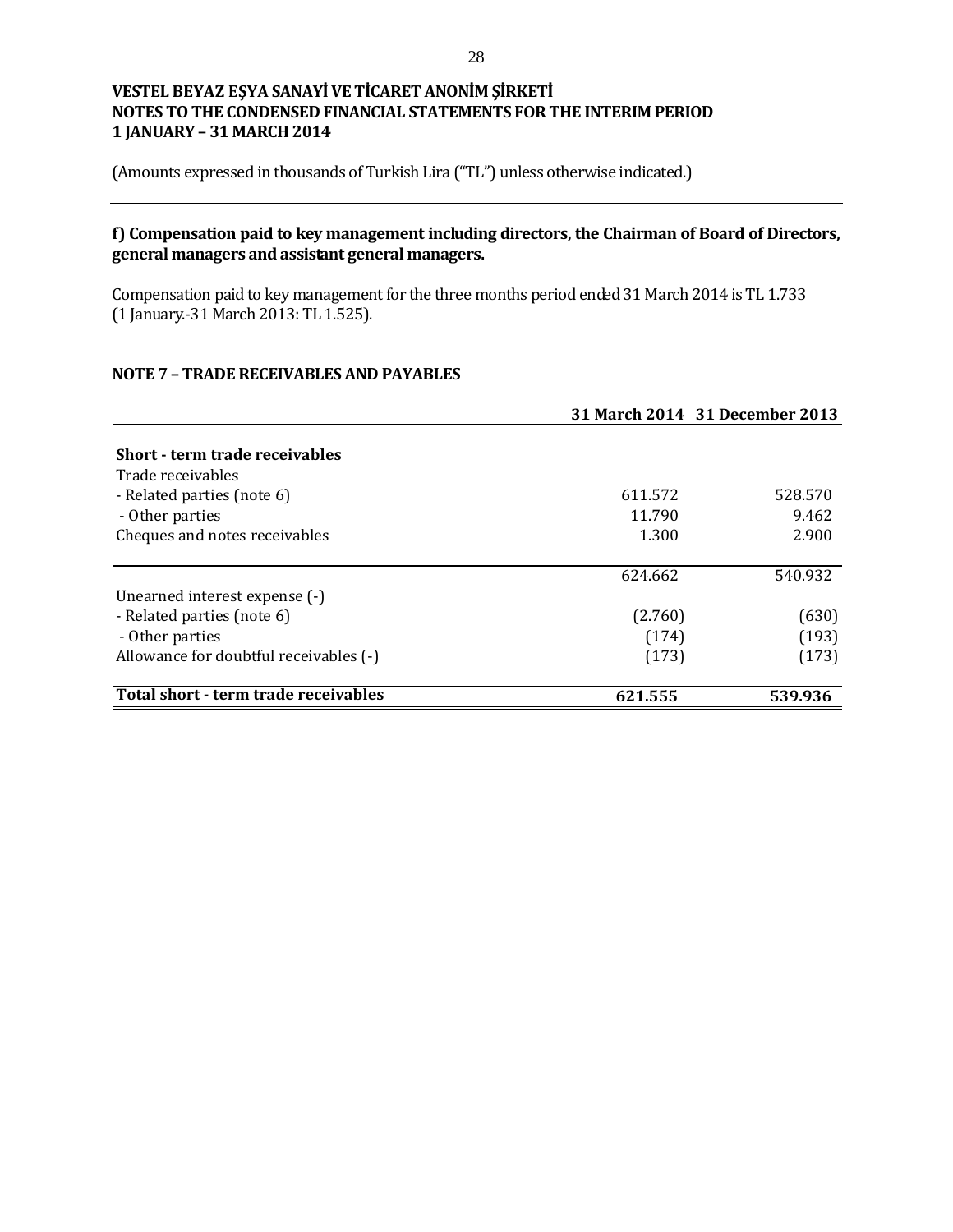(Amounts expressed in thousands of Turkish Lira ("TL") unless otherwise indicated.)

# **NOTE 7– TRADE RECEIVABLES AND PAYABLES (Cont'd)**

|                                       |         | 31 March 2014 31 December 2013 |
|---------------------------------------|---------|--------------------------------|
| Short term trade payables             |         |                                |
| Trade payables                        |         |                                |
| - Related parties (note 6)            | 13.171  | 19.241                         |
| - Other parties                       | 394.341 | 434.007                        |
|                                       | 407.512 | 453.248                        |
| Unearned interest income (-)          |         |                                |
| - Related parties (note 6)            | (97)    | (6)                            |
| - Other parties                       | (1.793) | (1.125)                        |
| Total short term trade payables       | 405.622 | 452.117                        |
|                                       |         |                                |
| Long term trade payables              |         |                                |
| Trade payables                        |         |                                |
| - Other parties                       | 12.465  | 20.381                         |
| Total long term trade payables        | 12.465  | 20.381                         |
|                                       |         |                                |
| <b>NOTE 8 - OTHER RECEIVABLES</b>     |         |                                |
|                                       |         | 31 March 2014 31 December 2013 |
| <b>Short - term other receivables</b> |         |                                |
| VAT receivable                        | 46.300  | 60.435                         |
| Deposits and guarantees given         | 3.401   | 2.765                          |
| <b>Other</b>                          | 301     | 272                            |

 **50.002 63.472**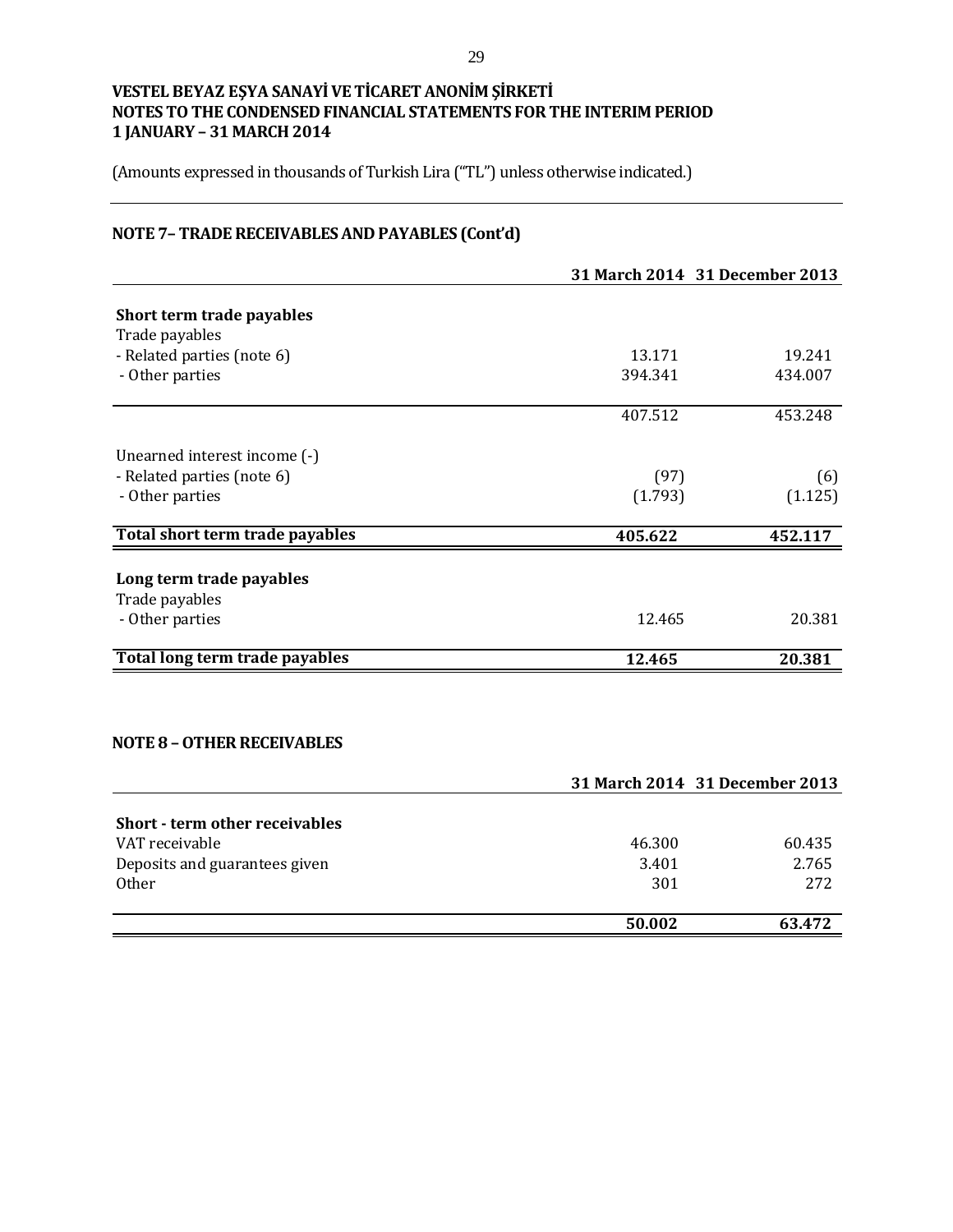(Amounts expressed in thousands of Turkish Lira ("TL") unless otherwise indicated.)

#### **NOTE 9 – INVENTORIES**

|                                             |         | 31 March 2014 31 December 2013 |
|---------------------------------------------|---------|--------------------------------|
|                                             |         |                                |
| Raw materials                               | 159.295 | 173.041                        |
| Work in process                             | 9.702   | 11.417                         |
| Finished goods                              | 144.490 | 141.647                        |
| Merchandise                                 | 86      | 29                             |
| <b>Other</b>                                |         | 56                             |
|                                             | 313.573 | 326.190                        |
| Provision for impairment on inventories (-) | (1.956) | (2.065)                        |
|                                             | 311.617 | 324.125                        |

As of 31 March 2014 the Company does not have inventories pledged as security for liabilities (31 December 2013: None).

Movement of provision for diminution in value of inventories is as follows:

|                                   | 1 January -<br>31 March 2014 | 1 January -<br>31 March 2013 |
|-----------------------------------|------------------------------|------------------------------|
| Opening balance, 1 January        | 2.065                        | 4.397                        |
| Current year additions            | 719                          | 1.331                        |
| Realised due to sale of inventory | (828)                        | (2.966)                      |
| <b>Balance at 31 March</b>        | 1.956                        | 2.762                        |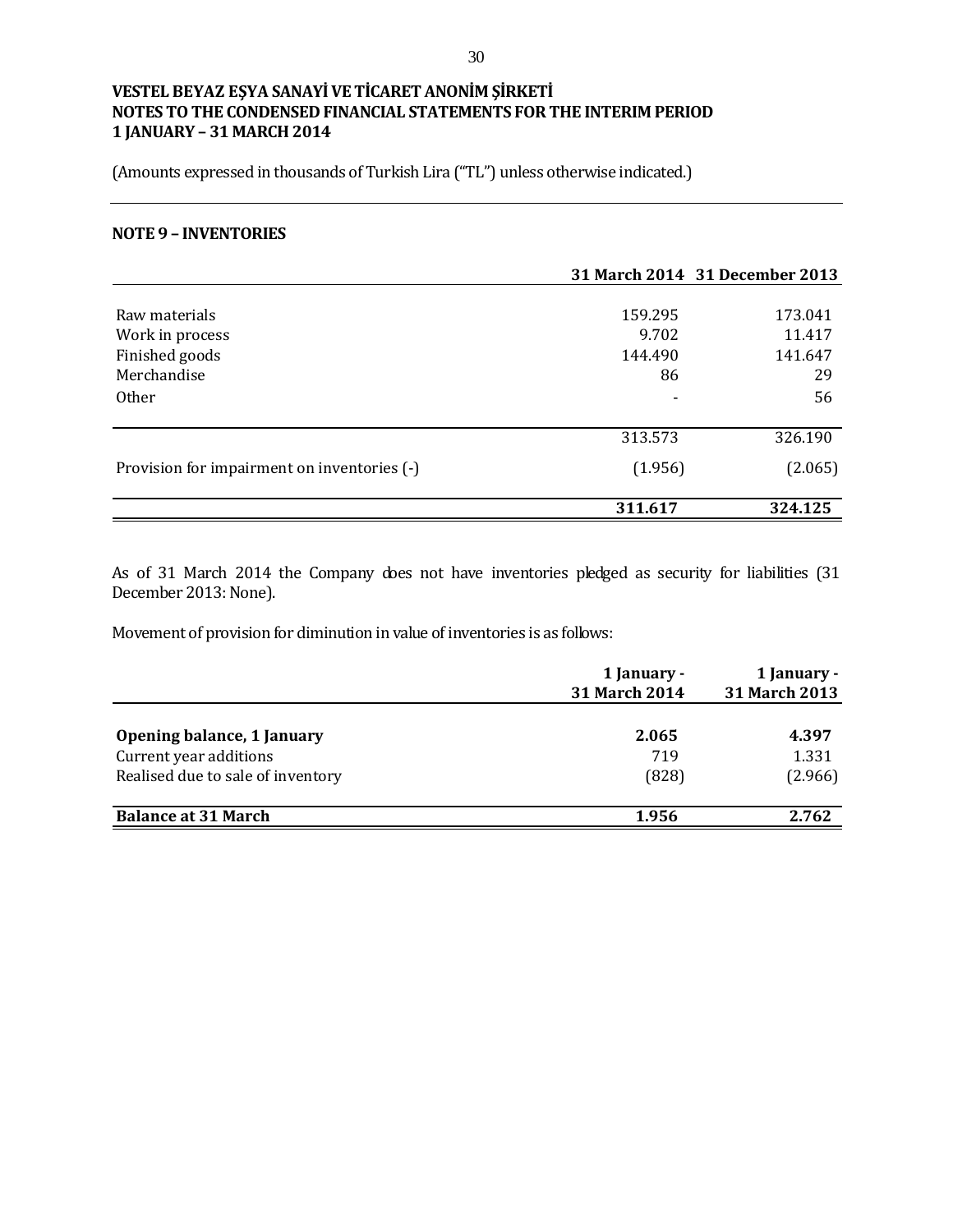(Amounts expressed in thousands of Turkish Lira ("TL") unless otherwise indicated.)

#### **NOTE 10 – PREPAID EXPENSES**

|                                          |        | 31 March 2014 31 December 2013 |
|------------------------------------------|--------|--------------------------------|
|                                          |        |                                |
| Prepaid expenses in current assets       |        |                                |
| Order advances given                     | 14.225 | 11.645                         |
| Prepaid expenses                         | 3.856  | 4.204                          |
| Business advances given                  | 26     | 6                              |
|                                          | 18.107 | 15.855                         |
|                                          |        |                                |
| Prepaid expenses in non-current assets   |        |                                |
| Advances given for fixed asset purchases | 8.367  | 1.869                          |
| Prepaid expenses                         | 16     | 32                             |
|                                          | 8.383  | 1.901                          |

# **NOTE 11 – PROPERTY, PLANT AND EQUIPMENT**

|                                 | 1 January |        |                                     | Correction     |                  | 31 March |
|---------------------------------|-----------|--------|-------------------------------------|----------------|------------------|----------|
|                                 |           |        | 2014 Additions Disposals (note 2.5) |                | <b>Transfers</b> | 2014     |
| <b>Cost or revaluation</b>      |           |        |                                     |                |                  |          |
| Land                            | 6.547     |        |                                     |                |                  | 6.547    |
| Land improvements               | 2.792     | 59     | (4)                                 |                |                  | 2.847    |
| <b>Buildings</b>                | 65.506    | 202    |                                     |                |                  | 65.708   |
| Leasehold improvements          | 3.099     | 171    |                                     |                |                  | 3.270    |
| Plant and machinery             | 661.011   | 9.700  | (1.745)                             |                | 20.907           | 689.873  |
| Motor vehicles                  | 396       |        |                                     |                |                  | 396      |
| Furniture and fixtures          | 32.588    | 856    | (2)                                 |                |                  | 33.442   |
| Construction in progress        | 25.081    | 2.921  |                                     |                | (20.907)         | 7.095    |
|                                 | 797.020   | 13.909 | (1.751)                             |                |                  | 809.178  |
| <b>Accumulated depreciation</b> |           |        |                                     |                |                  |          |
| Land improvements               | 2.063     | 49     | (2)                                 |                |                  | 2.110    |
| <b>Buildings</b>                | 25.893    | 254    |                                     |                |                  | 26.147   |
| Leasehold improvements          | 1.784     | 44     |                                     |                |                  | 1.828    |
| Plant and machinery             | 416.648   | 16.787 | (1.524)                             |                |                  | 431.911  |
| Motor vehicles                  | 113       | 15     |                                     |                |                  | 128      |
| Furniture and fixtures          | 21.007    | 806    | (2)                                 |                |                  | 21.811   |
|                                 | 467.508   | 17.955 | (1.528)                             |                |                  | 483.935  |
| Net book value                  | 329.512   |        |                                     | $\blacksquare$ |                  | 325.243  |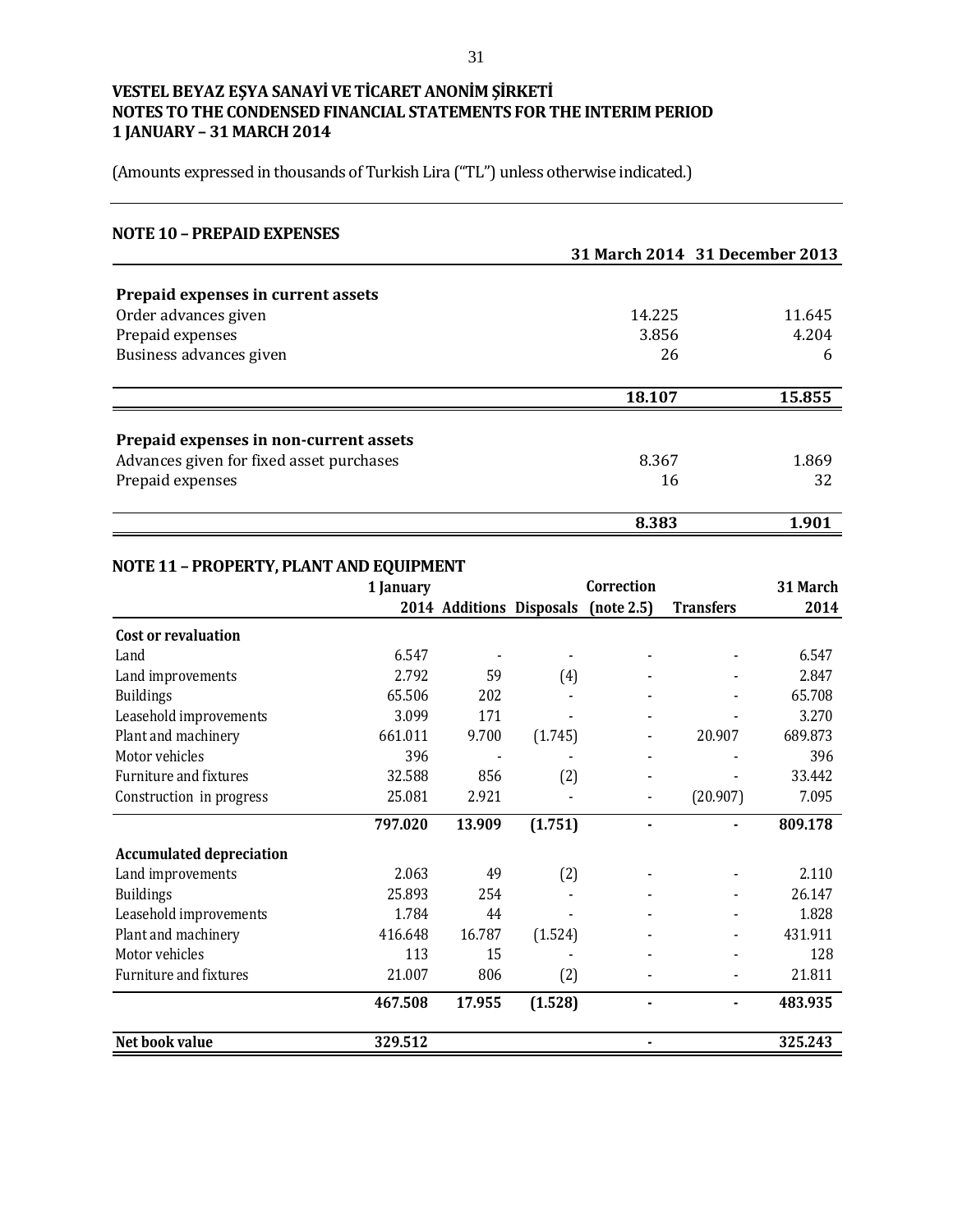(Amounts expressed in thousands of Turkish Lira ("TL") unless otherwise indicated.)

|                                 | 1 January |        |                                    |          | 31 March |
|---------------------------------|-----------|--------|------------------------------------|----------|----------|
|                                 |           |        | 2013 Additions Disposals Transfers |          | 2013     |
| Cost                            |           |        |                                    |          |          |
| Land                            | 6.547     |        |                                    |          | 6.547    |
| Land improvements               | 2.660     |        |                                    |          | 2.660    |
| <b>Buildings</b>                | 63.194    | 100    |                                    |          | 63.294   |
| Leasehold improvements          | 2.634     | 176    |                                    |          | 2.810    |
| Plant and machinery             | 583.257   | 11.059 | (419)                              | 15.648   | 609.545  |
| Motor vehicles                  | 340       |        | (11)                               |          | 329      |
| Furniture and fixtures          | 30.054    | 899    | (54)                               |          | 30.899   |
| Construction in progress        | 24.064    | 6.159  |                                    | (15.648) | 14.575   |
|                                 |           |        |                                    |          |          |
|                                 | 712.750   | 18.393 | (484)                              | Ξ.       | 730.659  |
| <b>Accumulated depreciation</b> |           |        |                                    |          |          |
| Land improvements               | 1.860     | 39     |                                    |          | 1.899    |
| <b>Buildings</b>                | 24.950    | 631    |                                    |          | 25.581   |
| Leasehold improvements          | 1.664     | 32     |                                    |          | 1.696    |
| Plant and machinery             | 356.940   | 14.656 | (363)                              |          | 371.233  |
| Motor vehicles                  | 74        | 14     | (11)                               |          | 77       |
| <b>Furniture and fixtures</b>   | 18.699    | 806    | (46)                               |          | 19.459   |
|                                 |           |        |                                    |          |          |
|                                 | 404.187   | 16.178 | (420)                              |          | 419.945  |
| Net book value                  | 308.563   |        |                                    |          | 310.714  |

# **NOTE 11 – PROPERTY, PLANT AND EQUIPMENT (Cont'd)**

Additions to property, plant and equipment in the period 1 January – 31 March 2014 and 2013 mainly consist of machinery and equipment investments made to television and electronic devices factory, first and second refrigerator, washing machine, cooker and dishwasher factories.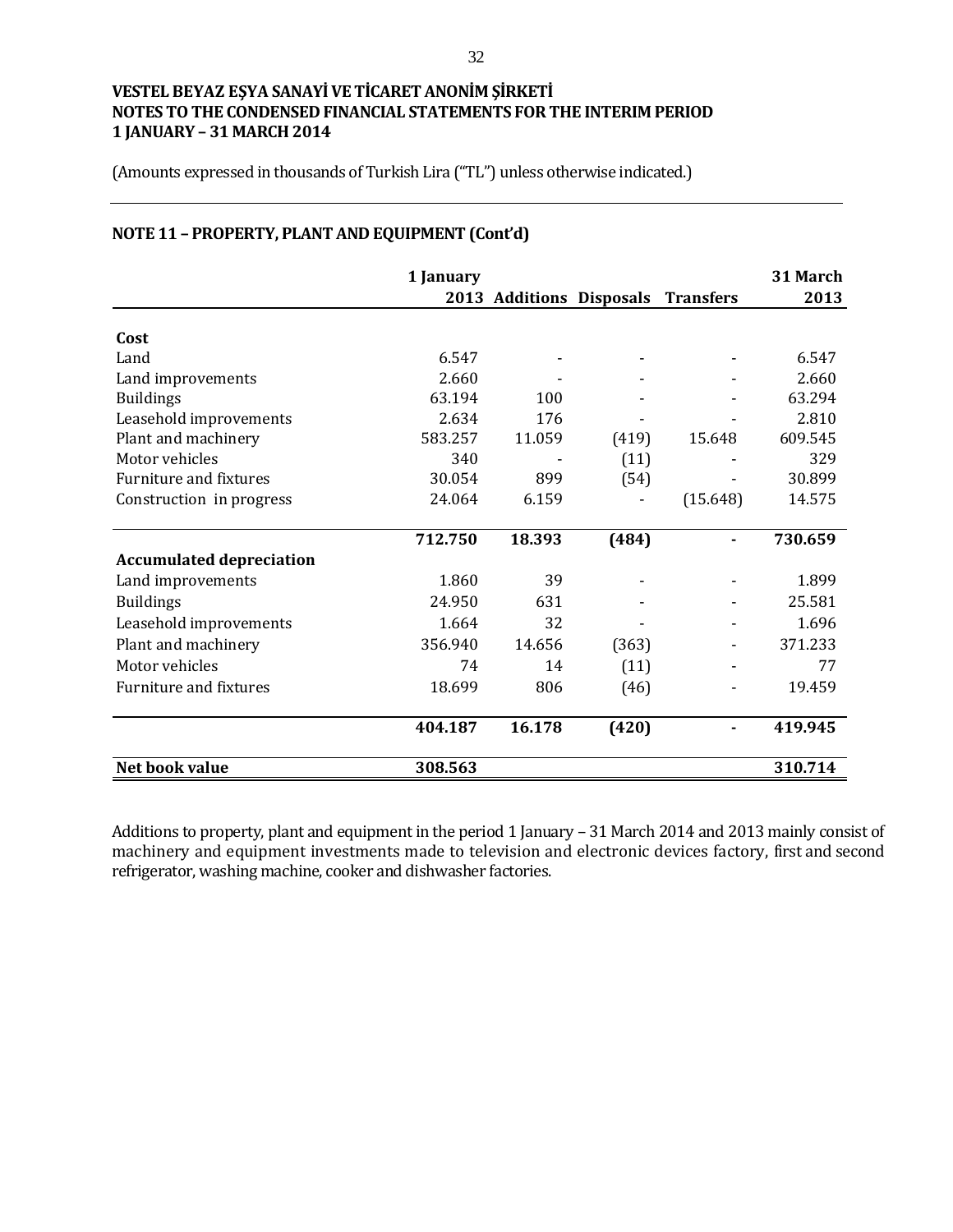(Amounts expressed in thousands of Turkish Lira ("TL") unless otherwise indicated.)

# **NOTE 11 – PROPERTY, PLANT AND EQUIPMENT (Cont'd)**

Useful lives of property, plant and equipment is as follows:

|                        | Useful life |
|------------------------|-------------|
|                        |             |
| Land improvements      | 8-35 yil    |
| <b>Buildings</b>       | 25-50 yıl   |
| Leasehold improvements | 5 yil       |
| Plant and machinery    | 5-20 yil    |
| Motor vehicles         | 5 yil       |
| Furniture and fixtures | 5-10 yil    |

Allocation of current year depreciation and amortization expenses is as follows:

|                                              | 1 January-<br>31 March<br>2014 | 1 January-<br>31 March<br>2013 |
|----------------------------------------------|--------------------------------|--------------------------------|
| Cost of sales                                | 17.379                         | 15.464                         |
| Research and development expenses            | 2.783                          | 2.293                          |
| Marketing, selling and distribution expenses | 69                             | 61                             |
| General administrative expenses              | 90                             | 70                             |
|                                              | 20.321                         | 17.888                         |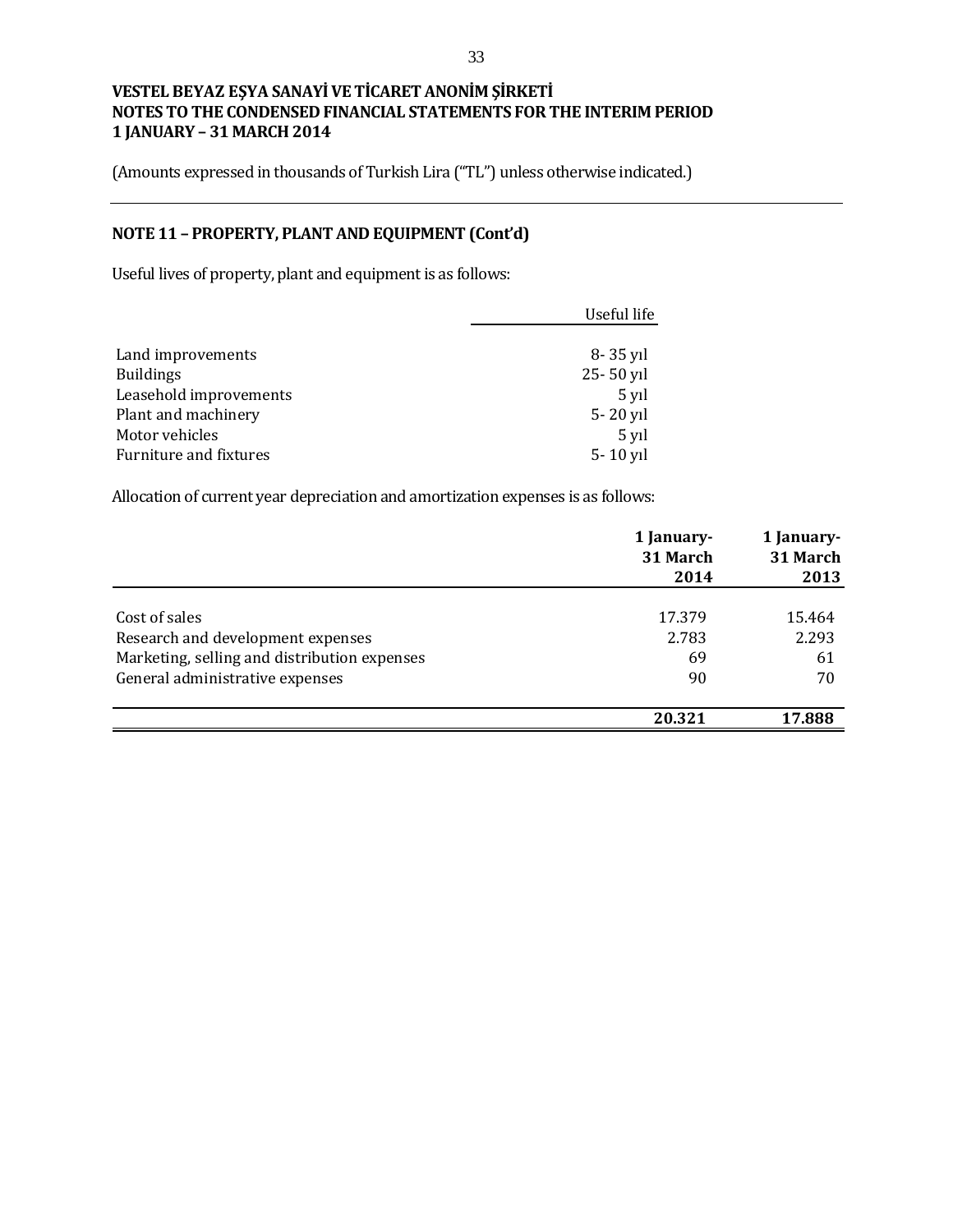(Amounts expressed in thousands of Turkish Lira ("TL") unless otherwise indicated.)

#### **NOTE 12 – INTANGIBLE ASSETS**

|                                 | 1 January |                  |                  | 31 March |
|---------------------------------|-----------|------------------|------------------|----------|
|                                 | 2014      | <b>Additions</b> | <b>Disposals</b> | 2014     |
| Cost                            |           |                  |                  |          |
| Rights                          | 6.376     |                  |                  | 6.376    |
| Development cost                | 87.011    | 4.640            | (267)            | 91.384   |
| Other intangible assets         | 6.596     | 204              |                  | 6.800    |
|                                 | 99.983    | 4.844            | (267)            | 104.560  |
| <b>Accumulated amortization</b> |           |                  |                  |          |
| Rights                          | 6.345     | 2                |                  | 6.347    |
| Development cost                | 32.791    | 2.256            |                  | 35.047   |
| Other intangible assets         | 2.505     | 110              |                  | 2.615    |
|                                 | 41.641    | 2.368            |                  | 44.009   |
| Net book value                  | 58.342    |                  |                  | 60.551   |

|                                 | 1 January |                  |                  | 31 March |
|---------------------------------|-----------|------------------|------------------|----------|
|                                 | 2013      | <b>Additions</b> | <b>Disposals</b> | 2013     |
| Cost                            |           |                  |                  |          |
| Rights                          | 6.376     |                  |                  | 6.376    |
| Development cost                | 70.346    | 4.137            | (182)            | 74.301   |
| Other intangible assets         | 5.132     | 60               |                  | 5.192    |
|                                 | 81.854    | 4.197            | (182)            | 85.869   |
| <b>Accumulated amortization</b> |           |                  |                  |          |
| Rights                          | 6.342     |                  |                  | 6.342    |
| Development cost                | 24.893    | 1.721            |                  | 26.614   |
| Other intangible assets         | 2.118     | 98               |                  | 2.216    |
|                                 | 33.353    | 1.819            |                  | 35.172   |
| Net book value                  | 48.501    |                  |                  | 50.697   |

Development costs, incurred by the Company on development projects relating to refrigerators, split air conditioners, washing machines, cookers and dish washers are capitalized as intangible assets when it is probable that costs will be recovered through future commercial activity and only if the cost can be measured reliably.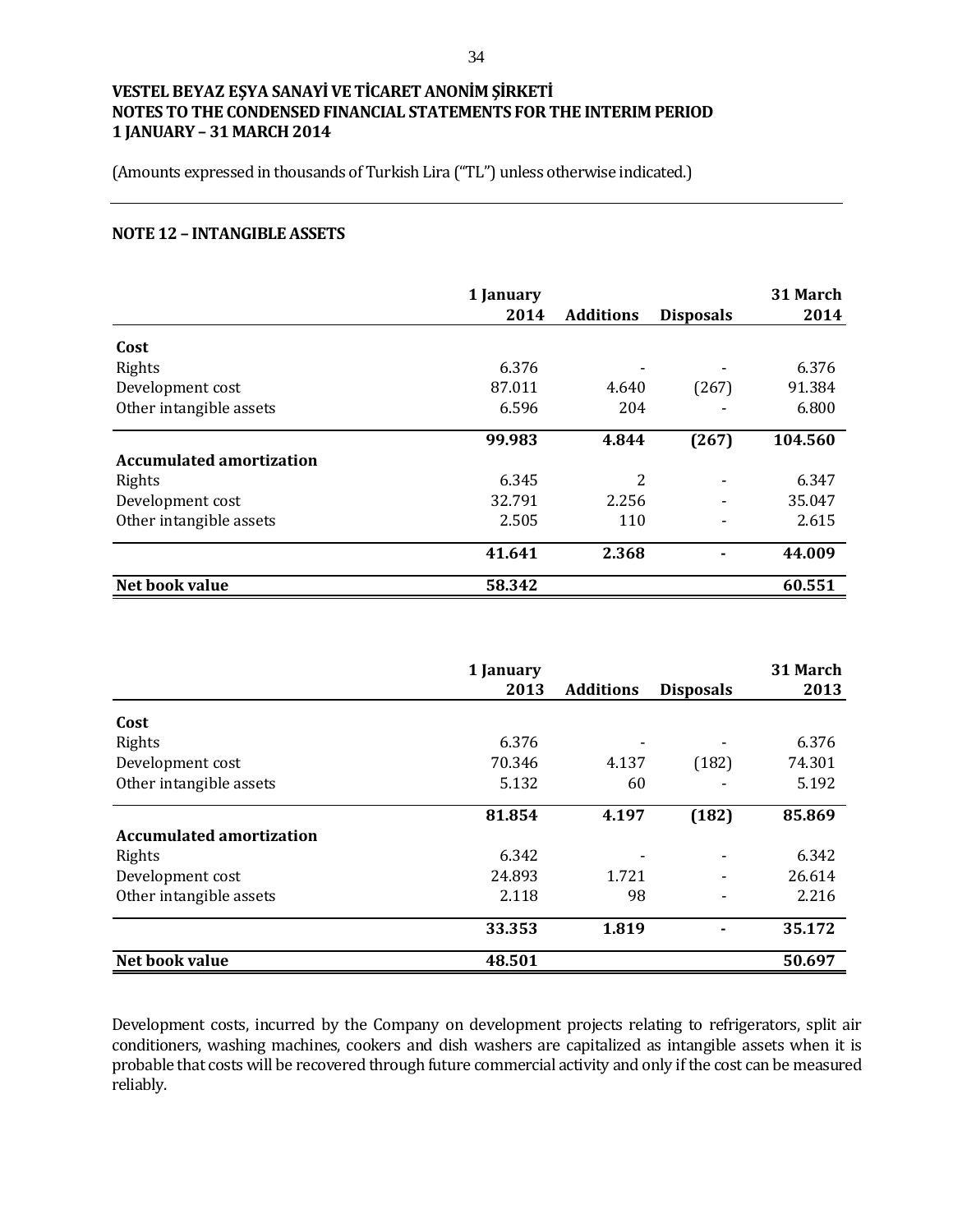(Amounts expressed in thousands of Turkish Lira ("TL") unless otherwise indicated.)

## **NOTE 12 – INTANGIBLE ASSETS (Cont'd)**

Useful lives of intangible assets is as follows:

|                         | Useful life    |
|-------------------------|----------------|
|                         |                |
| Rights                  | 3-15 years     |
| Development costs       | $2 - 10$ years |
| Other intangible assets | $2 - 15$ years |

## **NOTE 13 – PROVISIONS, CONTINGENT ASSETS AND LIABILITIES**

#### **a) Provisions**

|                                                               |     | 31 March 2014 31 December 2013 |
|---------------------------------------------------------------|-----|--------------------------------|
| <b>Short - term provisions</b><br>Provision for lawsuit risks | 366 | 366                            |
|                                                               | 366 | 366                            |

#### **b) Guarantees received by the Company**

|                         |           | 31 March 2014 31 December 2013 |
|-------------------------|-----------|--------------------------------|
| Guarantee letters       | 9.732     | 5.461                          |
| Cheques and notes       | 8.224     | 8.054                          |
| Collaterals and pledges | 2.665.564 | 2.809.689                      |
|                         | 2.683.520 | 2.823.204                      |

Vestel Elektronik Sanayi ve Ticaret A.Ş. and Vestel Ticaret A.Ş. has given guarantees to various banks on behalf of the Company for its forward contracts and bank borrowings.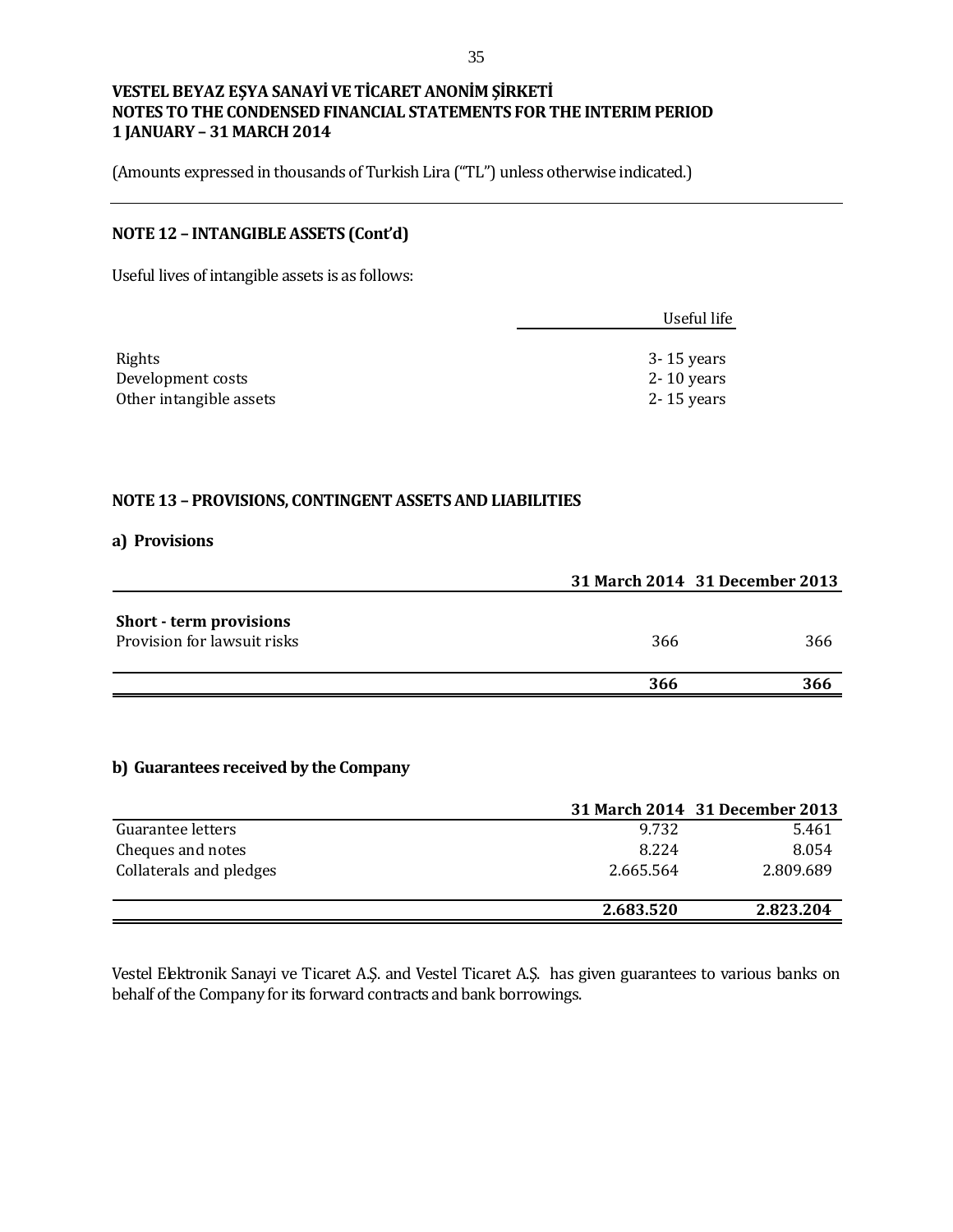(Amounts expressed in thousands of Turkish Lira ("TL") unless otherwise indicated.)

# **NOTE 13 – PROVISIONS, CONTINGENT ASSETS AND LIABILITIES (Cont'd)**

## **c) Collaterals, pledges and mortgages ("CPM's") given by the Company are as follows:**

|                                                                                                                                                            | <b>USD</b> | <b>EUR</b> |           | TL         |
|------------------------------------------------------------------------------------------------------------------------------------------------------------|------------|------------|-----------|------------|
| <b>CPM's given by the Group</b>                                                                                                                            | ('000)     | ('000)     | TL        | Equivalent |
| <b>31 March 2014</b>                                                                                                                                       |            |            |           |            |
| A. CPM's given on behalf of its own legal entity                                                                                                           |            | 2.000      | 10.501    | 16.515     |
| B. CPM's given on behalf of fully consolidated<br>subsidiaries $(*)$                                                                                       |            |            |           |            |
| C. CPM's given on behalf of third parties for<br>ordinary course of business                                                                               |            |            |           |            |
| D. Total amount of other CPM's given                                                                                                                       | 1.589.492  | 174.418    | 1.816.168 | 5.821.347  |
| i. Total amount of CPM's given on behalf of the<br>parent company<br>ii. Total amount of CPM's given to on behalf of                                       | 1.150.721  | 78.898     | 1.322.453 | 4.079.564  |
| other group companies which are not in scope of<br>B and C.<br>iii. Total amount of CPM's given on behalf of third<br>parties which are not in scope of C. | 438.771    | 95.520     | 493.715   | 1.741.783  |
| <b>Total</b>                                                                                                                                               | 1.589.492  | 176.418    | 1.826.669 | 5.837.862  |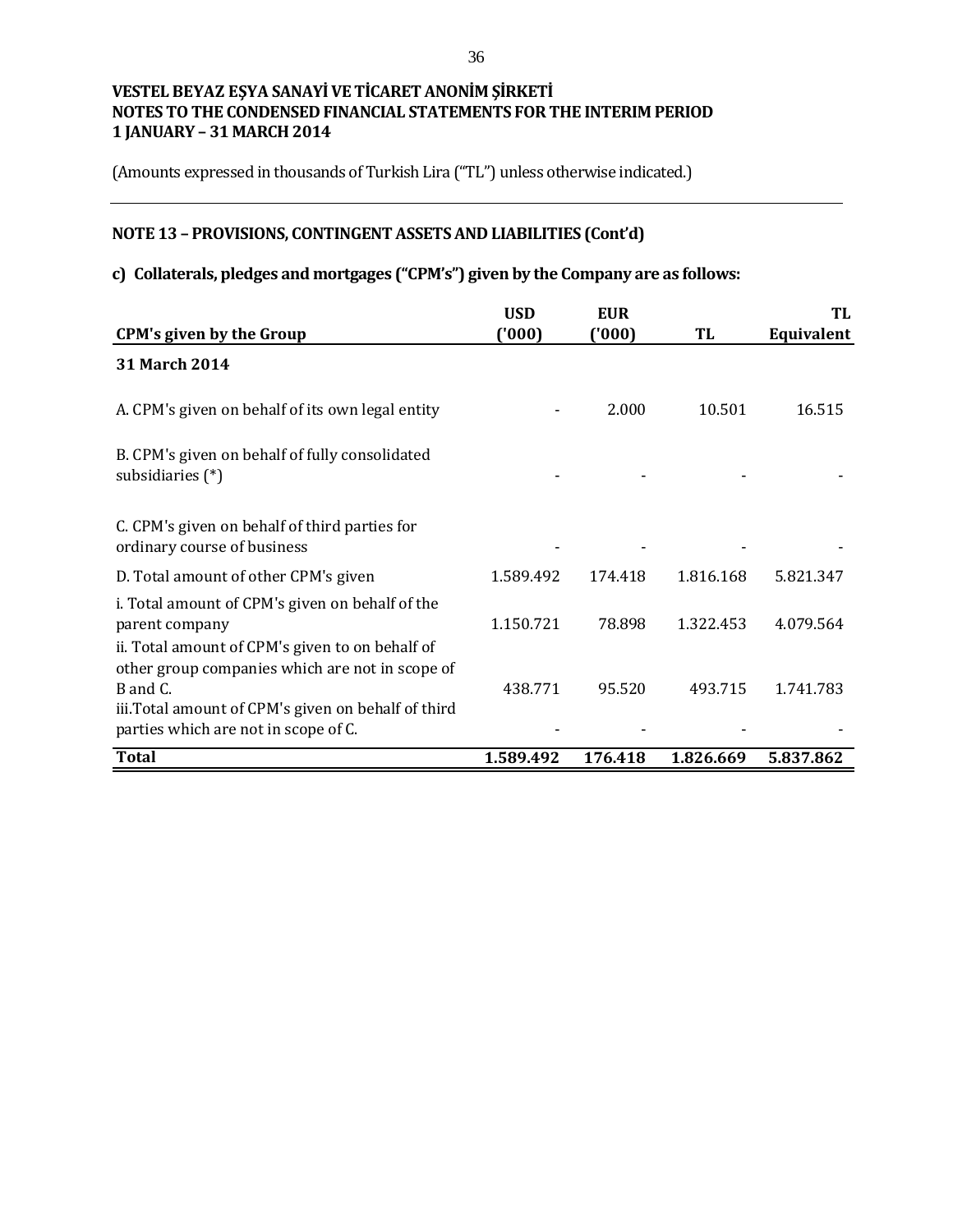(Amounts expressed in thousands of Turkish Lira ("TL") unless otherwise indicated.)

#### **NOTE 13 – PROVISIONS, CONTINGENT ASSETS AND LIABILITIES (Cont'd)**

|                                                                                                                                                                         | <b>USD</b> | <b>EUR</b> |           | TL         |
|-------------------------------------------------------------------------------------------------------------------------------------------------------------------------|------------|------------|-----------|------------|
| <b>CPM's given by the Group</b>                                                                                                                                         | (000)      | (1000)     | TL        | Equivalent |
| <b>31 December 2013</b>                                                                                                                                                 |            |            |           |            |
| A. CPM's given on behalf of its own legal entity                                                                                                                        |            | 2.000      | 9.013     | 14.886     |
| B. CPM's given on behalf of fully consolidated<br>subsidiaries                                                                                                          |            |            |           |            |
| C. CPM's given on behalf of third parties for<br>ordinary<br>course of business                                                                                         |            |            |           |            |
|                                                                                                                                                                         |            |            |           |            |
| D. Total amount of other CPM's given                                                                                                                                    | 1.589.492  | 155.260    | 1.812.816 | 5.661.190  |
| i. Total amount of CPM's given on behalf of the<br>parent company<br>ii. Total amount of CPM's given to on behalf of<br>other group companies which are not in scope of | 1.150.721  | 78.898     | 1.251.364 | 3.939.032  |
| B and C.                                                                                                                                                                | 438.771    | 76.362     | 561.452   | 1.722.158  |
| iii. Total amount of CPM's given on behalf of third<br>parties which are not in scope of C.                                                                             |            |            |           |            |
| <b>Total</b>                                                                                                                                                            | 1.589.492  | 157.260    | 1.821.829 | 5.676.076  |

The Company has given collaterals to various banks on behalf of Vestel Elektronik Sanayi and Ticaret A.Ş. Vestel Ticaret A.Ş. Vestel Germany GmbH and Vestel Holland BV for their forward contracts and bank loans obtained.

Proportion of other CPM's given by the Company to its equity is 999% as of 31 March 2014 (31 December 2013: 1.047 %)

#### **NOTE 14 –COMMITMENTS**

Due to the export and investment incentive certificates obtained, as of 31 March 2014 the Company has committed to realize exports amounting to USD 466.773 thousand (31 December 2013: USD 568.886 thousand).

As of 31 March 2014 the Company has forward foreign currency purchase contract that amounts to USD 275.073 thousand, EUR 3.033 thousand, TL 77.071 thousand against forward foreign currency sales contract that amounts to USD 3.787 thousand, EUR 219.905 thousand, RUB 132.039 thousand and TL 18.039 thousand. (31 December 2013 : USD 234.434 thousand, EUR 635 thousand and TL 50.208 thousand purchase contract against USD 4.342 thousand, EUR 177.969 thousand, RUB 349.499 thousand and TL 8.186 thousand sales contract).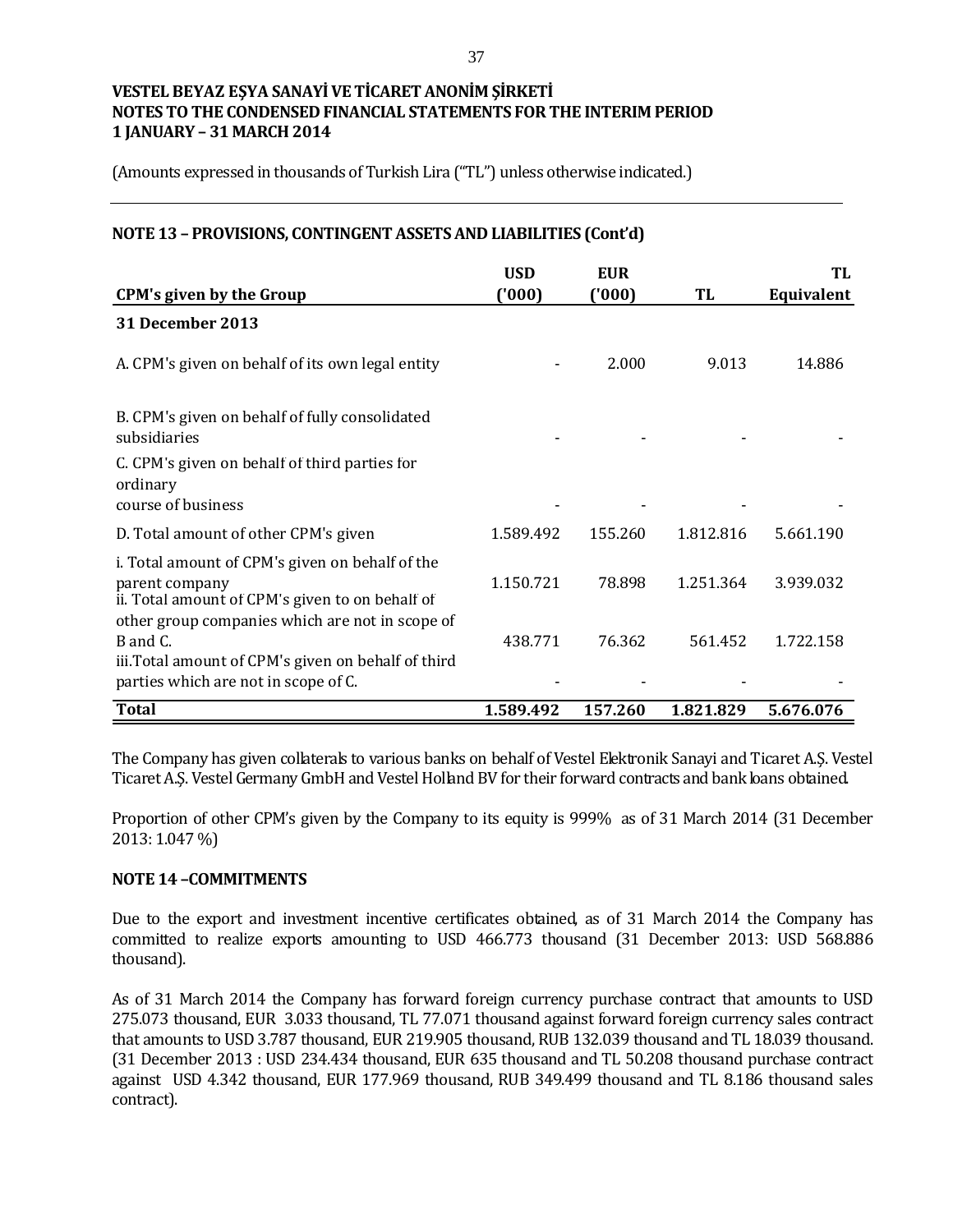(Amounts expressed in thousands of Turkish Lira ("TL") unless otherwise indicated.)

#### **NOTE 15 – EMPLOYEE BENEFITS**

#### **Liabilities for employee benefits:**

|                          |        | 31 March 2014 31 December 2013 |
|--------------------------|--------|--------------------------------|
|                          |        |                                |
| Due to personnel         | 10.293 | 9.474                          |
| Social security payables | 3.463  | 3.569                          |
|                          |        |                                |
|                          | 13.756 | 13.043                         |
|                          |        |                                |

#### **Long term provisions for employee benefits:**

|                                               |        | 31 March 2014 31 December 2013 |
|-----------------------------------------------|--------|--------------------------------|
| Provision for employment termination benefits | 12.388 | 12.434                         |

Under Turkish law, the Company is required to pay employment termination benefits to each employee whose employment is terminated without due caus. In addition, under the existing Social Security Law No.506, clause No. 60, amended by the Labor Laws dated 06 March 1981, No.2422 and 25 August 1999, No.4447, the Company is also required to pay termination benefits to each employee who has earned the right to retire by receiving termination indemnities.

The amount payable is the equivalent of one month's gross salary for each year of service and is limited to a maximum of TL 3.438,22/year as of 31 March 2014 (31 December 2013: TL 3.438,22/year).

The provision for employee termination benefits is not funded.

The provision is calculated by estimating the present value of the future obligation of the company arising from retirement of employees. Turkish Accounting Standards No: 19 ("Employee Benefits") requires actuarial valuation methods to be developed to estimate the enterprise's obligation under defined employee plans. Accordingly actuarial assumptions were used in the calculation of the total liability which is described below:

The principal assumption is that the maximum liability for each year of service will increase in line with inflation. Thus, the discount rate applied represents the expected real rate after adjusting for the anticipated effects of future inflation. An expected inflation rate and appropriate discount rate should both be determined, the net of these being real discount rate. Consequently in the accompanying financial statements as at 31 March 2014 the provision is calculated by estimating the present value of the future obligation of the company arising from retirement of employees. As of 31 March 2014 provision is calculated based on real discount rate of %4,54 (31 December 2013: 4,54%) assuming 6,50% annual inflation rate and 11,56% discount rate.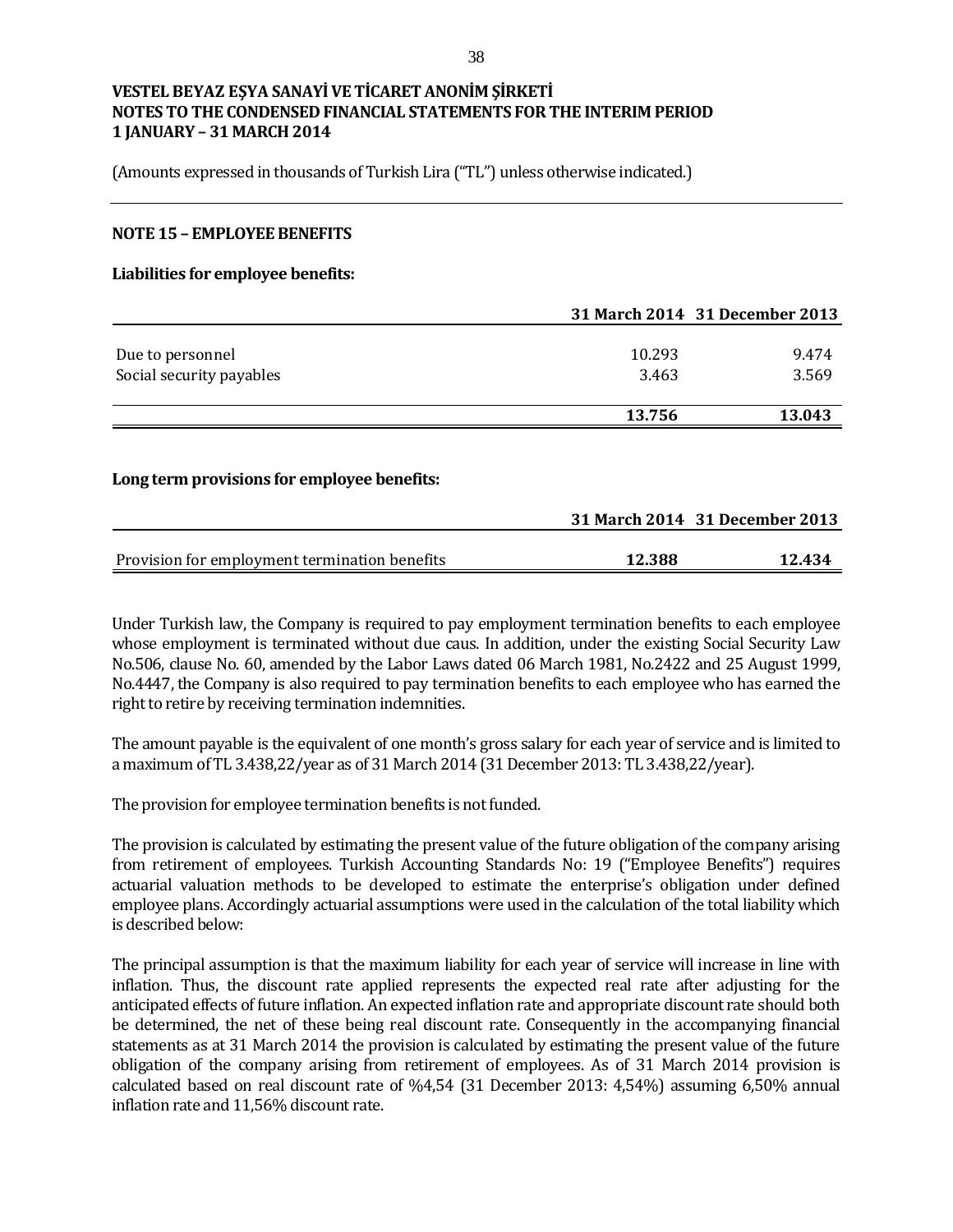(Amounts expressed in thousands of Turkish Lira ("TL") unless otherwise indicated.)

# **NOTE 15 – EMPLOYEE BENEFITS (Cont'd)**

The movements in the provision for employment termination benefit are as follows:

|                                            | 1 January -<br>31 March 2014 | 1 January -<br>31 March 2013 |
|--------------------------------------------|------------------------------|------------------------------|
| <b>Balance at 1 January</b>                | 12.434                       | 12.607                       |
| Increase during the year                   | 547                          | 2.041                        |
| Payments during the year<br>Actuarial loss | (942)                        | (1.476)                      |
| Interest expense                           | 349                          | 284                          |
| <b>Balance at 31 March</b>                 | 12.388                       | 13.456                       |

#### **NOTE 16 – CAPITAL, RESERVES AND OTHER EQUITY ITEMS**

#### **a) Paid in capital**

|                               | 31 March 2014 31 December 2013 |         |
|-------------------------------|--------------------------------|---------|
| Shares of par value Kr 1 each |                                |         |
| Issued share capital          | 190.000                        | 190.000 |

As of 31 March 2014 and 31 December 2013 the shareholding structure is as follows:

|                                                                               | 31 March 31 December | <b>Shareholding</b> % | 31 March 31 December | Amount  |
|-------------------------------------------------------------------------------|----------------------|-----------------------|----------------------|---------|
|                                                                               | 2014                 | 2013                  | 2014                 | 2013    |
| Vestel Elektronik Sanayi ve Ticaret A.S.<br>(With Board of Directors members) | 93,58%               | 87.65%                | 177.802              | 166.535 |
| Shares held by public                                                         | 6.42%                | 12,35%                | 12.198               | 23.465  |
|                                                                               | 100,00%              | 100,00%               | 190.000              | 190.000 |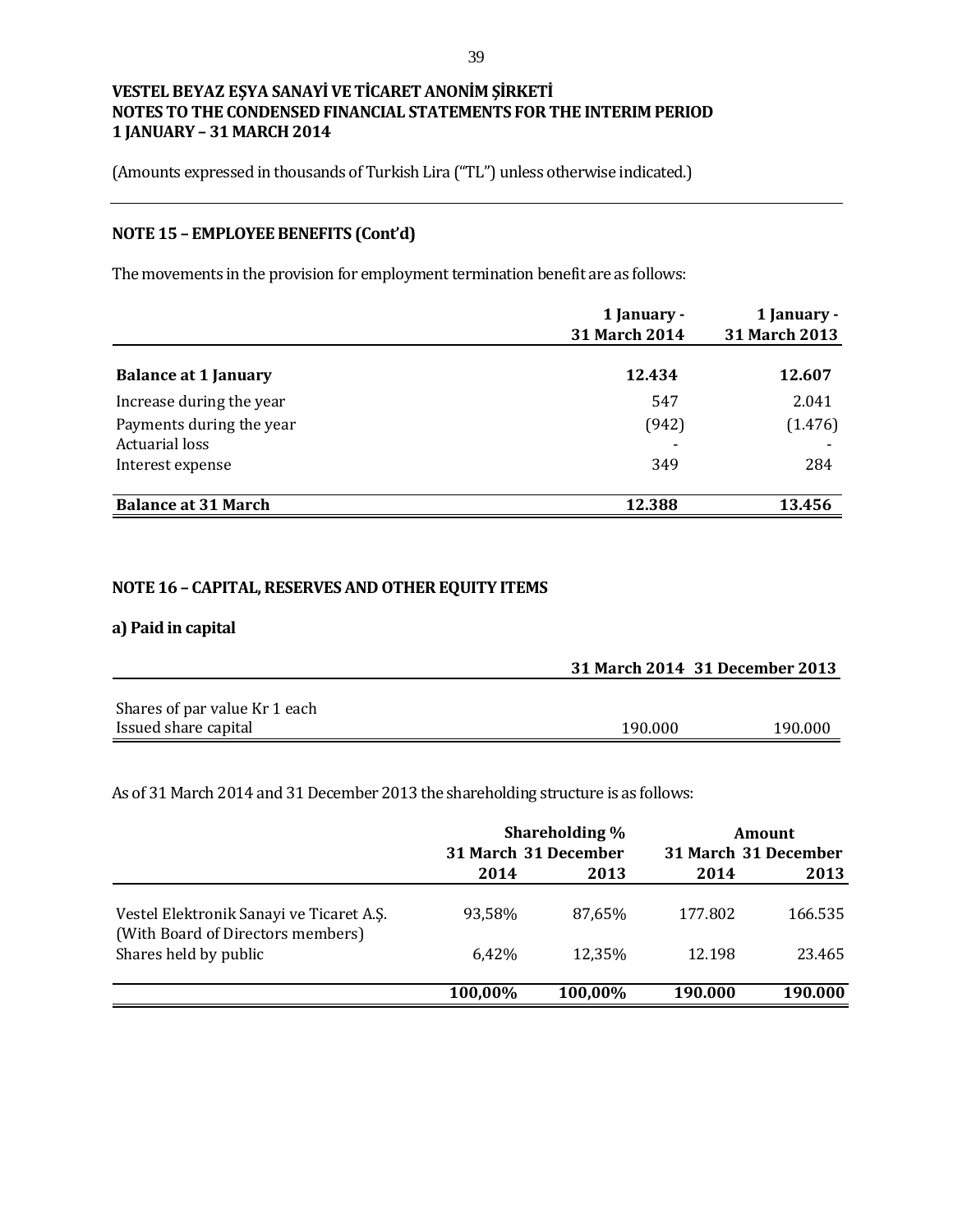(Amounts expressed in thousands of Turkish Lira ("TL") unless otherwise indicated.)

### **NOTE 19 – CAPITAL, RESERVES AND OTHER EQUITY ITEMS (Cont'd)**

#### **b) Adjustments to share capital**

Adjustment to share capital (restated to 31 December 2004 purchasing power of money) is the difference between restated share capital and historical share capital.

|                             |       | 31 March 2014 31 December 2013 |
|-----------------------------|-------|--------------------------------|
| Adjustment to share capital | 9.734 | 9.734                          |

#### **c) Share Premium**

Share premium account refers the difference between par value of the company's shares and the amount the company received for newly issued shares. The share premium account is disclosed under equity as a separate line item and may not be distributed. It may be used in capital increase.

| $\sim$<br>็ไรค<br>---<br>'IIIIUII.<br>Snaf<br>. .<br><b>U</b> | 031<br>٬ ∩∩<br>∸<br><br>_____ | Ю<br>. .<br>_____ |
|---------------------------------------------------------------|-------------------------------|-------------------|
|                                                               |                               |                   |

### **d) Restricted reserves ("Legal reserves")**

The legal reserves consist of first and second legal reserves appropriated in accordance with the Turkish Commercial Code ("TCC"). The first legal reserve is appropriated out of the statutory profits at the rate of 5%, until the total reserve reaches a maximum of 20% of the Company's share capital. The second legal reserve is appropriated at the rate of 10% of all distributions in excess of 5% of the Company's share capital. Under TCC, the legal reserves can only be used to offset losses and are not available for any other usage unless they exceed 50% of paid in share capital.

| 38.886  | 38.886                         |
|---------|--------------------------------|
|         |                                |
|         | 31 March 2014 31 December 2013 |
| 122.432 | 122.432                        |
| 74.809  | 22.120                         |
| 197.241 | 144.552                        |
|         |                                |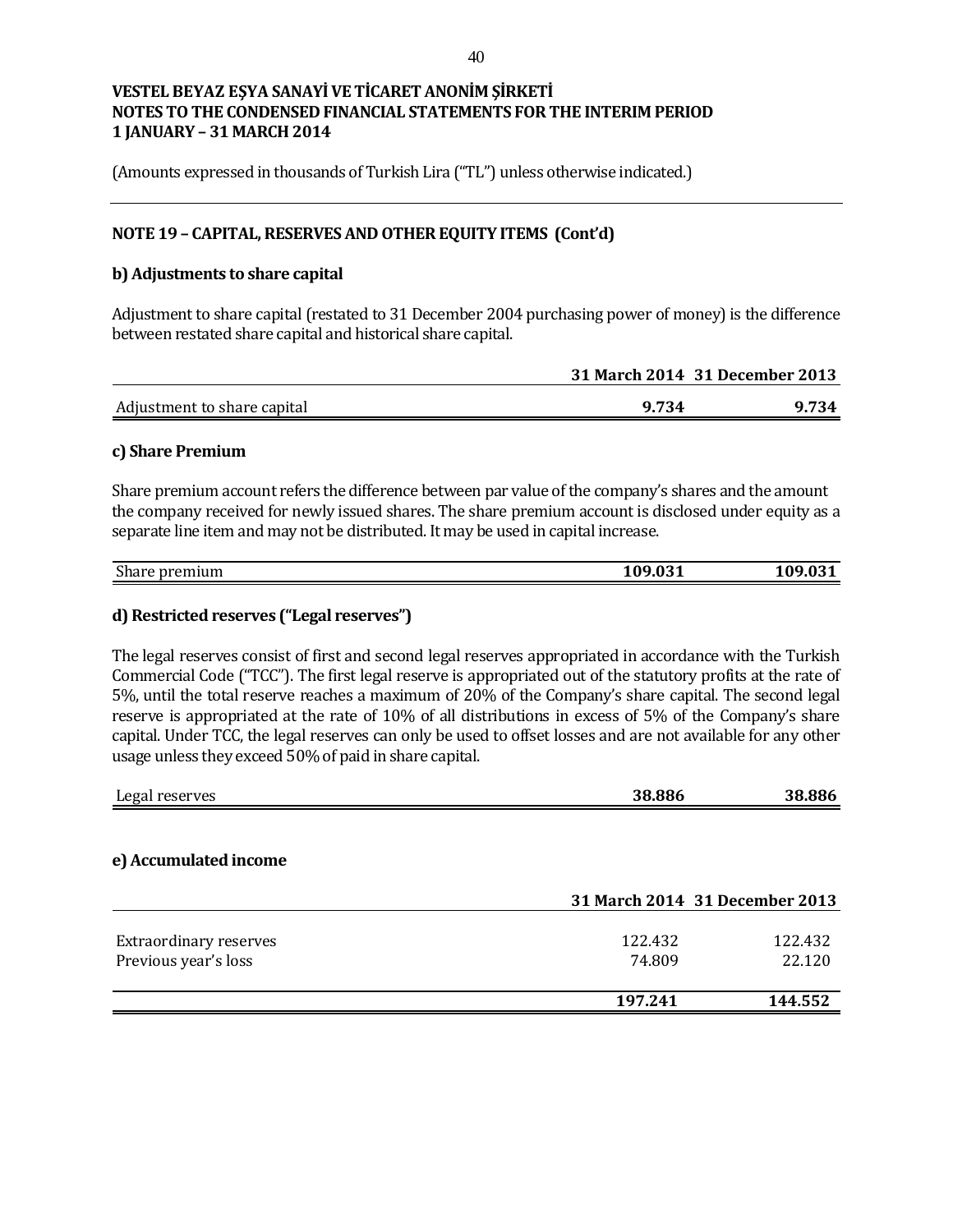(Amounts expressed in thousands of Turkish Lira ("TL") unless otherwise indicated.)

## **NOTE 16 – CAPITAL, RESERVES AND OTHER EQUITY ITEMS (Cont'd)**

## **f) Dividend distribution**

For quoted companies dividends are distributed in accordance with the Communiqué Serial II:-19.1 on "Principals Regarding Distribution of Interim Dividends" issued by the CMB effective from 1 February 2014.

Companies distribute dividends in accordance with their dividend payment policies settled and dividend payment decision taken in general assembly and in conformity with relevant legislations. The communiqué does not state a minimum dividend rate. Companies distribute dividends in accordance with the method defined in their dividend policy or articles of association. Additionally, dividend can be distributed in fixed or variable installments and dividend advances can be paid over the profit on interim financial statements.

Unless the general reserves that has to be appropriated in accordance with TCC or the dividend to shareholders as determined in the articles of association or dividend policy are set aside; no decision can be taken to set aside other reserves, to transfer reserves to the subsequent year or to distribute dividends to holders of usufruct right certificates, to board of directors members or to employees; and no dividend can be distributed to those unless the determined dividend to shareholders is paid in cash.

On the other hand, in accordance with the Articles of Association of the Company, up to 5% of retained earnings after dividend distribution could be allocated to the Board of Directors or used for certain reasons designated by the Board of Directors when necessary.

- Based on the approval of the General Assembly, up to %3 of retained earnings after dividend distribution could be allocated to plant investments designated in accordance with article of 468 in TCC,
- Up to %5 of retained earnings after dividend distribution could be allocated to the Board of Directors as necessary,
- Up to %5 of retained earnings after dividend distribution could be allocated to donations, bonuses etc.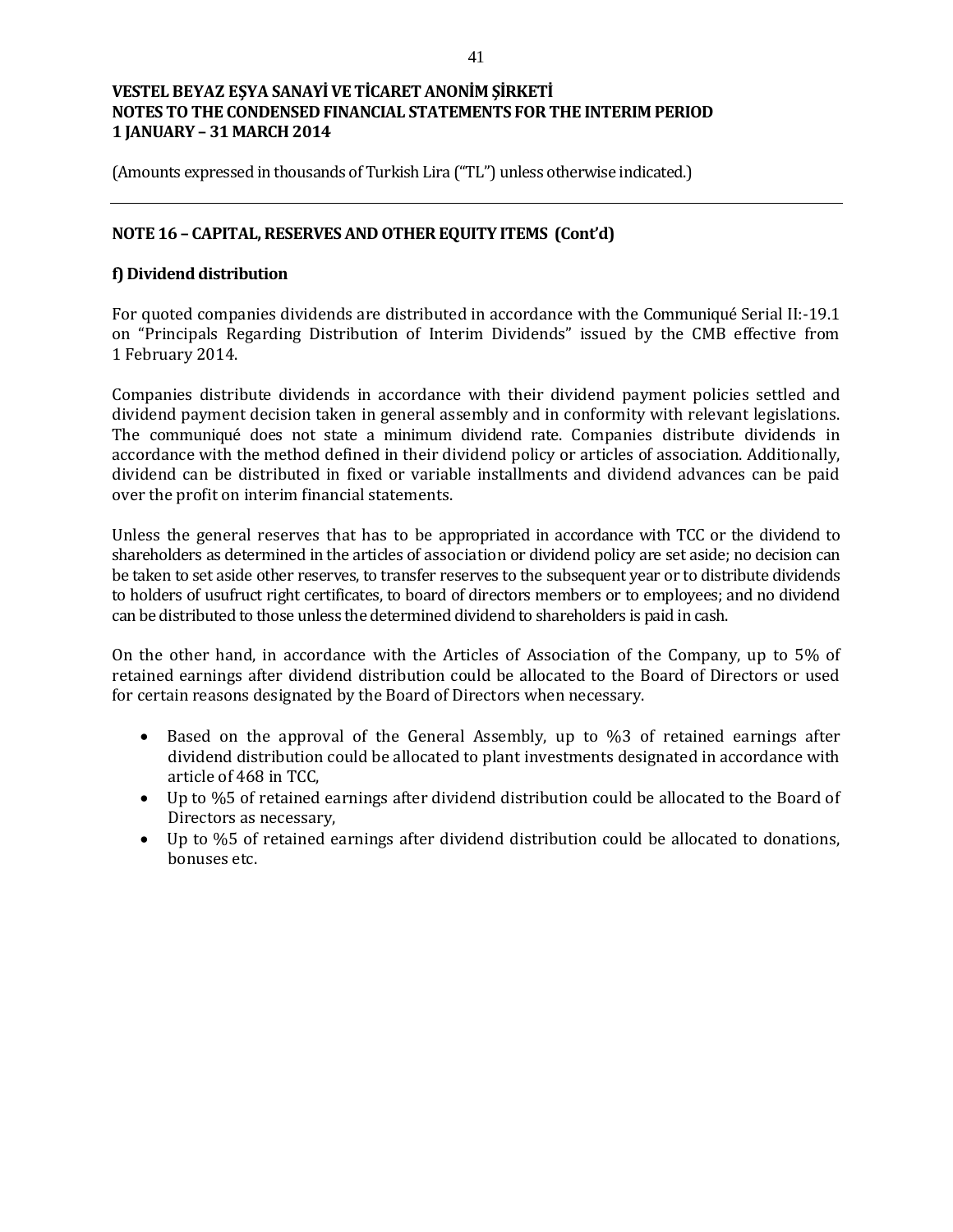(Amounts expressed in thousands of Turkish Lira ("TL") unless otherwise indicated.)

#### **NOTE 17 – SALES**

|                                  | 1 January -<br>31 March | 1 January -<br>31 March |  |
|----------------------------------|-------------------------|-------------------------|--|
|                                  | 2014                    | 2013                    |  |
| Domestic sales<br>Overseas sales | 131.120<br>384.366      | 131.914<br>341.954      |  |
| <b>Gross sales</b>               | 515.486                 | 473.868                 |  |
| Less: Sales discounts (-)        | (2.464)                 | (71)                    |  |
| <b>Net sales</b>                 | 513.022                 | 473.797                 |  |
| Cost of sales                    | (436.845)               | (436.015)               |  |
| <b>Gross profit</b>              | 76.177                  | 37.782                  |  |

#### **NOTE 18 –OTHER INCOME AND EXPENSE FROM OPERATING ACTIVITIES**

# **a) Other income from operating activities:**

|                                                                                                                | 1 January -<br>31 March<br>2014 | 1 January -<br>31 March<br>2013 |
|----------------------------------------------------------------------------------------------------------------|---------------------------------|---------------------------------|
| Credit finance gains arising from trading activities<br>Foreign exchange gains arising from trading activities | 4.968<br>38.877                 | 3.801<br>8.423                  |
| Reversals of provisions                                                                                        |                                 | 277                             |
| Other income                                                                                                   | 667                             | 630                             |
|                                                                                                                | 44.512                          | 13.131                          |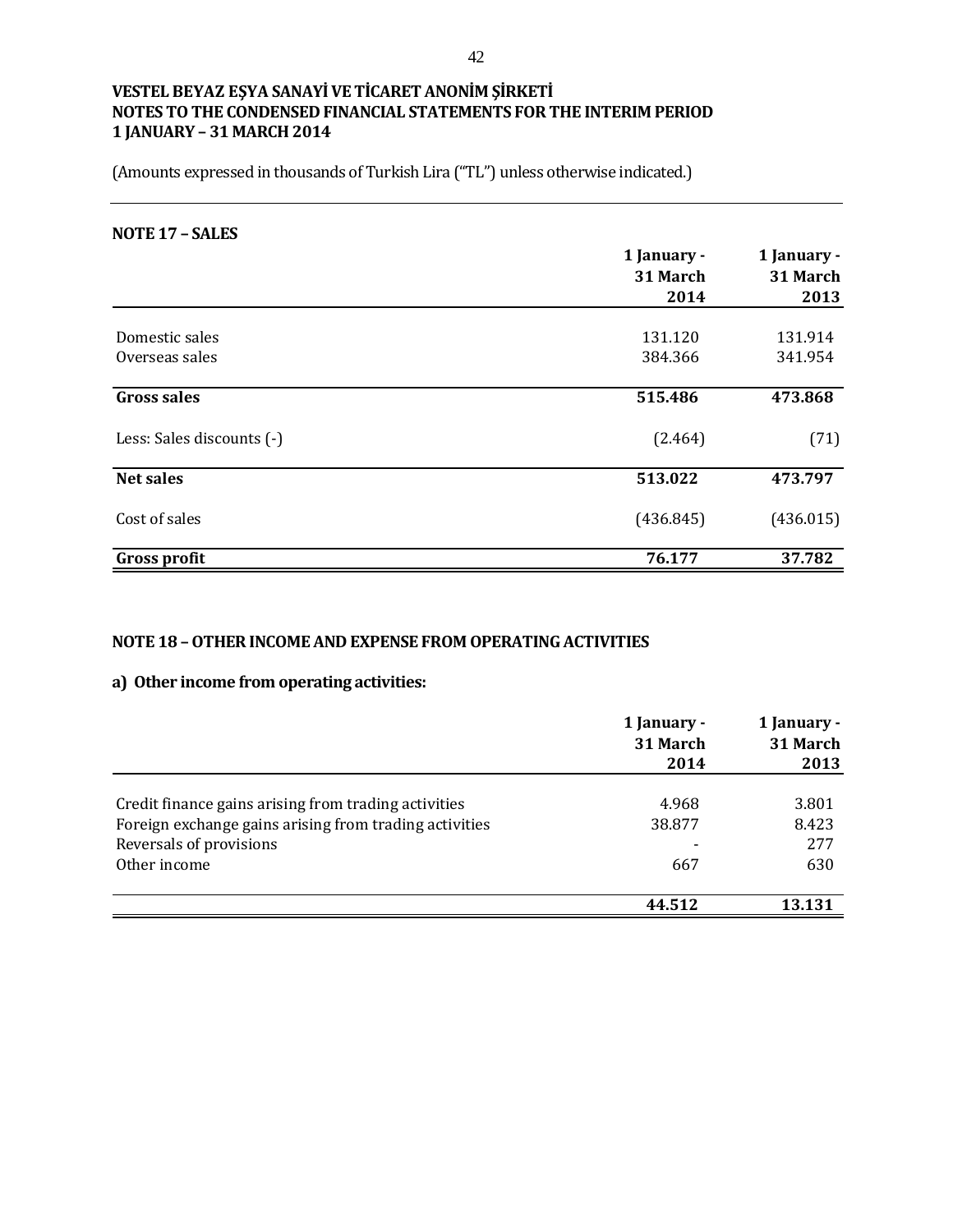(Amounts expressed in thousands of Turkish Lira ("TL") unless otherwise indicated.)

# **NOTE 18 –OTHER OPERATING INCOME AND EXPENSE (Cont'd)**

# **b) Other expense from operating activities:**

|                                                           | 1 January -<br>31 March<br>2014 | 1 January -<br>31 March<br>2013 |
|-----------------------------------------------------------|---------------------------------|---------------------------------|
| Debit finance charges arising from trading activities     | 4.213                           | 2.645                           |
| Foreign exchange expenses arising from trading activities | 37.959                          | 15.003                          |
| Other expenses                                            | 1.083                           | 1.548                           |
|                                                           | 43.255                          | 19.196                          |

## **NOTE 19 – FINANCIAL EXPENSE AND FINANCIAL INCOME**

### **a) Financial expense:**

|                                            | 1 January -<br>31 March | 1 January -<br>31 March |  |
|--------------------------------------------|-------------------------|-------------------------|--|
|                                            | 2014                    | 2013                    |  |
| Foreign exchange losses                    | 7.208                   | 4.446                   |  |
| Losses on derivative financial instruments |                         | 10.144                  |  |
| Interest expense                           | 5.236                   | 5.495                   |  |
| Other finance expnses                      | 54                      |                         |  |
|                                            | 12.498                  | 20.085                  |  |
|                                            |                         |                         |  |
| b) Financial income:                       |                         |                         |  |
| Foreign exchange gains                     | 4.906                   | 4.996                   |  |
| Gains on derivative financial instruments  | 2.345                   | 24.537                  |  |
| Interest income                            | 16                      | 62                      |  |
|                                            | 7.267                   | 29.595                  |  |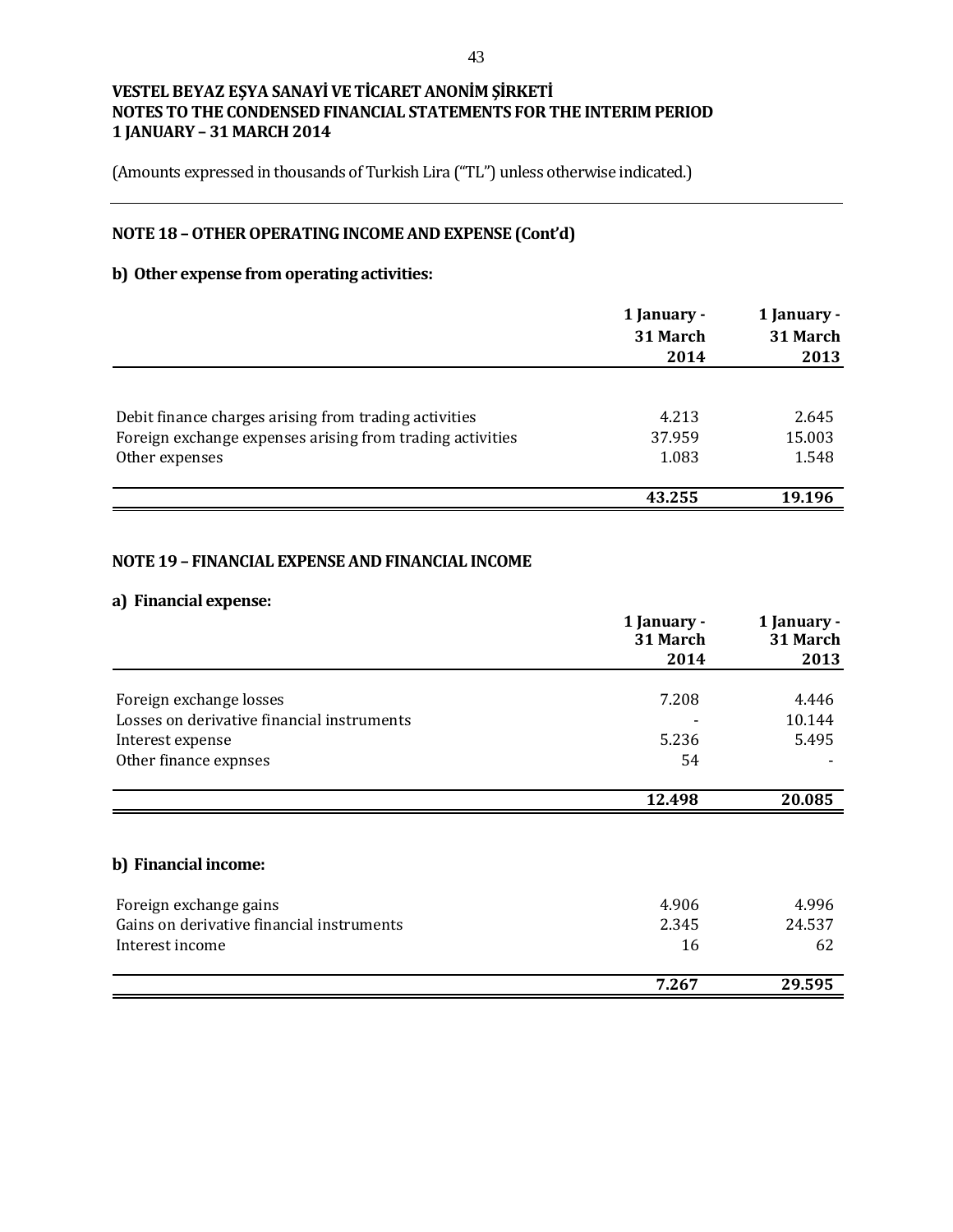(Amounts expressed in thousands of Turkish Lira ("TL") unless otherwise indicated.)

### **NOTE 20 – TAXES ON INCOME (INCLUDING DEFERRED TAX ASSETS AND LIABILITIES)**

|                                  |         | 31 March 2014 31 December 2013 |
|----------------------------------|---------|--------------------------------|
| Provision for corporate tax      | 9.535   | 1.669                          |
| Prepaid taxes                    | (2.181) | (2.180)                        |
| Provision for corporate tax, net | 7.354   | (511)                          |

In Turkey, beginning from 1 January 2006, the corporate tax rate is 20%.

Corporate tax is applied on taxable corporate income, which is calculated from the statutory accounting profit by adding back non-deductible expenses and by deducting other exempt income. In addition to corporate taxes, companies should also calculate income withholding taxes on any dividends distributed at the rate of % 15, except for companies receiving dividends who are resident companies in Turkey. Undistributed dividends incorporated in share capital are not subject to income withholding taxes.

In Turkey, advance tax returns are filed on a quarterly basis at the rate of %20, until the 10th day of the following month and paid until the 17th day. Advance tax returns files within the year are offset against corporate income tax calculated over the annual taxable corporate income.

According to the Corporate Tax Law, 75% of the capital gains arising from the sale of tangible assets and investments in equity shares owned for at least two years are exempted from corporate tax on the condition that such gains are reflected in the equity.

Under the Turkish taxation system, tax losses can be carried forward to be offset against future taxable income for up to five years. Tax losses cannot be carried back.

There is no procedure for a final and definitive agreement on tax assessments. Tax returns are filed between 1-25 April following the close of the accounting year to which they relate. Tax authorities may however examine such returns and the underlying accounting records and may revise assessment within five years.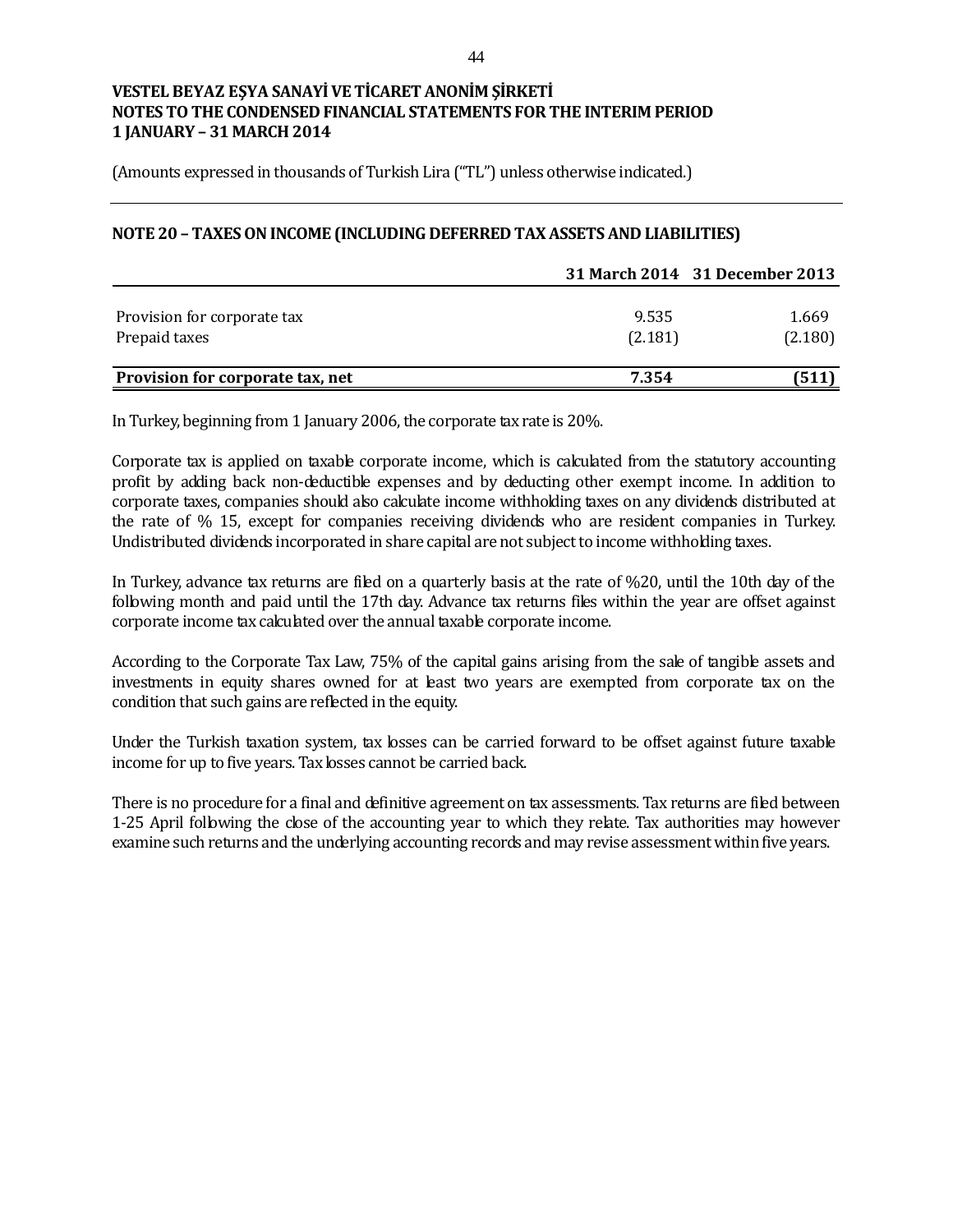(Amounts expressed in thousands of Turkish Lira ("TL") unless otherwise indicated.)

#### **NOTE 20 – TAXES ON INCOME (INCLUDING DEFERRED TAX ASSETS AND LIABILITIES) (Cont'd)**

As of 1 January - 31 March 2014 and 2013 tax benefit in the statement of income is as follows:

|                                                    | 1 January -          | 1 January -   |
|----------------------------------------------------|----------------------|---------------|
|                                                    | <b>31 March 2014</b> | 31 March 2013 |
| Current period tax expense<br>Deferred tax benefit | (7.867)<br>760       | (2.833)       |
| Total tax benefit / (expense)                      | (7.107)              | (2.833)       |

#### **Deferred tax assets and liabilities**

The Company recognizes deferred tax assets and liabilities based upon temporary differences arising between their financial statements prepared in accordance with CMB Communiqué II, No. 14.1 and their statutory financial statements. These temporary differences usually result from the recognition of revenue and expenses in different reporting periods for CMB Financial Reporting Standards and tax purposes.

Tax rate used in the calculation of deferred tax assets and liabilities based on the liability method is 20% as of 31 March 2014.(31 December 2013:%20).

The breakdown of cumulative temporary differences and the resulting deferred tax assets and liabilities provided using principal tax rate as of the balance sheet dates is as follows:

|                                        | <b>Cumulative temporary</b> |             |       |                      |
|----------------------------------------|-----------------------------|-------------|-------|----------------------|
|                                        |                             | differences |       | Deferred tax         |
|                                        | 31 March                    | 31 December |       | 31 March 31 December |
|                                        | 2014                        | 2013        | 2014  | 2013                 |
|                                        |                             |             |       |                      |
| Deferred tax assets                    |                             |             |       |                      |
| <b>Employment termination benefits</b> | (12.388)                    | (12.434)    | 2.289 | 2.298                |
| Unearned interest expense              | (1.030)                     | (735)       | 206   | 147                  |
| Provision for impairment on            |                             |             |       |                      |
| inventories                            | (1.955)                     | (2.065)     | 391   | 413                  |
| Derivative financial instruments       | (15.464)                    | (15.932)    | 3.093 | 3.186                |
| <b>Other</b>                           | (5.865)                     | (5.465)     | 1.173 | 1.093                |
|                                        |                             |             | 7.152 | 7.137                |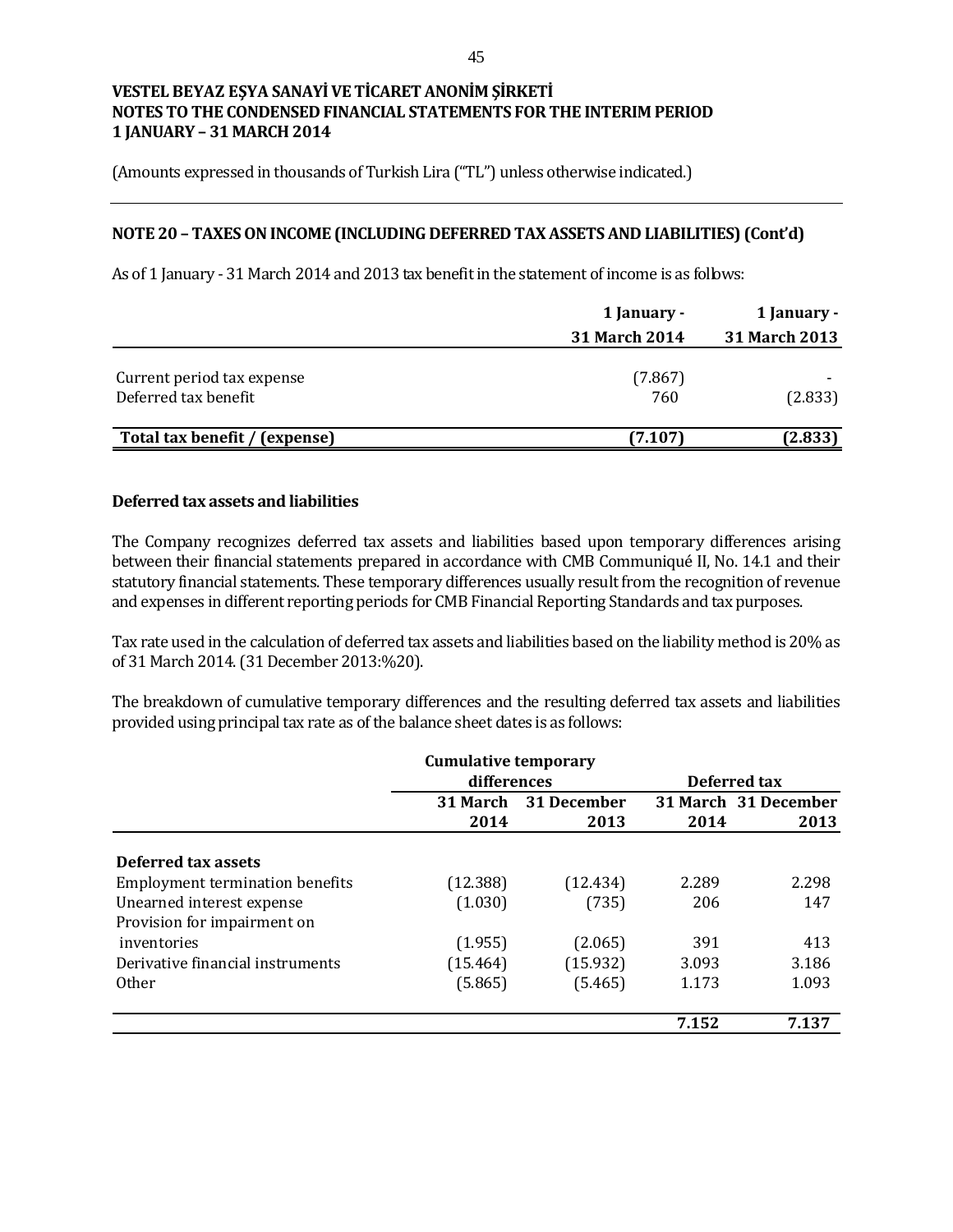(Amounts expressed in thousands of Turkish Lira ("TL") unless otherwise indicated.)

# **NOTE 20 – TAXES ON INCOME (INCLUDING DEFERRED TAX ASSETS AND LIABILITIES) (Cont'd)**

|                                          | <b>Cumulative temporary</b> |             |         |                      |  |
|------------------------------------------|-----------------------------|-------------|---------|----------------------|--|
|                                          | differences                 |             |         | Deferred tax         |  |
|                                          | <b>31 March</b>             | 31 December |         | 31 March 31 December |  |
|                                          | 2014                        | 2013        | 2014    | 2013                 |  |
| Deferred tax liabilites                  |                             |             |         |                      |  |
| Useful life and valuation differences on |                             |             |         |                      |  |
| property, plant and equipment and        |                             |             |         |                      |  |
| intangible assets                        | 41.095                      | 43.275      | (8.219) | (8.655)              |  |
| <b>Other</b>                             | 385                         | 1.585       | (77)    | (317)                |  |
|                                          |                             |             | (8.296) | (8.972)              |  |
| Deferred tax assets/(liabilites) - net   |                             |             | (1.144) | (1.835)              |  |

The movement of net deferred tax assets and liabilities is as follows:

|                                                     | <b>31 March 2014</b> | <b>31 March 2013</b> |
|-----------------------------------------------------|----------------------|----------------------|
| Opening balance, 01 January                         | (1.835)              | (3.527)              |
| Currrent year deferred tax income/(expense)         | 760                  | (2.833)              |
| Tax recognised directly in the shareholder's equity | (69)                 |                      |
| Deferred tax (liabilities) / assets                 |                      |                      |
| at the end of the period, net                       | (1.144)              | (6.360)              |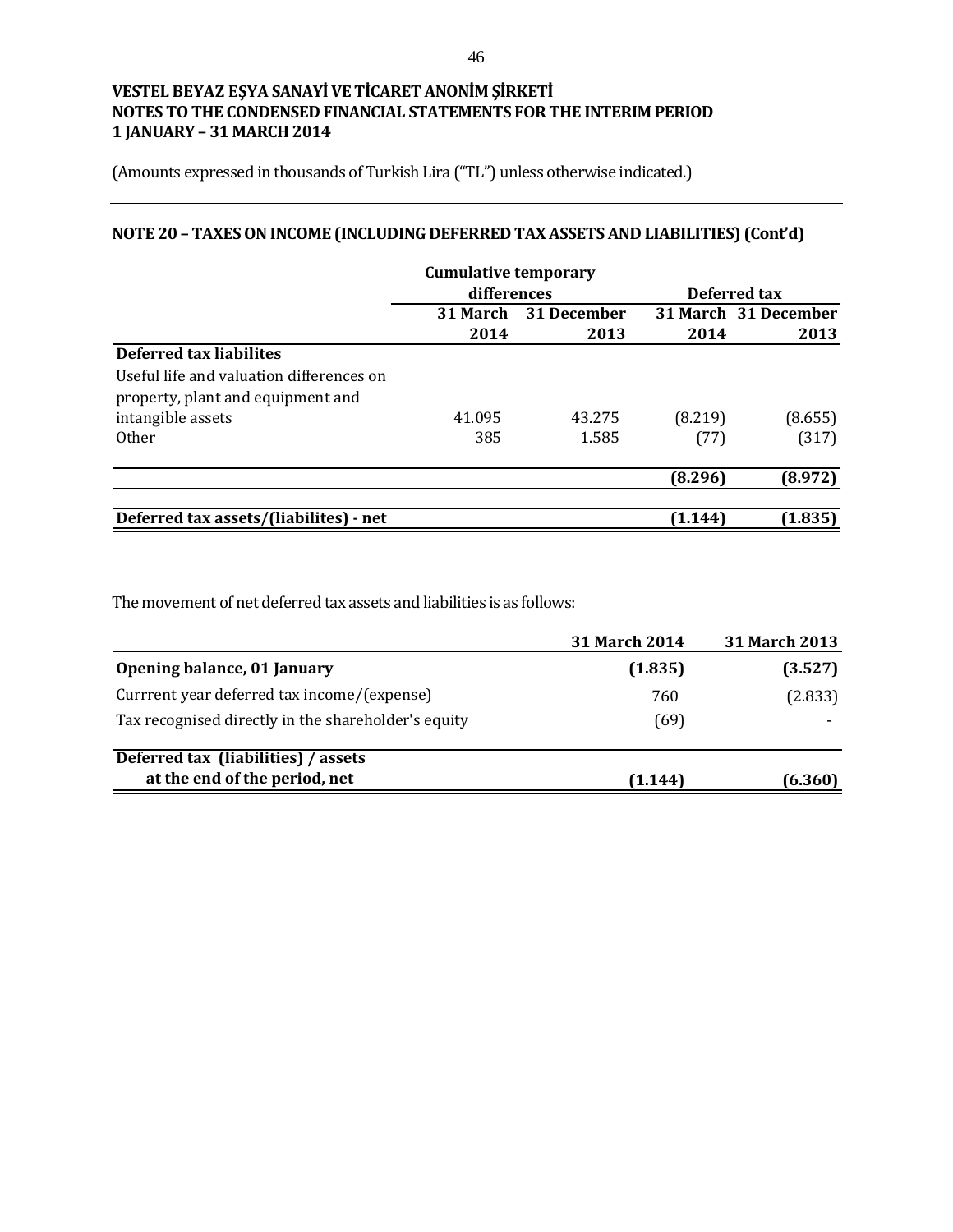(Amounts expressed in thousands of Turkish Lira ("TL") unless otherwise indicated.)

### **NOTE 21 – (LOSS) / EARNINGS PER SHARE**

|                                                                                                                                  | 1 January -<br>31 March<br>2014 | 1 January -<br>31 March<br>2013 |
|----------------------------------------------------------------------------------------------------------------------------------|---------------------------------|---------------------------------|
| Net (loss) / income attributable to equity holders of the parent<br>Weighted number of ordinary shares with a Kr 1 of face value | 41.771                          | 13.191                          |
| (thousand shares)                                                                                                                | 190.000                         | 190.000                         |
|                                                                                                                                  | 0,22                            | 0,07                            |

### **NOTE 22 – DERIVATIVE INSTRUMENTS**

|                                       | <b>31 March 2014</b> |                                                | 31 December 2013          |                                                |
|---------------------------------------|----------------------|------------------------------------------------|---------------------------|------------------------------------------------|
|                                       | Contract<br>amount   | <b>Fair Value</b><br>Assets /<br>(Liabilities) | <b>Contract</b><br>amount | <b>Fair Value</b><br>Assets /<br>(Liabilities) |
| <b>Held for trading</b>               |                      |                                                |                           |                                                |
| Forward foreign currency transactions | 104.304              | (6.251)                                        | 61.329                    | (7.669)                                        |
| Foreign currency swap contracts       | 50.000               | (4.693)                                        | 50.000                    | (3.393)                                        |
| <b>Cash flow hedge</b>                |                      |                                                |                           |                                                |
| Forward foreign currency transactions | 584.243              | (4.520)                                        | 491.095                   | (4.870)                                        |
|                                       | 738.547              | (15.464)                                       | 602.424                   | (15.932)                                       |

### **NOTE 23 – FINANCIAL INSTRUMENTS AND FINANCIAL RISK MANAGEMENT**

#### **Foreign currency risk:**

The Company is exposed to exchange rate risk due to its foreign currency denominated transactions. The main principle of foreign currency risk management is to maintain foreign exchange position at the level that minimizes the impact of foreign exchange fluctuations.

Derivative instruments are used in foreign currency risk management where necessary. In this respect the Company mainly prefers using foreign exchange forward contracts.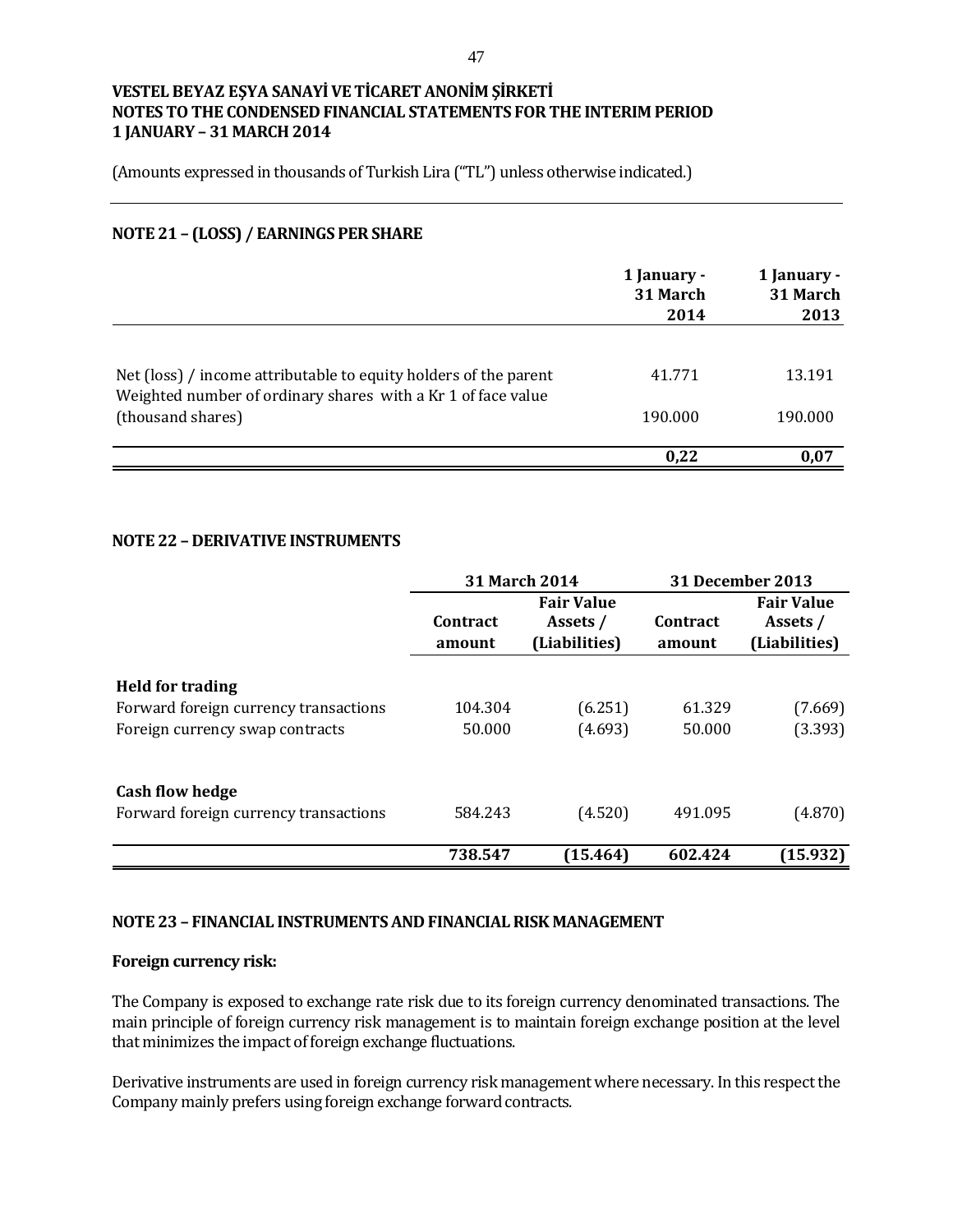(Amounts expressed in thousands of Turkish Lira ("TL") unless otherwise indicated.)

# **NOTE 23 – FINANCIAL INSTRUMENTS AND FINANCIAL RISK MANAGEMENT (Cont'd)**

|                                              |            |           | Other (TL |                                      |
|----------------------------------------------|------------|-----------|-----------|--------------------------------------|
| 31 March 2014                                | <b>USD</b> |           |           | <b>EUR Equivalent) TL Equivalent</b> |
| 1. Trade receivables                         | 9.382      | 147.474   | 32.975    | 497.004                              |
| 2a. Monetary financial assets (including     |            |           |           |                                      |
| cash and cash equivalents)                   | 184        | 686       | 16        | 2.482                                |
| 2b. Non-monetary financial assets            |            |           |           |                                      |
| 3. Other                                     |            |           |           |                                      |
| 4. Current assets $(1+2+3)$                  | 9.566      | 148.160   | 32.991    | 499.486                              |
| 5. Trade receivables                         |            |           |           |                                      |
| 6a. Monetary financial assets                |            |           |           |                                      |
| 6b. Non-monetary financial assets            |            |           |           |                                      |
| 7. Other                                     |            |           |           |                                      |
| 8. Non-current assets (5+6+7)                |            |           |           |                                      |
| 9. Total assets $(4+8)$                      | 9.566      | 148.160   | 32.991    | 499.486                              |
| 10. Trade payables                           | 75.618     | 30.002    | 101       | 255.911                              |
| 11. Financial liabilities                    | 780        | 24.735    |           | 76.091                               |
| 12a. Other monetary liabilities              | 25.071     | 5.951     |           | 72.796                               |
| 12b. Other non-monetary liabilities          |            |           |           |                                      |
| 13. Current liabilities (10+11+12)           | 101.469    | 60.688    | 101       | 404.798                              |
| 14. Trade payables                           |            | 4.130     |           | 12.420                               |
| 15. Financial liabilities                    | 30.329     | 17.527    |           | 119.122                              |
| 16a. Other monetary liabilities              |            |           |           |                                      |
| 16b. Other non-monetary liabilities          |            |           |           |                                      |
| 17. Non-current liabilities (14+15+16)       | 30.329     | 21.657    |           | 131.542                              |
| 18. Total liabilities (13+17)                | 131.799    | 82.345    | 101       | 536.340                              |
| 19. Off-balance sheet derivative instruments |            |           |           |                                      |
| net asset (liability) position (19a+19b)     | 271.286    | (216.872) | (8.045)   | (66.160)                             |
| 19a. Hedged total assets                     | 275.073    | 3.033     |           | 611.476                              |
| 19b. Hedged total liabilities                | (3.787)    | (219.905) | (8.045)   | (677.636)                            |
| 20. Net foreign currency asset/ (liability)  |            |           |           |                                      |
| position (9-18+19)                           | 149.053    | (151.057) | 24.845    | (103.014)                            |
| 21. Net foreign currency monetary asset/     |            |           |           |                                      |
| (liability) position                         |            |           |           |                                      |
| $(=1+2a+5+6a-10-11-12a-14-15-16a)$           | (122.233)  | 65.815    | 32.890    | (36.854)                             |
| 22. Fair value of financial instruments used |            |           |           |                                      |
| in foreign currency hedging                  |            |           |           | (15.464)                             |
| 23. Export                                   | 6.177      | 124.956   | 5.374     | 384.366                              |
| 24. Import                                   | 41.487     | 42.308    | 181       | 220.275                              |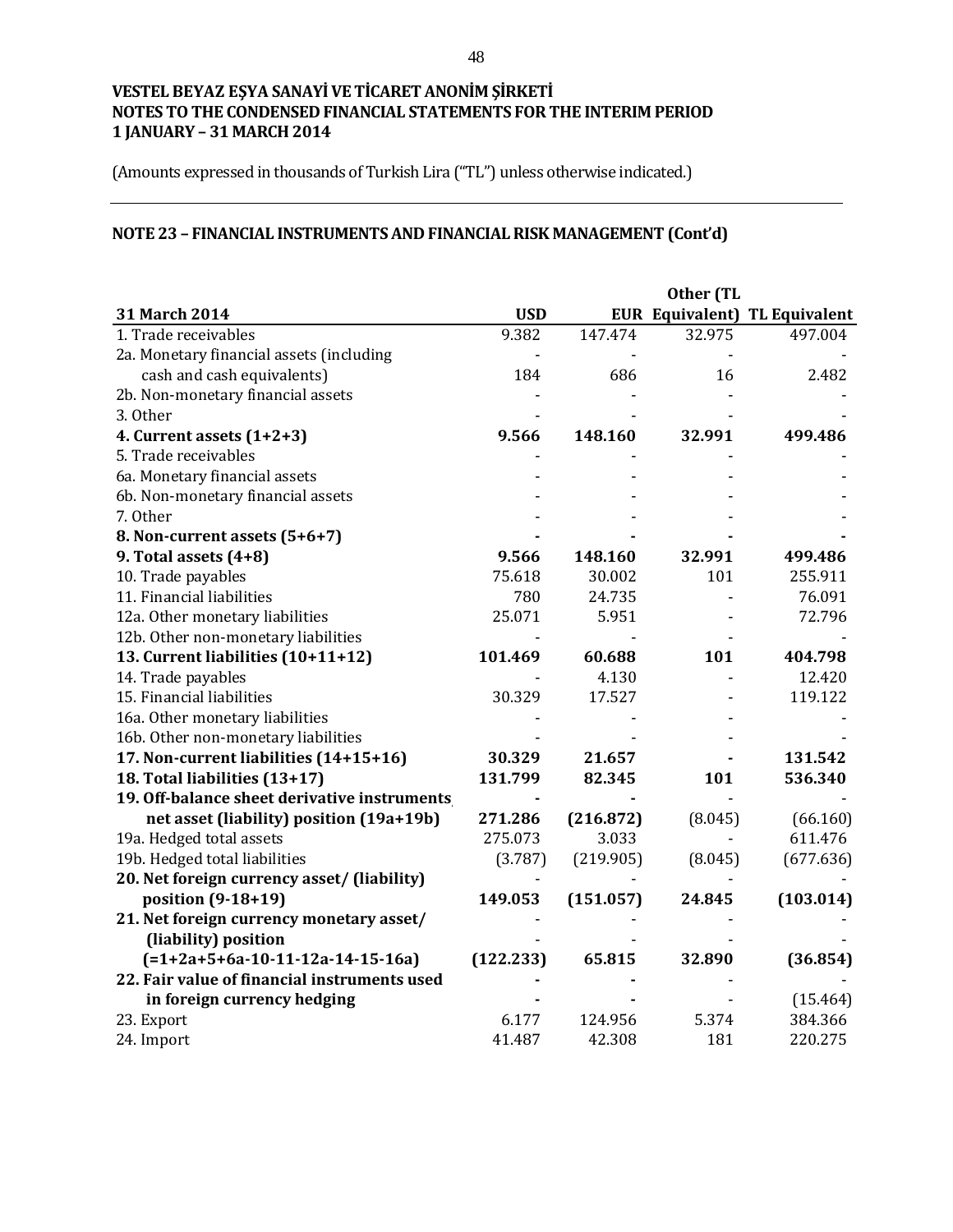(Amounts expressed in thousands of Turkish Lira ("TL") unless otherwise indicated.)

# **NOTE 23 – FINANCIAL INSTRUMENTS AND FINANCIAL RISK MANAGEMENT (Cont'd)**

|                                              |            |           | Other (TL |                                      |
|----------------------------------------------|------------|-----------|-----------|--------------------------------------|
| <b>31 December 2013</b>                      | <b>USD</b> |           |           | <b>EUR Equivalent) TL Equivalent</b> |
| 1. Trade receivables                         | 8.315      | 137.102   | 34.196    | 454.543                              |
| 2a. Monetary financial assets (including     |            |           |           |                                      |
| cash and cash equivalents)                   | 164        | 5.711     |           | 17.120                               |
| 2b. Non-monetary financial assets            |            |           |           |                                      |
| 3. Other                                     | 1          |           |           | $\overline{2}$                       |
| 4. Current assets $(1+2+3)$                  | 8.480      | 142.813   | 34.196    | 471.665                              |
| 5. Trade receivables                         |            |           |           |                                      |
| 6a. Monetary financial assets                |            |           |           |                                      |
| 6b. Non-monetary financial assets            |            |           |           |                                      |
| 7. Other                                     |            |           |           |                                      |
| 8. Non-current assets (5+6+7)                |            |           |           |                                      |
| 9. Total assets (4+8)                        | 8.480      | 142.813   | 34.196    | 471.665                              |
| 10. Trade payables                           | 98.720     | 31.167    |           | 302.220                              |
| 11. Financial liabilities                    | 774        | 25.269    |           | 75.854                               |
| 12a. Other monetary liabilities              |            |           |           |                                      |
| 12b. Other non-monetary liabilities          |            |           |           |                                      |
| 13. Current liabilities (10+11+12)           | 99.494     | 56.436    |           | 378.074                              |
| 14. Trade payables                           |            | 6.941     |           | 20.382                               |
| 15. Financial liabilities                    | 33.305     | 24.222    |           | 142.211                              |
| 16a. Other monetary liabilities              |            |           |           |                                      |
| 16b. Other non-monetary liabilities          |            |           |           |                                      |
| 17. Non-current liabilities (14+15+16)       | 33.305     | 31.163    |           | 162.593                              |
| 18. Total liabilities (13+17)                | 132.799    | 87.599    |           | 540.667                              |
| 19. Off-balance sheet derivative instruments |            |           |           |                                      |
| net asset (liability) position (19a+19b)     | 230.092    | (177.334) | (22.641)  | (52.297)                             |
| 19a. Hedged total assets                     | 234.434    | 635       |           | 502.217                              |
| 19b. Hedged total liabilities                | (4.342)    | (177.969) | (22.641)  | (554.514)                            |
| 20. Net foreign currency asset/ (liability)  |            |           |           |                                      |
| position (9-18+19)                           | 105.773    | (122.120) | 11.555    | (121.299)                            |
| 21. Net foreign currency monetary asset/     |            |           |           |                                      |
| (liability) position                         |            |           |           |                                      |
| $(=1+2a+5+6a-10-11-12a-14-15-16a)$           | (124.320)  | 55.214    | 34.196    | (69.004)                             |
| 22. Fair value of financial instruments used |            |           |           |                                      |
| in foreign currency hedging                  |            |           |           | (15.932)                             |
| 23. Export                                   | 42.807     | 564.446   | 24.448    | 1.462.637                            |
| 24. Import                                   | 246.029    | 206.993   | 1.963     | 984.446                              |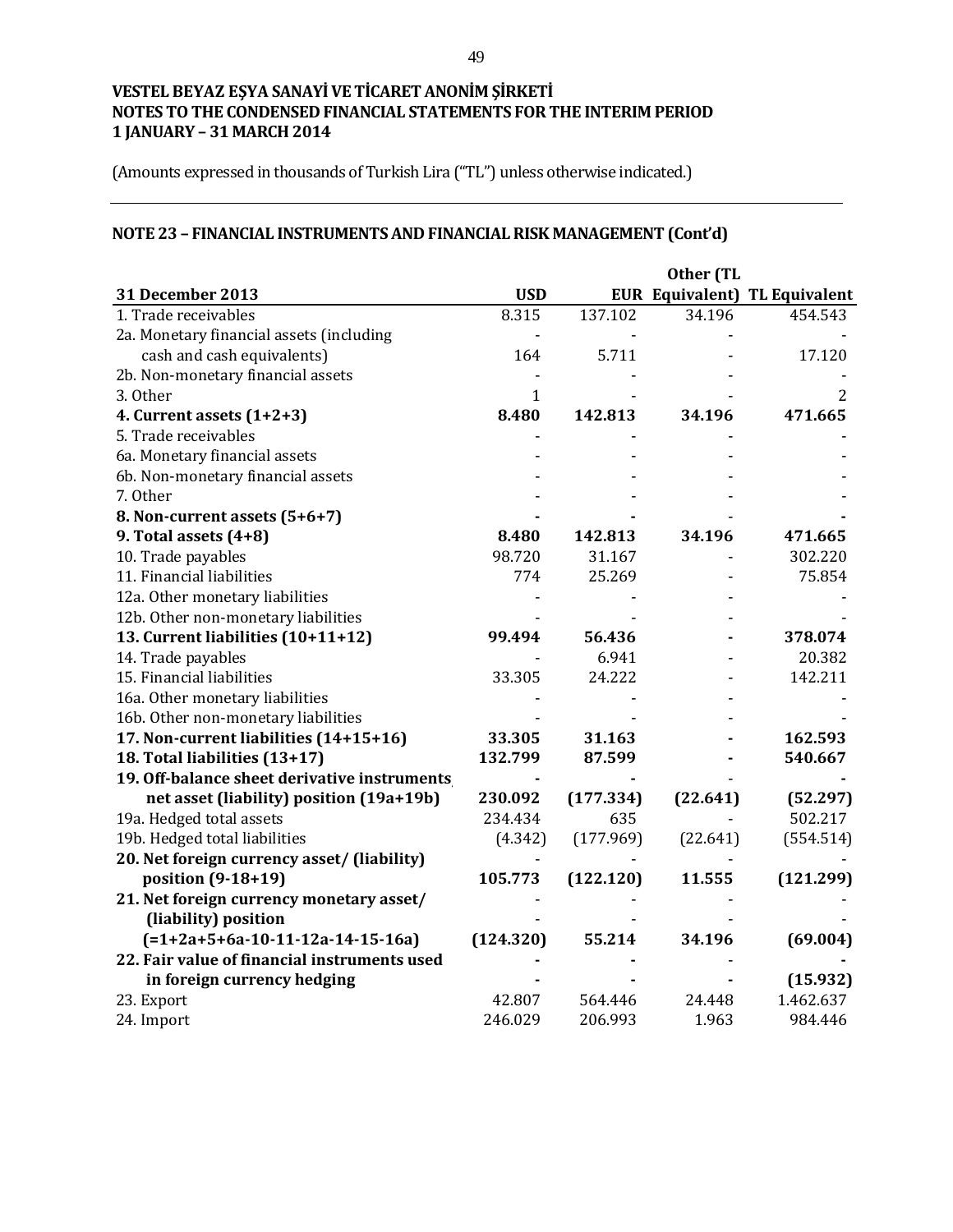(Amounts expressed in thousands of Turkish Lira ("TL") unless otherwise indicated.)

## **NOTE 23 – FINANCIAL INSTRUMENTS AND FINANCIAL RISK MANAGEMENT (Cont'd)**

As of 31 March 2014 and 31 December 2013, sensitivity analysis of foreign exchange rate tables is presented below, secured portions include impact of derivative instruments.

|                                                                                                   | Gain / Loss         |                     | <b>Equity</b>                                                              |                     |
|---------------------------------------------------------------------------------------------------|---------------------|---------------------|----------------------------------------------------------------------------|---------------------|
| 31 March 2014                                                                                     | Foreign<br>exchange | Foreign<br>exchange | Foreign<br>exchange<br>appreciation depreciation appreciation depreciation | Foreign<br>exchange |
|                                                                                                   |                     |                     |                                                                            |                     |
| +/-10% fluctuation of USD rate:                                                                   |                     | 26.767              |                                                                            | 26.767              |
| USD net asset / liability<br>Secured portion from USD risk (-)                                    | (26.767)<br>982     | (982)               | (26.767)<br>59.361                                                         | (59.361)            |
|                                                                                                   |                     |                     |                                                                            |                     |
| <b>USD</b> net effect                                                                             | (25.785)            | 25.785              | 32.594                                                                     | (32.594)            |
| +/-10% fluctuation of EUR rate:<br>EUR net asset / liability<br>Secured portion from EUR risk (-) | 19.792<br>(6.320)   | (19.792)<br>6.320   | 19.792<br>(65.154)                                                         | (19.792)<br>65.154  |
| <b>EUR</b> net effect                                                                             | 13.472              | (13.472)            | (45.362)                                                                   | 45.362              |
| +/-10% fluctuation of other currency<br>rates:                                                    |                     |                     |                                                                            |                     |
| Other currencies net asset / liability<br>Secured portion from other currency                     | 3.289               | (3.289)             | 3.289                                                                      | (3.289)             |
| $risk(-)$                                                                                         | (805)               | 805                 | (805)                                                                      | 805                 |
| Other currency net effect                                                                         | 2.484               | (2.484)             | 2.484                                                                      | (2.484)             |